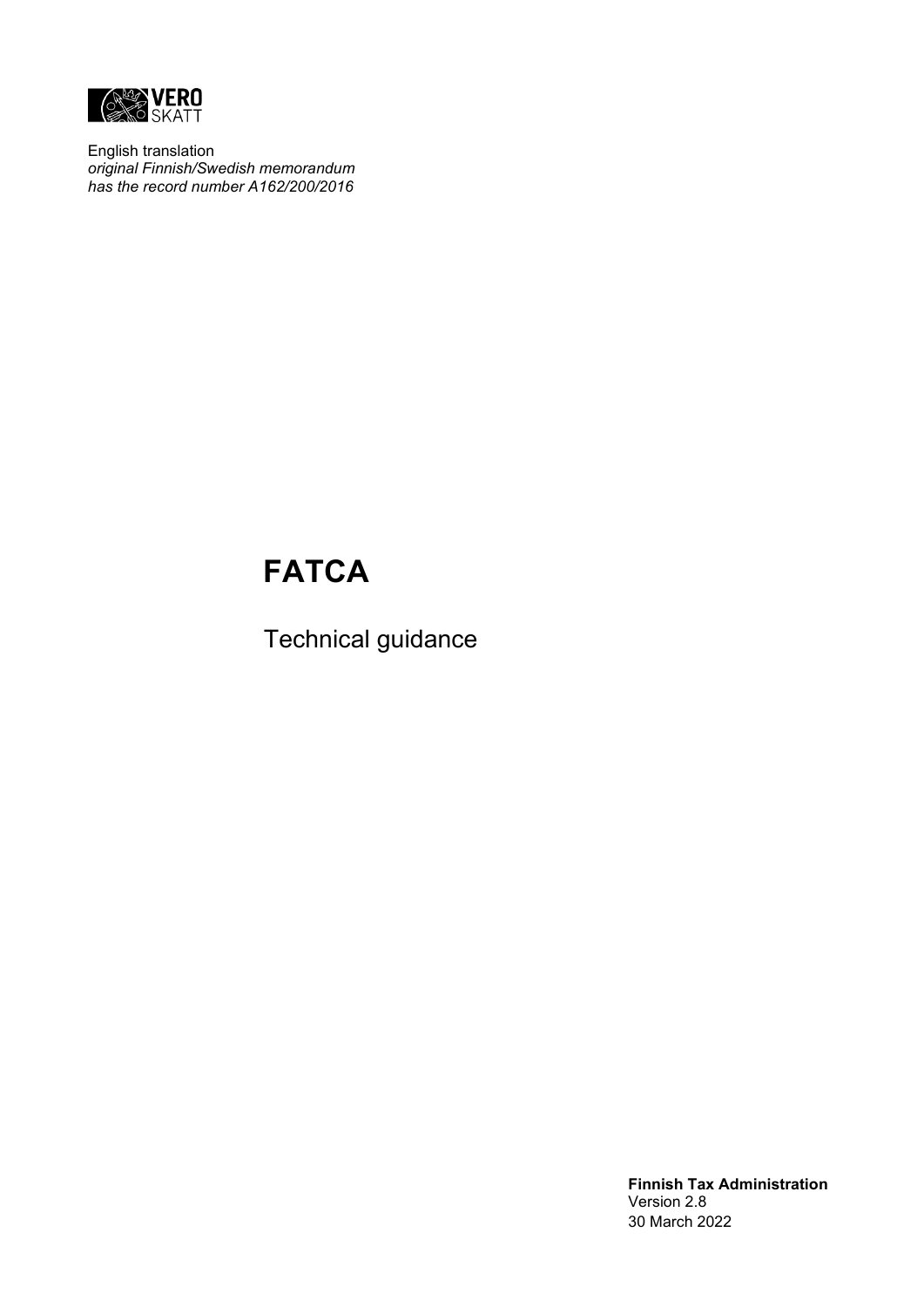## **Table of contents**

| 1              |                   | ANNUAL INFORMATION REPORTING AS REQUIRED BY FATCA, TECHNICAL GUIDE 6 |  |
|----------------|-------------------|----------------------------------------------------------------------|--|
|                | 1.1<br>1.2        |                                                                      |  |
| $\overline{2}$ |                   |                                                                      |  |
|                | 21                |                                                                      |  |
| 3              |                   |                                                                      |  |
| 4              |                   |                                                                      |  |
| 5              |                   |                                                                      |  |
| 6              |                   |                                                                      |  |
|                | 6.1<br>6.2<br>6.3 | 6.3.1<br>6.3.2<br>6.3.3<br>6.3.4                                     |  |
|                | 6.4               | 641<br>6.4.2<br>6.4.3                                                |  |
| 7              |                   |                                                                      |  |
| 8              |                   |                                                                      |  |
| 9              |                   |                                                                      |  |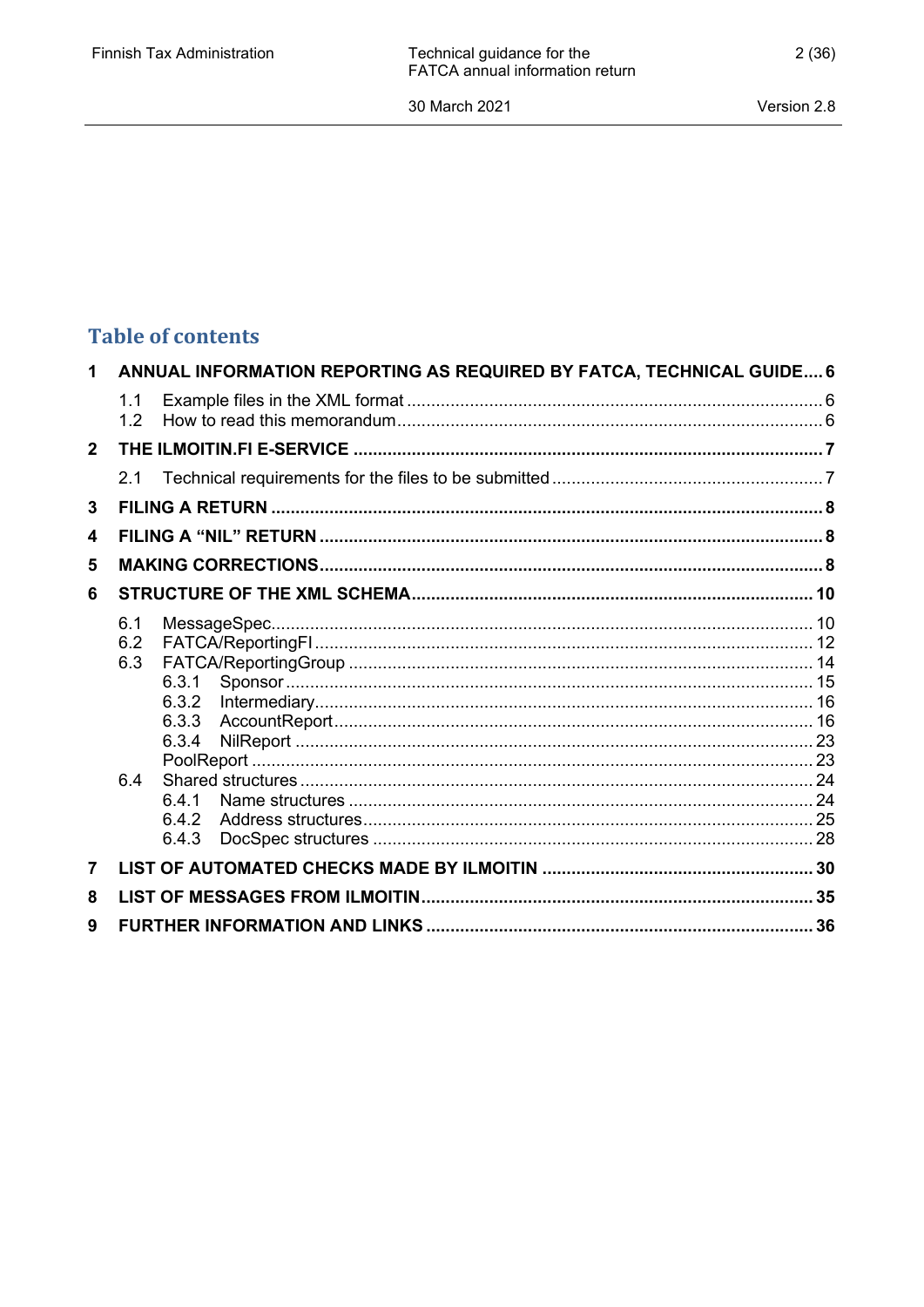### **VERSION HISTORY**

| <b>Version</b> | <b>Release date</b> | Information on content updates                                                                                                                                                 |  |  |  |
|----------------|---------------------|--------------------------------------------------------------------------------------------------------------------------------------------------------------------------------|--|--|--|
| 2.8            | 30 March 2022       | Updates made to:                                                                                                                                                               |  |  |  |
|                |                     | 7 List of automated checks made by ilmoitin                                                                                                                                    |  |  |  |
|                |                     | Fixed MessageRefld element name in text. Previously MessageRefID was<br>used in some sections                                                                                  |  |  |  |
| 2.7            | 2 December<br>2021  | Updates made to:                                                                                                                                                               |  |  |  |
|                |                     | 6.3.3 AccountReport - AccountClosed                                                                                                                                            |  |  |  |
|                |                     | In the text boolean values earlier started with a capital letter. Values<br>changed to true or false                                                                           |  |  |  |
|                |                     | 7 List of automated checks made by Ilmoitin -<br>AccountHolder/Organisation/TIN                                                                                                |  |  |  |
| 2.6            | 4 November          | Updates made to:                                                                                                                                                               |  |  |  |
|                | 2021                | 6.3.3.1 AccountHolder structures/Individual TIN                                                                                                                                |  |  |  |
|                |                     | 6.3.3.2 AccountHolder structures/Organisation TIN                                                                                                                              |  |  |  |
|                |                     | 5 Making corrections - text has been clarified                                                                                                                                 |  |  |  |
|                |                     | 8 List of messages from ilmoitin                                                                                                                                               |  |  |  |
| 2.5            | 8 June 2021         | We have updated the following chapters and sections:                                                                                                                           |  |  |  |
|                |                     | 6.3.3.1 AccountHolder structures/Individual                                                                                                                                    |  |  |  |
|                |                     | - Update to TIN field regarding individual account holders whose US TIN is<br>unknown to the financial institution at the time of reporting. Code<br>77777777 added.           |  |  |  |
|                |                     | 6.3.3.2 AccountHolder structures/Organisation                                                                                                                                  |  |  |  |
|                |                     | - Update to TIN field regarding US tax liable entity account holders whose<br>US TIN is unknown to the financial institution at the time of reporting. Code<br>77777777 added. |  |  |  |
|                |                     | 6.4.2.1 AddressFix - Update to the instruction text                                                                                                                            |  |  |  |
|                |                     | 7 List of automated checks made by ilmoitin                                                                                                                                    |  |  |  |
| 2.4            | 9 April 2021        | Update to 2 The Ilmoitin.fi e-Service                                                                                                                                          |  |  |  |
| 2.3            | 30 March 2021       | We have updated the following chapters and sections:                                                                                                                           |  |  |  |
|                |                     | 6.3.3.1 AccountHolder structures/Individual                                                                                                                                    |  |  |  |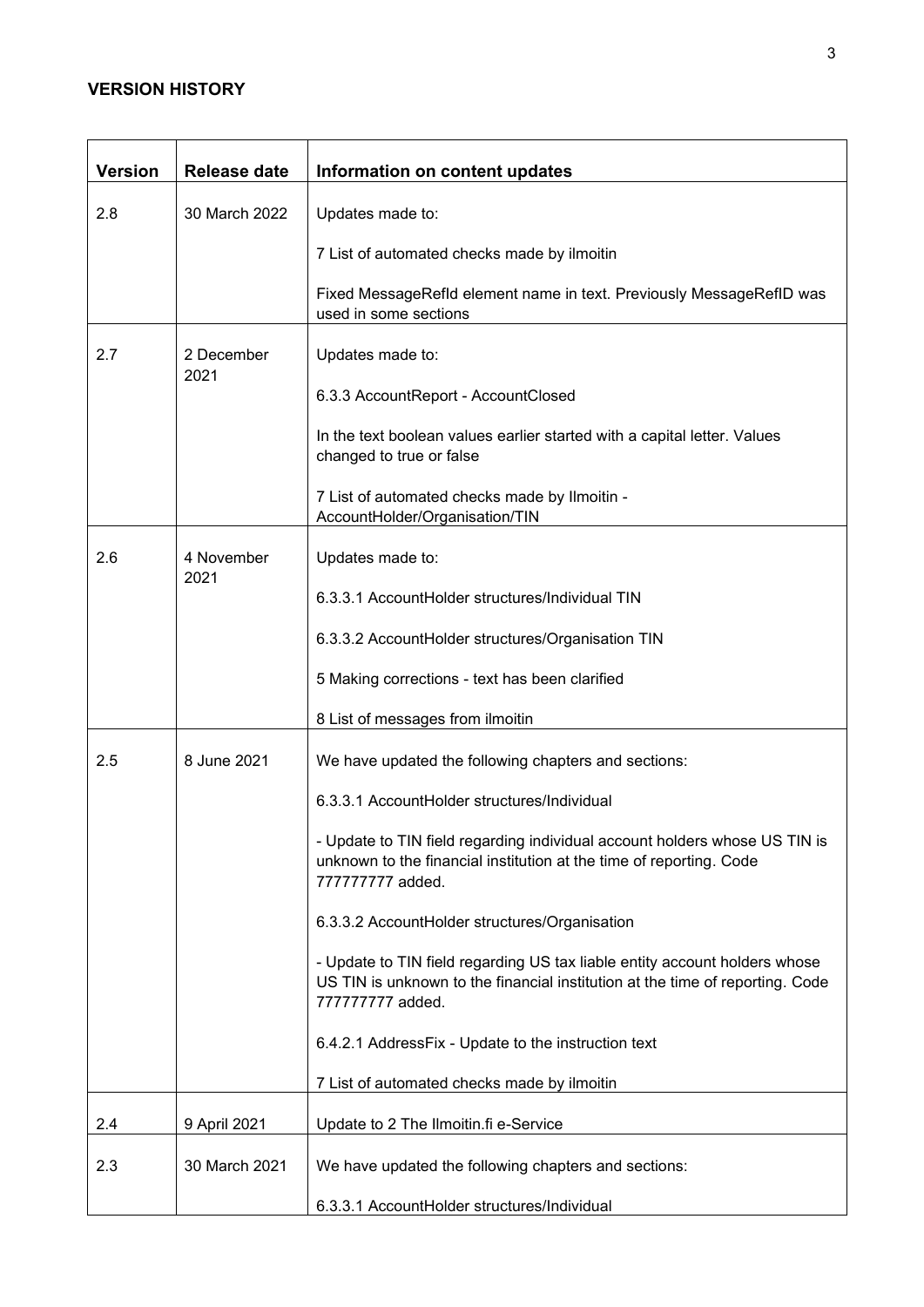|     |                     | - Update to TIN field regarding individual account holders whose US TIN is<br>unknown to the financial institution at the time of reporting                                         |
|-----|---------------------|-------------------------------------------------------------------------------------------------------------------------------------------------------------------------------------|
|     |                     | 6.3.3.2 AccountHolder structures/Organisation                                                                                                                                       |
|     |                     | - Update to TIN field regarding US tax liable entity account holders whose<br>US TIN is unknown to the financial institution at the time of reporting                               |
|     |                     | 7 List of automated checks made by ilmoitin                                                                                                                                         |
| 2.2 | 4 December<br>2020  | Update to 2 The Ilmoitin.fi e-Service                                                                                                                                               |
| 2.1 | 24 November<br>2020 | We have updated the following chapters and sections:                                                                                                                                |
|     |                     | 6.3.3.1 AccountHolder structures/Individual (TIN)                                                                                                                                   |
|     |                     | 7. Automated check processes run by Ilmoitin<br>- An update was made to the BirthDate check: now the submittal is not<br>rejected because of a missing Date of birth                |
|     |                     | 8. The Ilmoitin.fi messages<br>Ilmoitin.fi now contains a new message:                                                                                                              |
|     |                     | - The system displays a message if the TIN is padded with AAAAAAAAA or<br>000000000 and no BirthDate is given.                                                                      |
|     |                     | 9. Further information/links                                                                                                                                                        |
|     |                     | The example files were transferred to section 1.1                                                                                                                                   |
| 2.0 | 19 October          | Update to 6.3.3.1.1 BirthInfo                                                                                                                                                       |
|     | 2020                | Added information regarding non-disclosure for personal safety reasons:                                                                                                             |
|     |                     | 6.4.2 Address structures                                                                                                                                                            |
|     |                     | 6.4.2.2 AddressFree                                                                                                                                                                 |
|     |                     | Added automatic checks and messages to sections                                                                                                                                     |
|     |                     | 7 List of automated checks made by ilmoitin                                                                                                                                         |
|     |                     | 8 List of messages from ilmoitin                                                                                                                                                    |
| 1.9 | 20 August 2020      | 6.3.3.1.1 BirthInfo ("The BirthInfo structure was in use 2014-2016" changed<br>to "The BirthInfo structure was in use 2014-2019")                                                   |
|     |                     | 6.4.3 DocSpec structures. CorrMessageRefId element text changed from<br>"The MessageRefId for the file containing corrections" to "The<br>MessageRefld of the file being corrected" |
| 1.8 | 9 June 2020         | The following passages and sections have had updates:                                                                                                                               |
|     |                     | 6.1 MessageSpec Timestamp (The current year must be timestamped.)                                                                                                                   |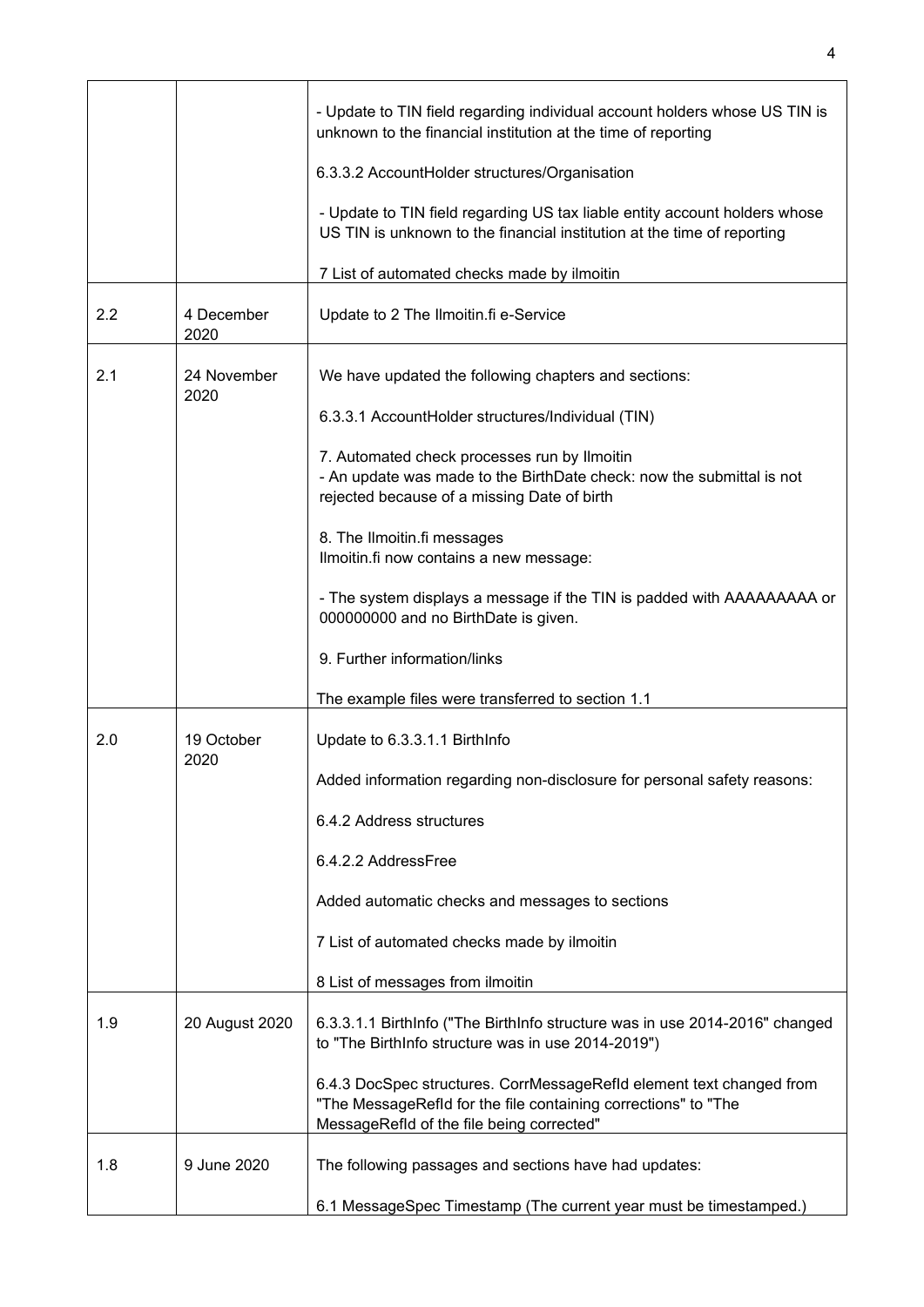|  | 6.2 FATCA/ReportingFI (The ResCountryCode element's value must be<br>"FI".)                                   |
|--|---------------------------------------------------------------------------------------------------------------|
|  | 6.3.3.1.1 Birthinfo (The value must be 1900-01-01 or a date after that.)                                      |
|  | 6.3.3.2 The guidance regarding the TIN is updated, specifically for the<br>AcctHolderType FATCA102 situation. |
|  | 7. Automated check processes run by Ilmoitin                                                                  |
|  | 8. List of messages from Ilmoitin                                                                             |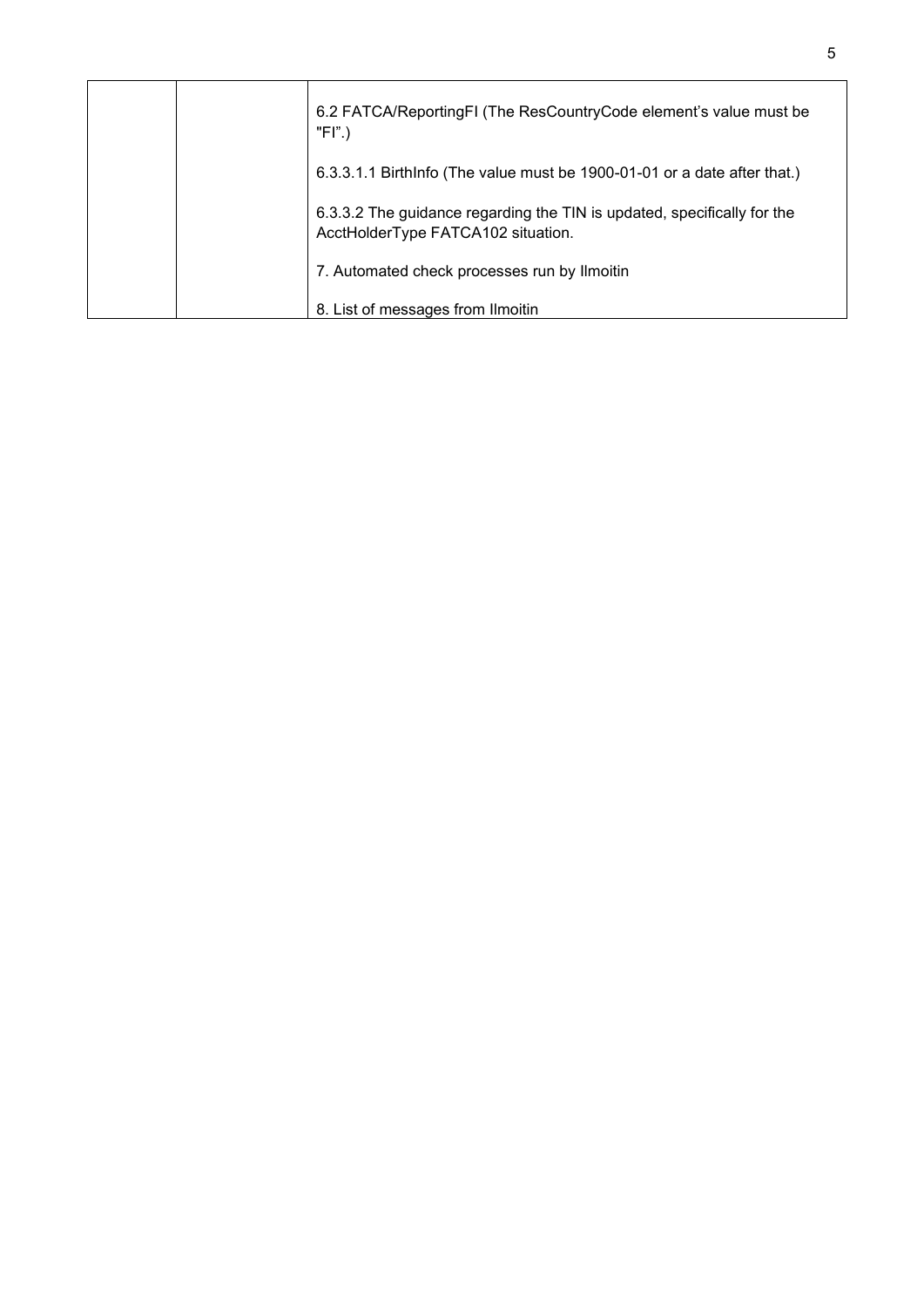### <span id="page-5-0"></span>**1 ANNUAL INFORMATION REPORTING AS REQUIRED BY FATCA, TECHNICAL GUIDE**

Under § 17a of the act on assessment procedure (Laki verotusmenettelystä (1558/1995)), and under the Tax Administration's official decision of 3 March 2015, the FATCA annual information returns must be submitted, using the format designed for FATCA (the U.S. legal act called the Foreign Account Tax Compliance Act).

Regarding the technical characteristics of the Finnish annual information return, the Intergovernmental FATCA XML Schema v 2.0 and the Intergovernmental FATCA Schema Version 2.0 User Guide have been followed. They are released by the U.S. Internal Revenue Service, and available on [https://www.irs.gov/businesses/corporations/fatca-xml-schemas-and-business-rules](https://www.irs.gov/businesses/corporations/fatca-xml-schemas-and-business-rules-for-form-8966)[for-form-8966.](https://www.irs.gov/businesses/corporations/fatca-xml-schemas-and-business-rules-for-form-8966) In addition, the format is based on the Tax Administration guideline for implementing the agreement on FATCA, signed between Finland and the United States of America. This technical guide supplements the existing materials. It gives reporting financial institutions further instructions on the procedure that filers in Finland must follow. The guide contains a description of the Tax Administration's technical requirements and information on how files can be sent via Ilmoitin.fi.

The consistent parts of the annual information return are a number of main level Structures. The first one is MessageSpec, containing the unique identity information both for the annual information return and the reporting financial institution.

ReportingFI is the next structure, where more details are given on the reporting entity (either a financial institution or a sponsored entity). After that, the next structure is ReportingGroup. ReportingGroup is comprised of the Sponsor, Intermediary, NilReport and AccountReport structures.

The quantity of AccountReport structures is 0-n. Each AccountReport has information on the reportable account and its account holder. If corrections need to be made, each of the structures can be treated as an independent unit when making corrections.

### <span id="page-5-1"></span>**1.1 Example files in the XML format**

The links below point to a selection of XML files. They fulfil the Tax Administration's requirements of mandatory input.

#### $\mathbf{\theta}$ 0  $\mathbf{\Omega}$

#### <span id="page-5-2"></span>**1.2 How to read this memorandum**

The technical guidance is primarily for people in charge of the production of FATCA information returns.

Elements have an entry in their lower right-hand corner indicating how many times the element can be repeated: if it is "0...∞", it means up to 'n' times (or not at all). If it is "1…∞", it means the element may occur once or up to 'n' times.

If a solid frame surrounds an element, it means that the element is "Required", so it must be included in all submitted returns. Correspondingly, if a dotted line surrounds an element, it is an optional element, included on a voluntary basis. However, some of the data elements that the Schema denotes as optional are required; the check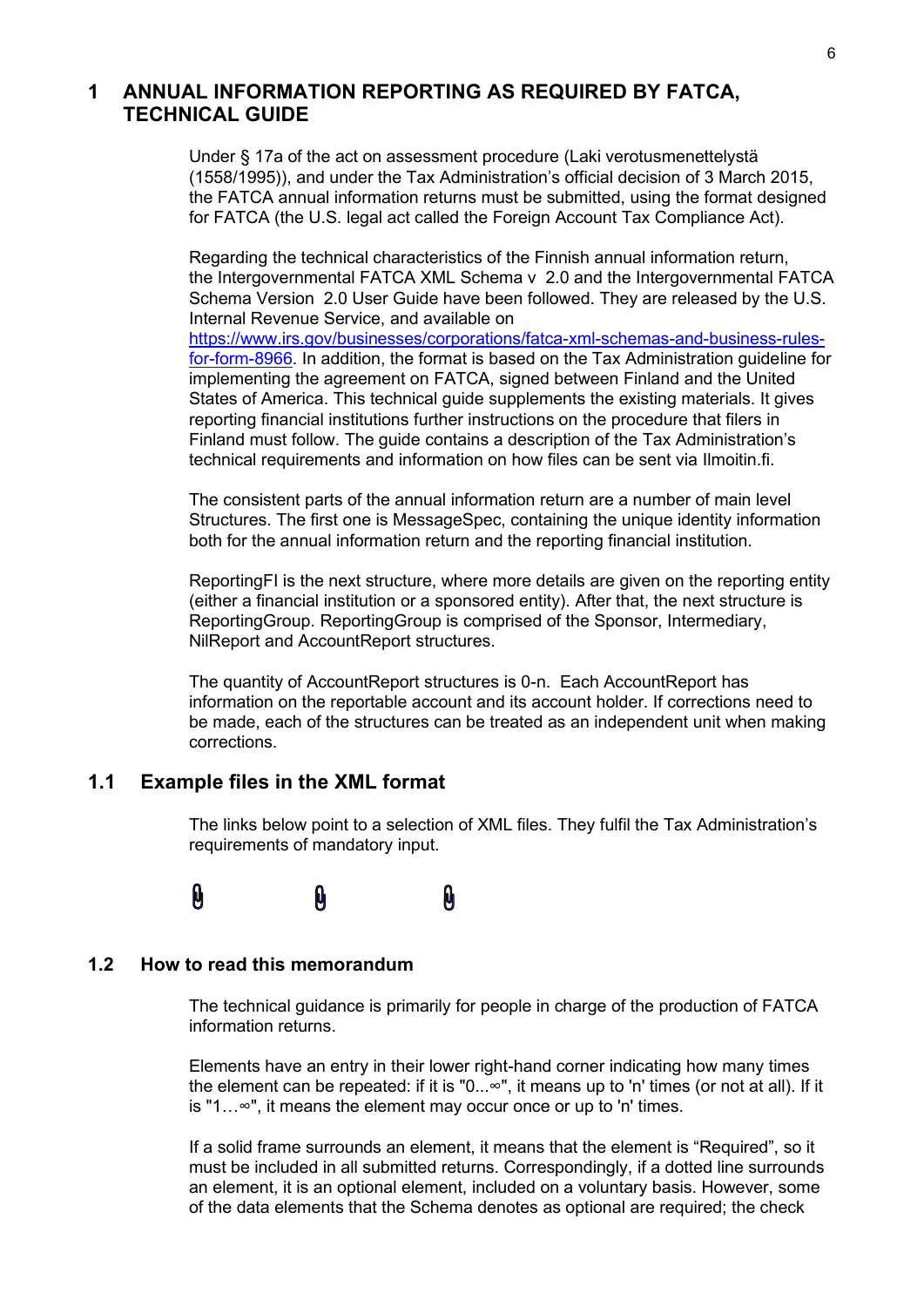

process of www. ilmoitin.fi verifies that they are included and that they have the appropriate contents.

### <span id="page-6-0"></span>**2 THE ILMOITIN.FI E-SERVICE**

To e-file a FATCA annual information return you must log on to [www.ilmoitin.fi.](http://www.ilmoitin.fi/) User interfaces are available as a browser-based version and as a Web Services interface. You may either run the Ilmoitin.fi eService in a test environment on [https://testi.ilmoitin.fi](https://testi.ilmoitin.fi/) – or log on to its live version on [www.ilmoitin.fi.](http://www.ilmoitin.fi/) Send e-mail to tamo.tk@vero.fi to ask for the addresses of the WebServices interfaces.

You must log in securely to send the return. By 31.8.2021, the Tax Administration is withdrawing the secure sign-in service involving the Katso ID and password and the related user authorisations. After this, e-services are generally accessed via the Suomi.fi authentication and authorisations. For more information on Suomi.fi, including instructions for giving authorisations to other users, click on the links below:

- Suomi.fi authorisations:<https://www.suomi.fi/e-authorizations>

- More information about Suomi.fi authorisations: [https://www.suomi.fi/instructions](https://www.suomi.fi/instructions-and-support/information-on-eauthorizations)[and-support/information-on-eauthorizations](https://www.suomi.fi/instructions-and-support/information-on-eauthorizations)

- How to grant a Suomi.fi authorisation for tax matters: [http://www.vero.fi/en/About](http://www.vero.fi/en/About-us/contact-us/efil/authorisations/)[us/contact-us/efil/authorisations/](http://www.vero.fi/en/About-us/contact-us/efil/authorisations/)

Check the required method of sign-in and the required role [here.](https://www.ilmoitin.fi/webtamo/sivut/IlmoituslajiRoolit?tv=FATCA)

At the moment filing a FATCA annual return doesn't require additional Suomi.fi roles or rights. Suomi.fi e-identification is sufficient for submitting reports.

### <span id="page-6-1"></span>**2.1 Technical requirements for the files to be submitted**

Maximum file size is 100MB. If you create a file larger than 100MB in size, you must divide it into several smaller files that stay below the 100MB-limit. If you deliver such a file, consisting of several parts, each one of them must have a unique MessageRefId.

Encoding is UTF-8. In the interests of compatibility, we require the ISO8859-1 character set, with UTF-8 encoding. This means that characters of the Cyrillic alphabet are not recommended. No Byte Order Mark (BOM) is allowed.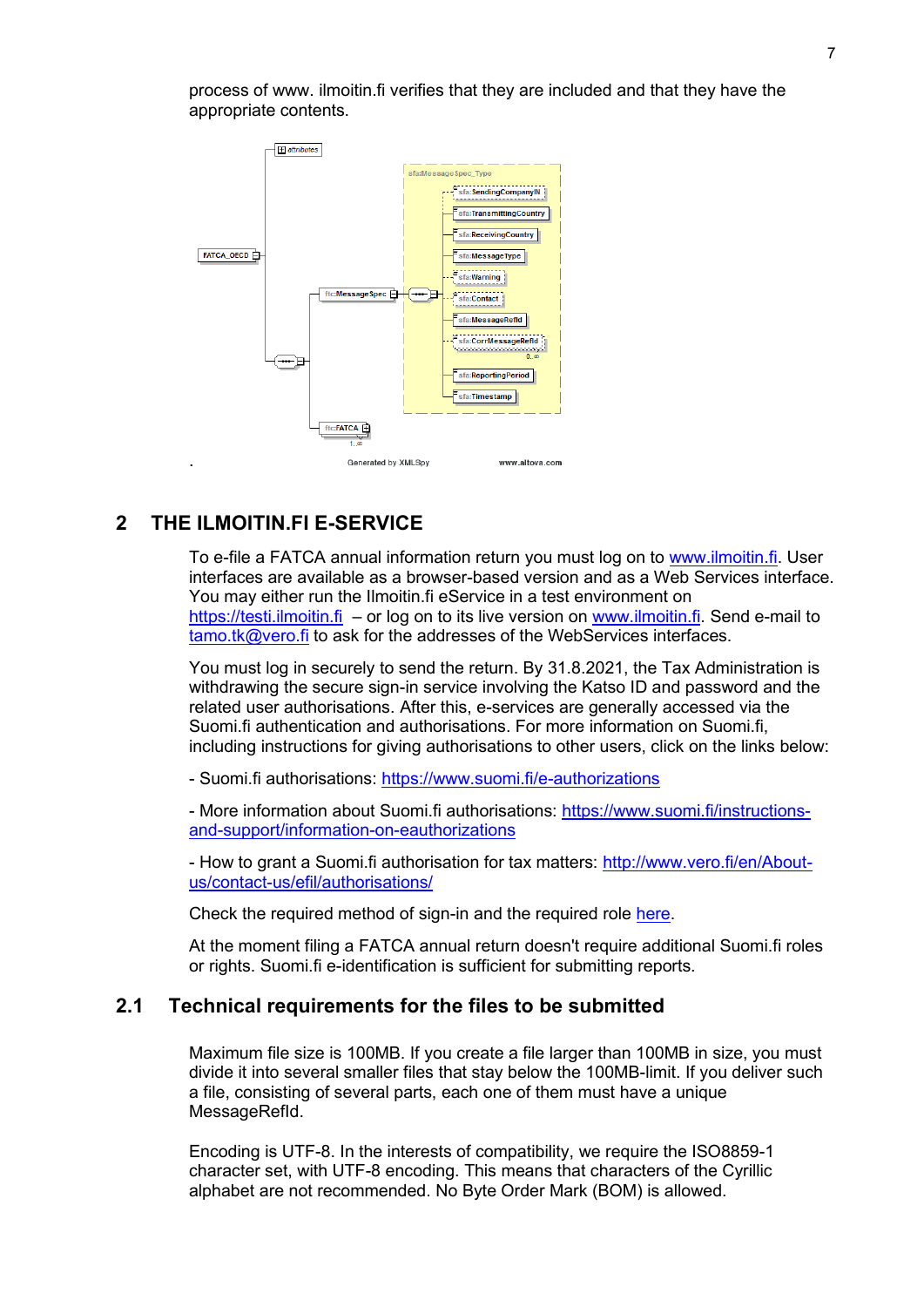When submitting the annual information content, the following special characters must be converted into the following formats:

| <b>Character</b> | <b>Description</b> | <b>Required format</b>      |
|------------------|--------------------|-----------------------------|
| &                | ampersand          | & conversion is mandatory   |
|                  | smaller than       | &It conversion is mandatory |
|                  | greater than       | > conversion is mandatory   |
|                  | apostrophe         | ' conversion is mandatory   |
| ,,               | quotation<br>marks | " conversion is mandatory   |

Table 1. Presentation of special characters in the data

Additional requirements are shown below.

|                                                                                                               | <b>Character   Description</b> | <b>Required format</b>                        |
|---------------------------------------------------------------------------------------------------------------|--------------------------------|-----------------------------------------------|
|                                                                                                               | Dash×2                         | This character must not appear in an XML file |
| $1*$                                                                                                          | slash, asterisk                | This character must not appear in an XML file |
| &#</th><th>ampersand,<br>hash</th><th>This character must not appear in an XML file</th></tr></tbody></table> |                                |                                               |

Table 2. Additional "IRS" restrictions and requirements

### <span id="page-7-0"></span>**3 FILING A RETURN**

The deadline for the FATCA information for the previous calendar year is the end of January every year, as per the Tax Administration's official decision on the information-reporting requirement. You can only submit the annual information for one reporting financial institution on one FATCA annual information return.

### <span id="page-7-1"></span>**4 FILING A "NIL" RETURN**

If you have no reportable information, it is enough if you just file a nil return for that year. To file a nil return, fill out the MessageSpec structure with unique identifiers for the annual information return and the reporting financial institution. Then enter "Yes" as the value of the ReportingGroup/NilReport NoAccountToReport element. Complete the ReportingFI structure with more details to identify the reporting financial institution. If the nil return is for a sponsored entity, you must complete the ReportingGroup/Sponsor structure with the Sponsor's unique identification. See an example of a nil return at the end of this memorandum, file name Nollailmoitus.xml.

If you are filing a nil return, Ilmoitin.fi will run a check to make sure no AccountReport structures are included.

### <span id="page-7-2"></span>**5 MAKING CORRECTIONS**

Up to 31 July, you can still make corrections to an annual information return by filing a replacement, which is treated as a full replacement of the original one. Replacement returns must have 'FATCA1' as the value of the DocTypeIndic element. The MessageRefId must be exactly the same as that of the original annual information return. If the only correction is that the filer adds some more reportable financial accounts, another option besides replacement is to submit a separate new return. Such a new return must have a different MessageRefId, and as a result, it does not replace the original. Instead, the new return is a complement to the year's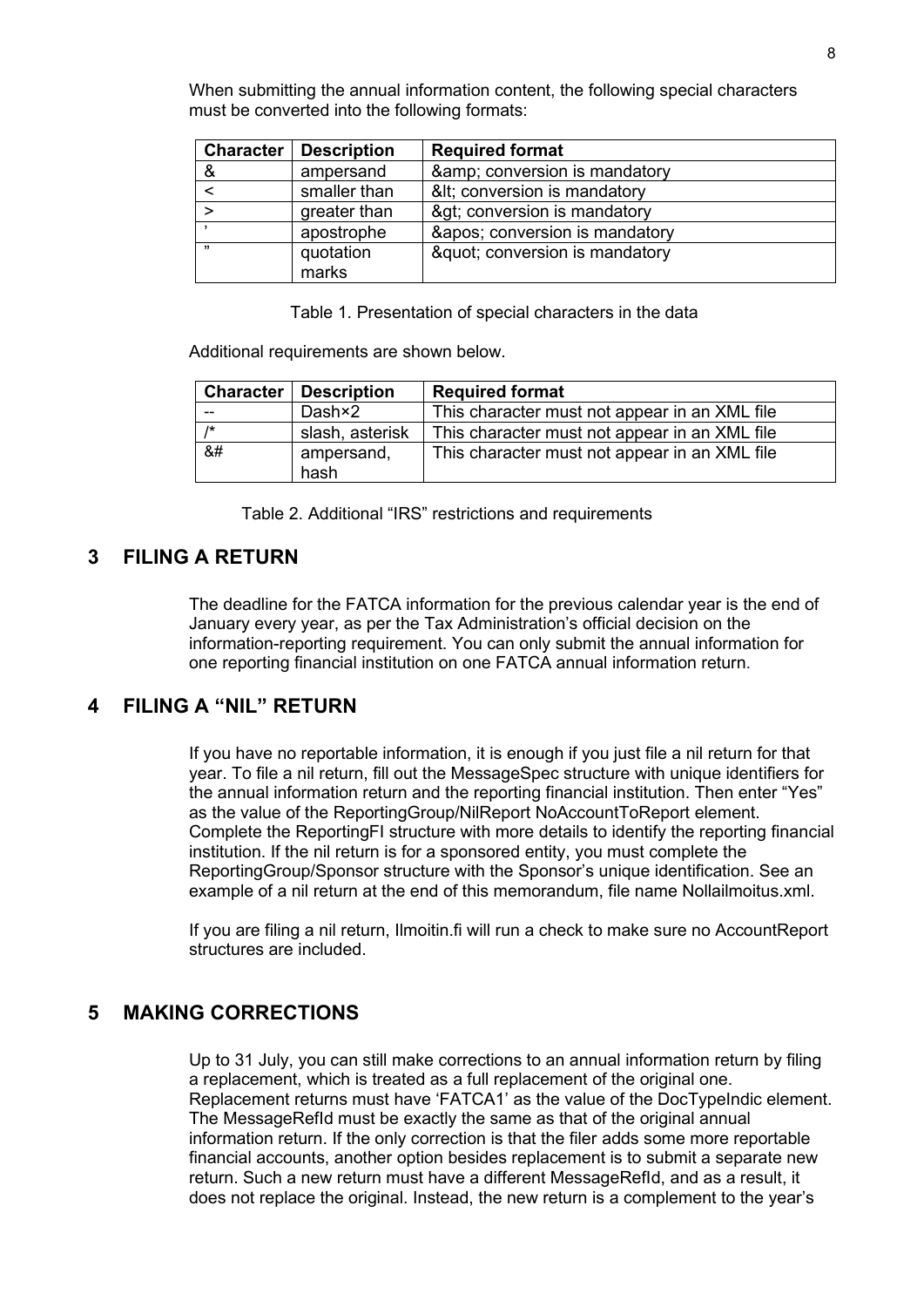reporting. The filer bears responsibility for making sure that all the reportable financial accounts are included in the year's reporting.

It is possible for the replacement return to be a "nil" return. It may be that an original return cannot be replaced by a nil return – for example, after several original returns have been submitted. If this is the case, and you want to remove your previous return because it was unnecessary to submit it, and it is not yet possible to make corrections on a correction return, please send e-mail to fatca@vero.fi at the Tax Administration.

After the deadline has passed, replacements are no longer accepted. Instead, you must follow the IRS's FATCA Schema procedure of corrections, described in the DocTypeIndic chapter of the User's Guide. Corrections will be accepted starting 1 September.

When you make corrections in accordance with the FATCA procedure, specific structures are corrected one-by-one. Each one of the "independent" structures (ReportingFI, Sponsor, Intermediary, NilReport, AccountReport) has its DocRefId element and DocTypeIndic element, and additionally for corrections, its own CorrDocRefId and CorrMessageRefId elements. When you submit corrections, they must be related to just one previous filing. This means that the CorrMessageRefId must be the same for all the structures you submit. Correction reports cannot contain new data (DocTypeIndic=FATCA1) along with corrections (FATCA2, FATCA3 or FATCA4).

The process of making corrections varies, depending on what data elements are involved, on whether the Tax Administration requested the errors to be put right, or whether the filer detected the errors independently. If the Tax Administration asks you to make corrections because the IRS had notified of problems in your report, set the value of DocTypeIndic to FATCA2 (corrected data).

If it it necessary for the filer to remove some of the accounts that were reported previously, you must have 'FATCA3' (void data) as the value of the DocTypeIndic element. The FATCA3 value is also used when corrections are made to the following errors, based on a Notification (after deleting the previous entry, giving a corrected entry as (FATCA1), a new entry:

- No TIN of Account Holder or Substantial US Owner
- Incorrect TIN of Account Holder or Substantial US Owner
- Incorrect Name of Account Holder or Substantial US Owner
- Incorrect Name and Address for Account Holder or Substantial US Owner

If you are making other corrections, DocTypeIndic should be FATCA4 (Amended Data).

If it is necessary to indicate some new reportable financial accounts that were not included in the previous return, set FATCA1 as the value of the DocTypeIndic element; and do not use the CorrMessageRefId element and the CorrDocRefId element. When you add new reportable financial accounts, please contact the Tax Administration to set a suitable date for sending the return, because Ilmoitin.fi no longer automatically accepts filings with the FATCA1 value when 31 July has passed.

Just one DocTypeIndic value is allowed for the elements of one report.

When you run tests with the testi.ilmoitin.fi website, enter the FATCA1-FATCA4 values instead of the test data values FATCA11-FATCA14.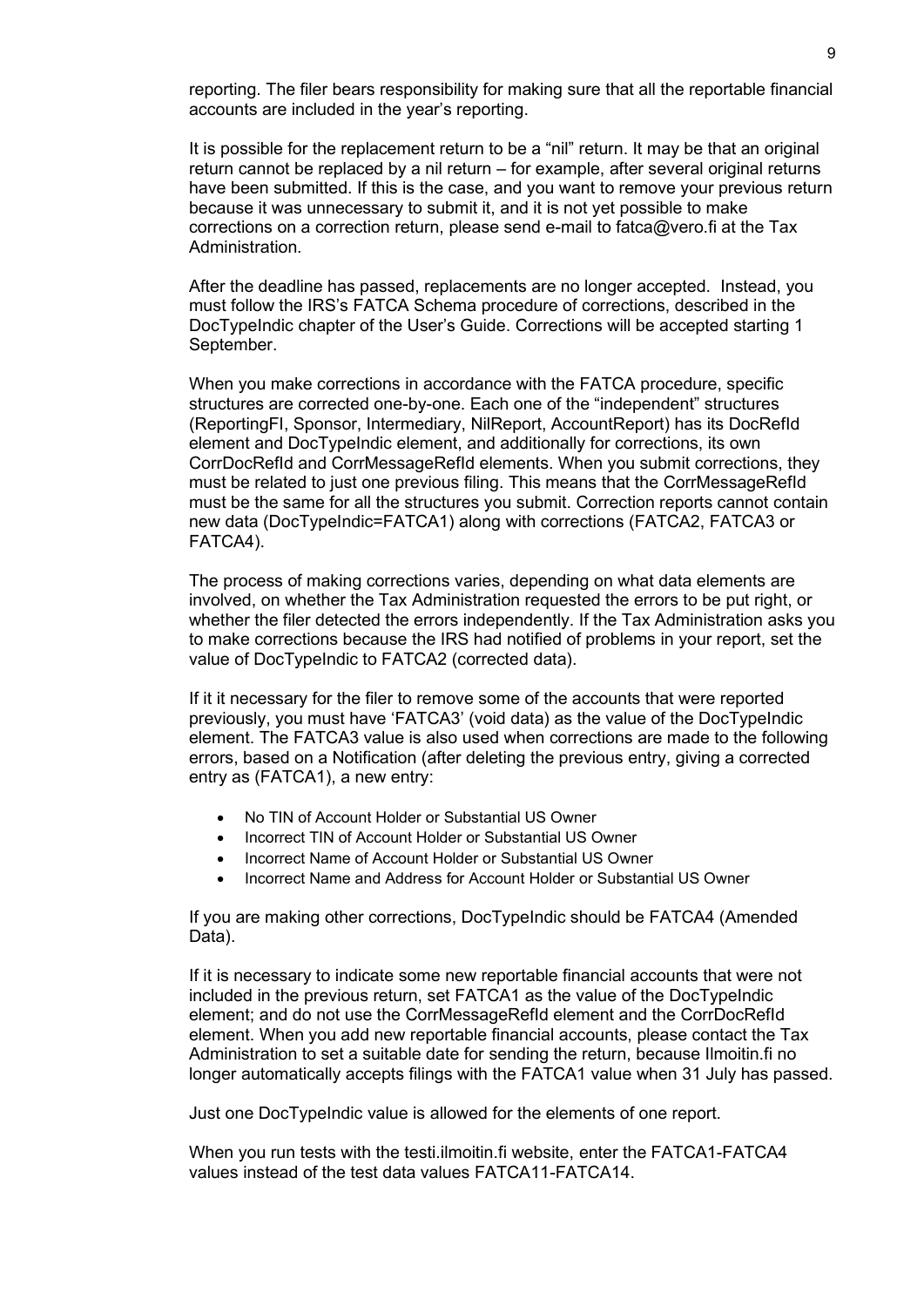### <span id="page-9-0"></span>**6 STRUCTURE OF THE XML SCHEMA**

This section describes the User Guide's additional instructions for the IRS's FATCA schema, with a discussion of the check runs by Ilmoitin.fi that are external to the xml scheme.

For the full description, visit [https://www.irs.gov/businesses/corporations/fatca-xml](https://www.irs.gov/businesses/corporations/fatca-xml-schemas-and-business-rules-for-form-8966)[schemas-and-business-rules-for-form-8966.](https://www.irs.gov/businesses/corporations/fatca-xml-schemas-and-business-rules-for-form-8966)

### <span id="page-9-1"></span>**6.1 MessageSpec**

This structure contains the unique identification of the annual information return and the financial institution, and its contact information in matters concerning FATCA.



| <b>Element</b>   | <b>Attribute</b> | <b>Size</b> | <b>Input Type</b> | Requirement |
|------------------|------------------|-------------|-------------------|-------------|
| SendingCompanyIN |                  | Unlimited   | xsd:string        | Mandatory   |

- The reporting financial institution's Business ID
	- o Note: The "reporting financial institution" term refers to the entity relevant for the annual information return (ReportingFI)
	- o The sponsored entity's Business ID if sponsoring
	- o This data element is required
- The Ilmoitin.fi checks the integrity of the Business ID. If the reporting financial institution has not been issued a Finnish Business ID, you must contact the Tax Administration.

| <b>Element</b>      | <b>Attribute</b> | <b>Size</b> | <b>Input Type</b>    | Requirement         |
|---------------------|------------------|-------------|----------------------|---------------------|
| TransmittingCountrv |                  | 2 digits    | iso:CountrvCode Tvpe | <b>■ Validation</b> |

- The country of location for the reportable account
- This data element is required
	- o The 2-character Country Code (ISO-3166 Alpha 2)
- In general, for the FATCA returns, this would be "FI" (Finland)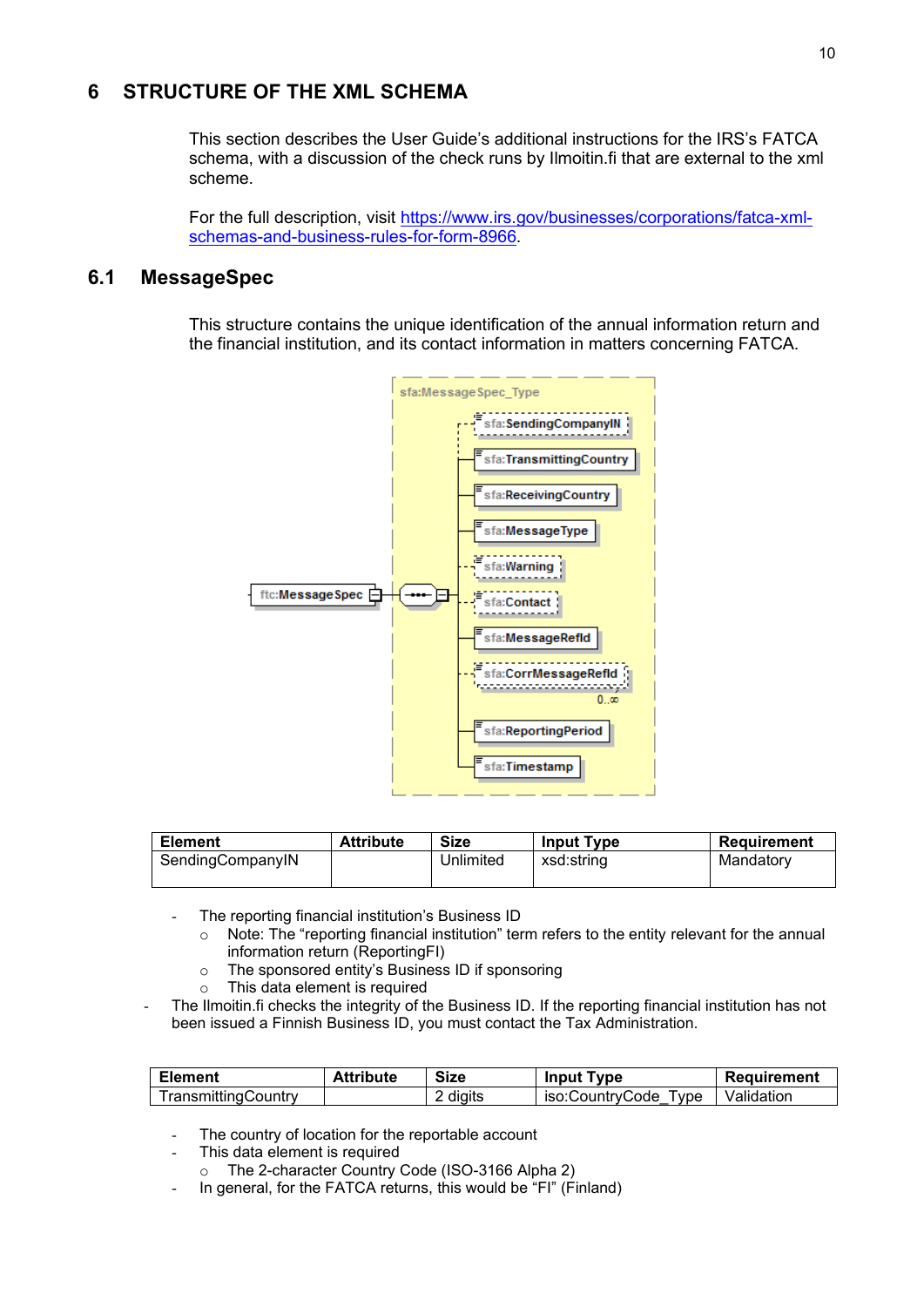| <b>Element</b>   | <b>Attribute</b> | <b>Size</b> | <b>Input Type</b> | Requirement       |
|------------------|------------------|-------------|-------------------|-------------------|
| ReceivingCountry |                  | 2 digits    | iso:CountrvCode   | Type   Validation |

- Name of the country that receives the report
- This data element is required
- o The 2-character Country Code (ISO-3166 Alpha 2)
- For FATCA returns, the United States, "US"

| <b>Element</b> | <b>Attribute</b> | <b>Size</b> | <b>Input Type</b>   | Requirement |
|----------------|------------------|-------------|---------------------|-------------|
| MessageType    |                  |             | sfa:MessageType_Enu | Validation  |
|                |                  |             | mType               |             |

- Category of the annual information return
- This is a required data element
- For FATCA returns, enter "FATCA"

| <b>Element</b> | <b>Attribute</b> | <b>Size</b> | <b>Type</b><br>Input | Requirement |
|----------------|------------------|-------------|----------------------|-------------|
| Warning        |                  |             | xsd:string           | Optional    |

Not used

Note: If you are submitting a nil return, complete the NilReport elements of the FATCA/ReportingGroup structure.

| <b>Element</b> | <b>Attribute</b> | <b>Size</b> | Tvpe<br>Input | Requirement |
|----------------|------------------|-------------|---------------|-------------|
| Contact        |                  |             | xsd:string    | Mandatory   |

- How to contact a person who can give further information. The contact person's information is not sent on to the Internal Revenue Service (in the USA).

#### - **This data element is required**

- Contact person's last name, first name, and phone number including its area code; contact person's e-mail address. The separator character between the name, phone number and email address is the comma (,).

example: Elmo the Filer, +358912345678, ilmo.ilmoittaja@financeslaitos.fi.

| <b>Element</b> | <b>Attribute</b> | Size | Input<br>Type | Requirement |
|----------------|------------------|------|---------------|-------------|
| MessageRefld   |                  |      | xsd:string    | Validation  |

- The unique identifier, generated by the reporting financial institution
- This data element is required
- You, the filer representing the reporting financial institution must make sure no FATCA annual information returns are submitted with a MessageRefId that has already been used in a previous annual information return, either FATCA or CRS/DAC2.
	- o Note: however, if you are sending a correction as a replacement, use the MessageRefId you had used for the original.
- The following components make up the MessageRefId: The reporting financial institution's Business ID, the year of submittal, a sequential running digit (please note that the identifier cannot be similar to the ones entered in the annual information returns required by CRS/DAC2). Examples of MessageRefIds:
	- o Original annual information return: 6606611-7-2018-1
	- o Replacement: 6606611-7-2018-1
	- o Correction to a previously filed return: 6606611-7-2018-2
- Ilmoitin.fi runs a check on the format of the Business  $ID year sequential running digit.$

| <b>Element</b>   | <b>Attribute</b> | <b>Size</b> | <b>Input Type</b> | Requirement |
|------------------|------------------|-------------|-------------------|-------------|
| CorrMessageRefld |                  |             | xsd:string        | Optional    |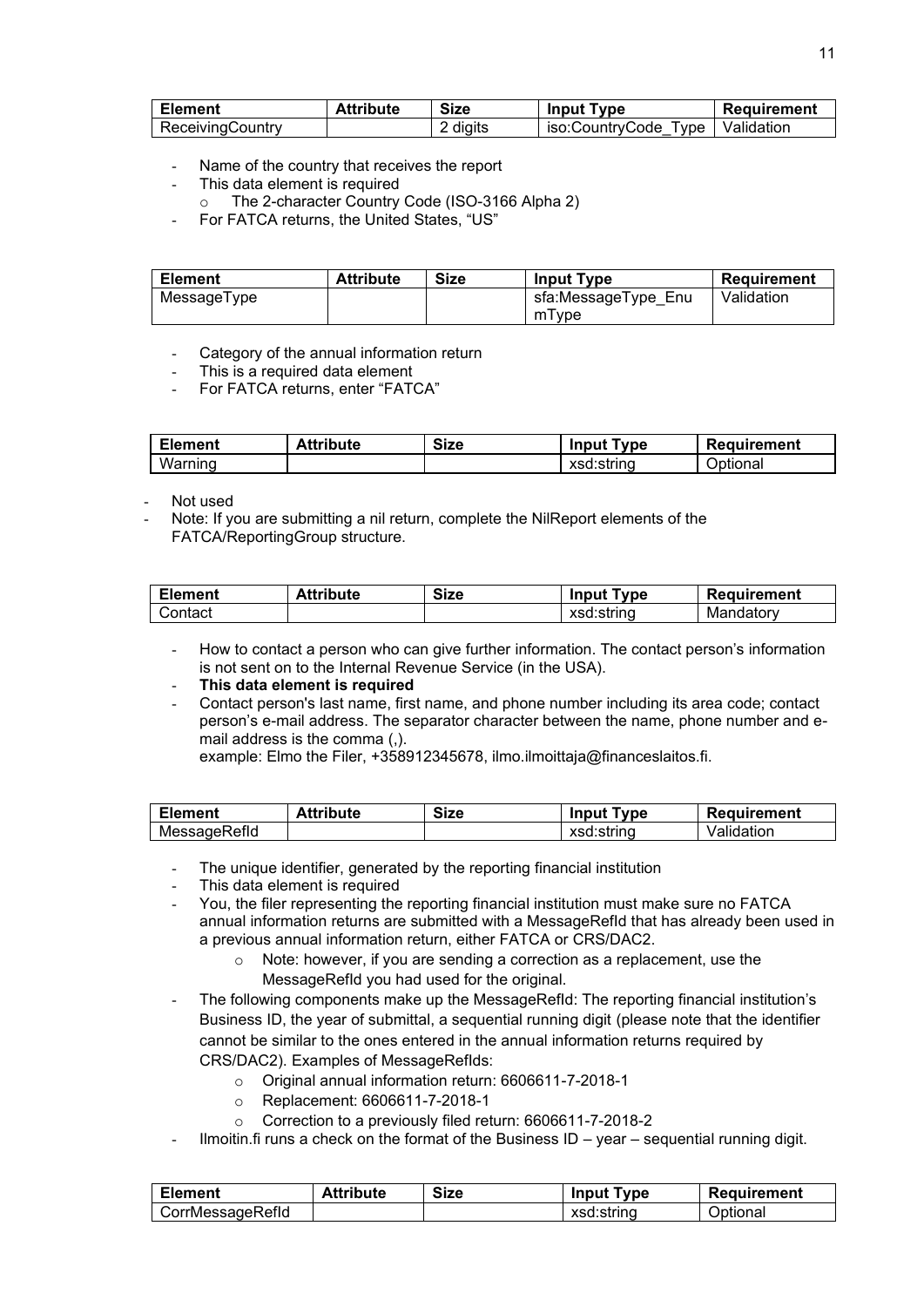- The MessageRefId for the report containing corrections
	- CorrMessageRefId must not have a value unless you are sending a correction
		- o Example: 6606611-7-2018-1
- Ilmoitin.fi runs a check on the format of the Business ID year sequential running digit.
- A correction can only refer to one previous return (to one MessageRefId).

| <b>Element</b>  | <b>Attribute</b> | <b>Size</b> | <b>Input Type</b> | Requirement |
|-----------------|------------------|-------------|-------------------|-------------|
| ReportingPeriod |                  |             | xsd:date          | Validation  |
|                 |                  |             |                   |             |

- The calendar year concerned by the annual information return
- This element is required
- Use the YYYY-12-31 format for the year's end date, in other words, enter 2018-12-31 for December 31, 2018
- You, the filer representing the reporting financial institution, have responsibility for indicating the correct year and using the Schema for that year
- The period when you can still make corrections is  $1 + 5$  years.

| <b>Element</b> | Attribute | <b>Size</b> | <b>Input Type</b> | Requirement |
|----------------|-----------|-------------|-------------------|-------------|
| ⊺imestamp      |           |             | xsd:dateTime      | Validation  |

- The date and time when the annual information return is filed. Example: 2019-01- 17T09:30:45Z
- This timestamp must be added by the filer of the return
- If you are filing a replacement, its timestamp must indicate a later date/time than that of the original
- The timestamped year must be the current year

### <span id="page-11-0"></span>**6.2 FATCA/ReportingFI**

This structure is for the information of the reporting entity (of the reporting financial institution, or of the sponsored entity).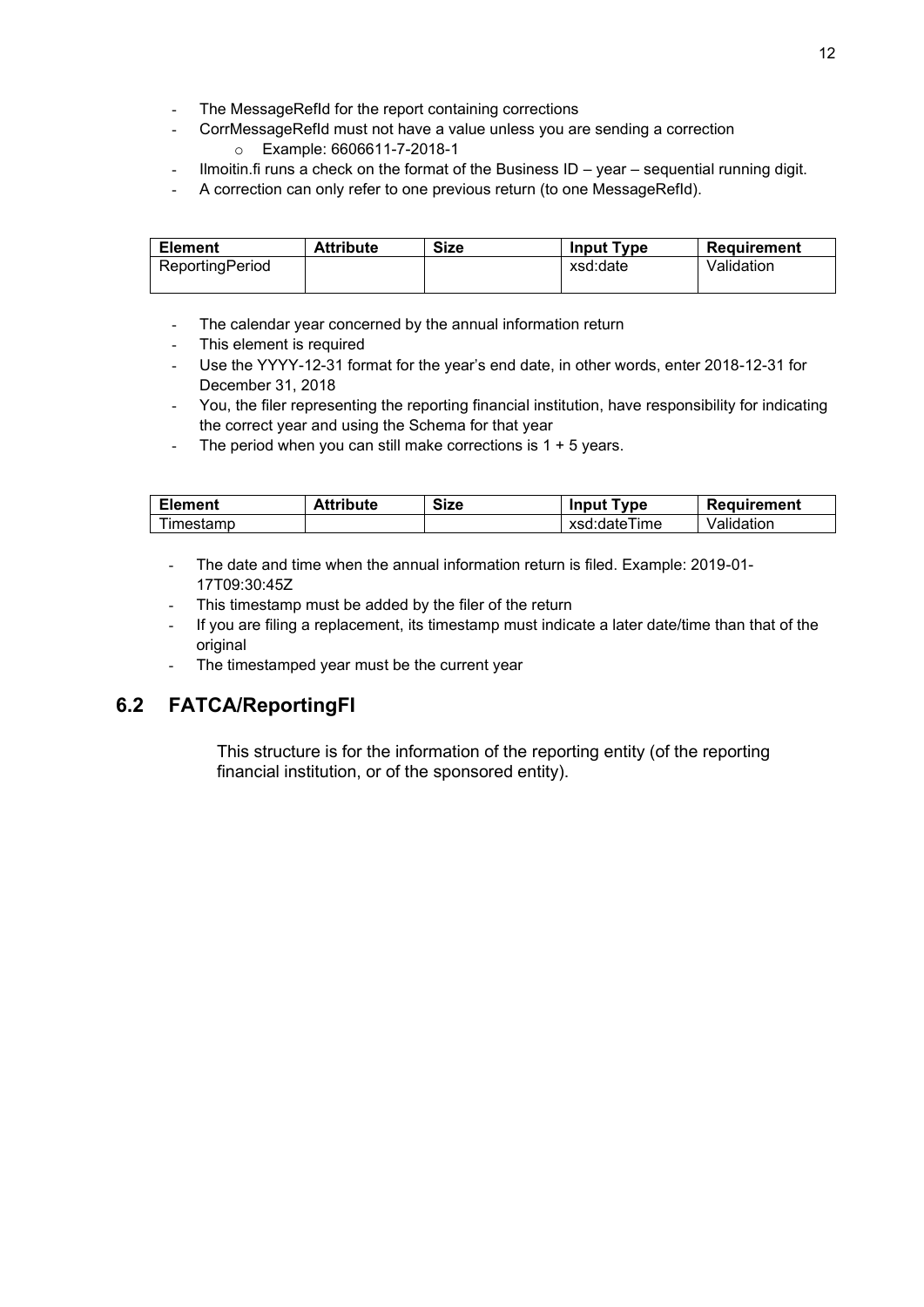

| <b>Element</b> | <b>Attribute</b> | <b>Size</b> | <b>Input Type</b>    | Requirement |
|----------------|------------------|-------------|----------------------|-------------|
| ResCountrvCode |                  | 2-digit     | iso:CountryCode Type | Mandatorv   |

- Country of location (of the reporting financial institution, or of the sponsored entity). The location for Finnish files is "FI", for Finland.
- The location country's 2-character Country Code (ISO-3166 Alpha 2)

| <b>Element</b> | <b>Attribute</b> | <b>Size</b> | <b>Input Type</b>                      | Requirement |
|----------------|------------------|-------------|----------------------------------------|-------------|
| <b>TIN</b>     |                  | Min 1 char  | sfa:TIN<br>Type                        | Mandatory   |
|                | issuedBv         | 2-diait     | iso:CountryCode<br>$^{\mathsf{T}}$ vpe | Optional    |

The TIN of a reporting financial institution (including sponsored entities):

- This element is required, also for nil returns
- The reporting financial institution's GIIN must **in all circumstances** be entered
	- $\circ$  this field is not for the Finnish Business ID or a TIN issued by a foreign country. Instead, you must enter the GIIN here.
		- $\circ$  you must use the financial institute's GIIN that matches the role the FI is having when submitting the annual information return
			- this way, when submitting the annual information return for themselves, financial institutions that are sponsors cannot use their "sponsor" GIIN (ending in .SP) – these FIs must use the GIIN that they are registered with (.SL, .LE, .ME)
	- $\circ$  if the reportable entity is a sponsored entity, the annual information return must be complete with information on the sponsor in the structure designed for the purpose (for more guidance, see 6.3.1)

In the rare cases where the reporting financial institution has no GIIN, it is necessary to contact the Tax Administration to fulfil the information-reporting requirement.

The issuedBy attribute:

- The country of issue of the TIN
- The country that issues GIINs is the United States of America
- Enter the 2-character country code "US", or leave blank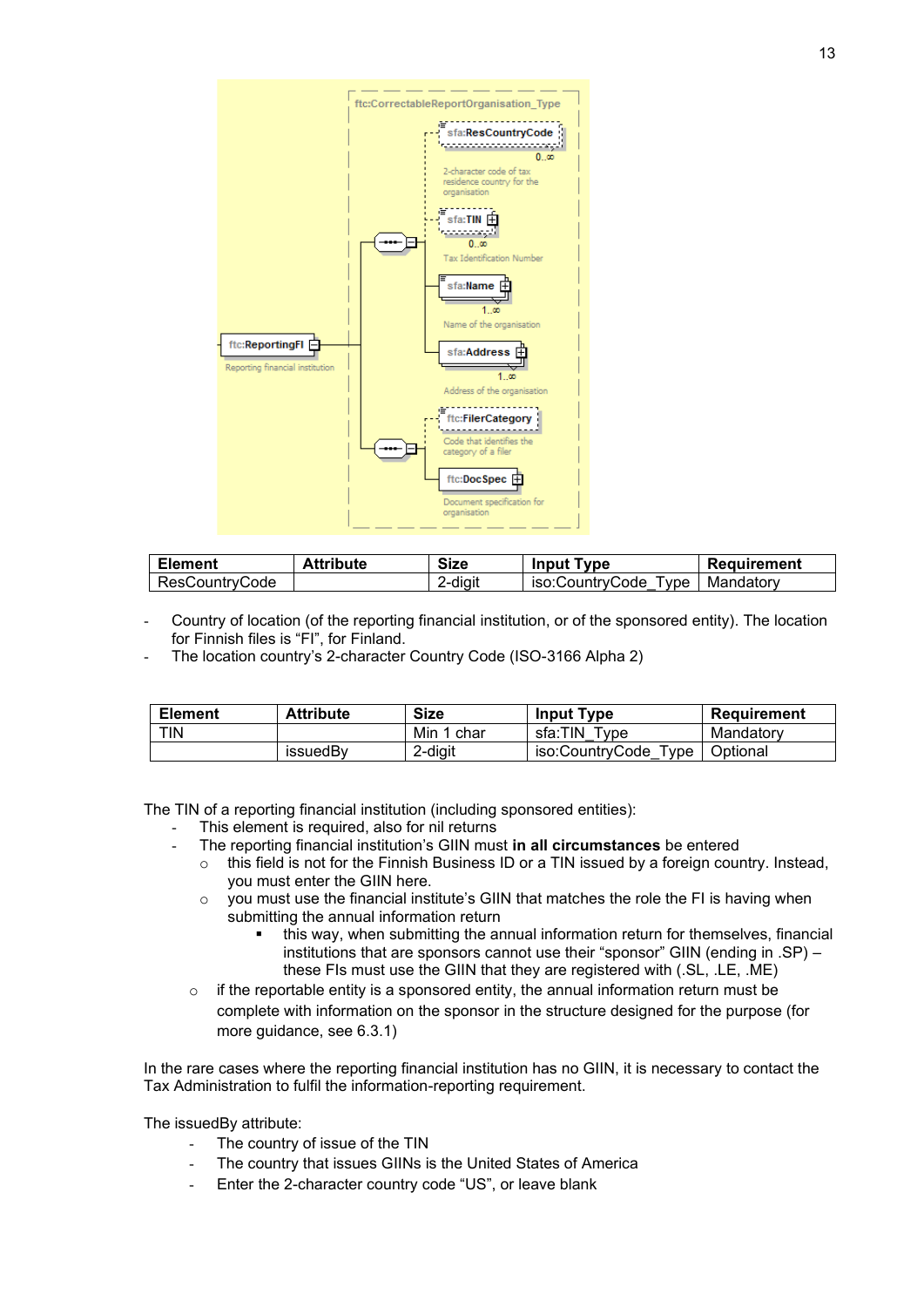**EXED If this attribute is blank, it will be assumed to indicate the issuing country** is the United States

| <b>Element</b> | <b>Attribute</b> | <b>Size</b> | <b>Input Type</b>              | Requirement |
|----------------|------------------|-------------|--------------------------------|-------------|
| Name           |                  |             | sfa:NameOrganisation<br>Type : | Validation  |

Registered company name or business name (of the reporting financial institution,

or of the sponsored entity)

This element is required

| <b>Element</b> | <b>Attribute</b> | <b>Size</b> | <b>Input Type</b>   | Requirement |
|----------------|------------------|-------------|---------------------|-------------|
| Address        |                  |             | sfa:Address<br>Tvpe |             |

[For Address structures, go to 6.4.2 Address structures](#page-24-0)

| <b>Element</b> | <b>Attribute</b> | Size | <b>Input Type</b>               | Requirement |
|----------------|------------------|------|---------------------------------|-------------|
| FilerCategory  |                  |      | ftc:FatcaFilerCategory EnumType |             |

- This element is required
- Permissible codes for Finnish filers are FATCA 601 and FATCA607
- FATCA601: this code must always be entered with the ReportingFI element unless a sponsored entity is in question
- FATCA607: this code must be entered in sponsored-entity reporting when submitting the Sponsor element
- Enter just one or the other, depending on the circumstances

| <b>Element</b> | <b>Attribute</b> | <b>Size</b> | <b>Input Type</b>   | Requirement |
|----------------|------------------|-------------|---------------------|-------------|
| <b>DocSpec</b> |                  |             | ftc:DocSpec<br>Type |             |

For contents of the DocSpec [structure, go to 6.4.3. DocSpec structures](#page-26-0)

### <span id="page-13-0"></span>**6.3 FATCA/ReportingGroup**

This structure contains the account information of the reporting financial institution. This structure additionally contains the nil report information when appropriate (NilReport). In addition, the unique identification of the Sponsor and Intermediary are given in this structure.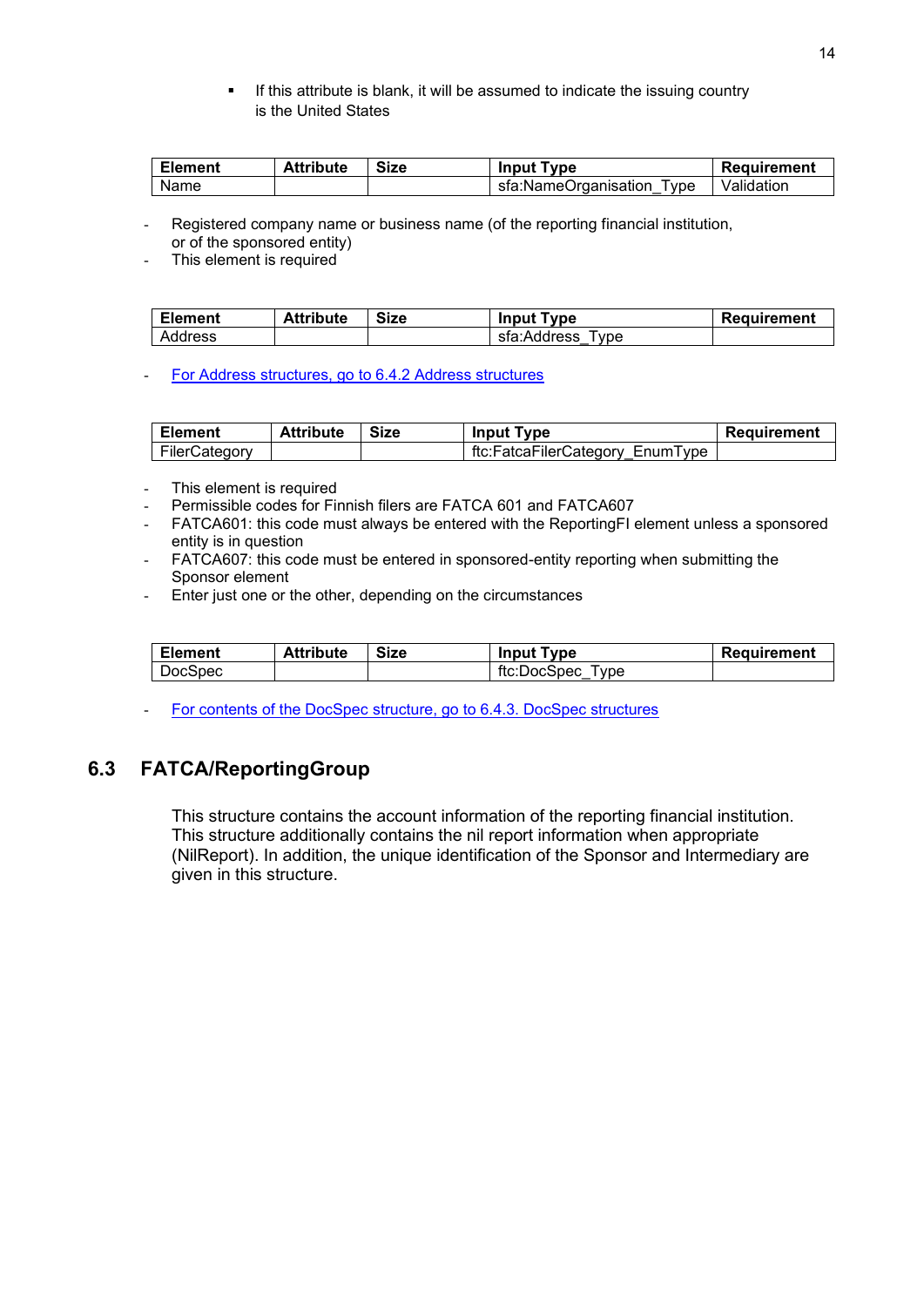

#### <span id="page-14-0"></span>6.3.1 **Sponsor**

- Sponsor information is required when the reportable entity that submits the annual information return is a sponsored entity (the reporting FI's GIIN ends in .SF, .SS or .SB)
- Always enter the sponsor's GIIN that ends in .SP
- The sponsored entity is both in the role of "ReportingFI" and "SendingCompany" in the annual information return
	- $\circ$  Example: a Finnish investment fund can be a sponsored entity. In this case, the fund company that manages it can be the sponsor
		- o The fund company is accountable for the review and identification of the account holders (shareholders in the funds), and also for the submittal of the FATCA annual information returns for the funds
		- o The fund company must identify itself as the sponsor in this structure
		- $\circ$  The sponsored entity the Finnish investment fund must, in this structure, be both the "ReportingFI:nä" and "SendingCompany"
	- $\circ$  The details on account holders are given according to the normal procedure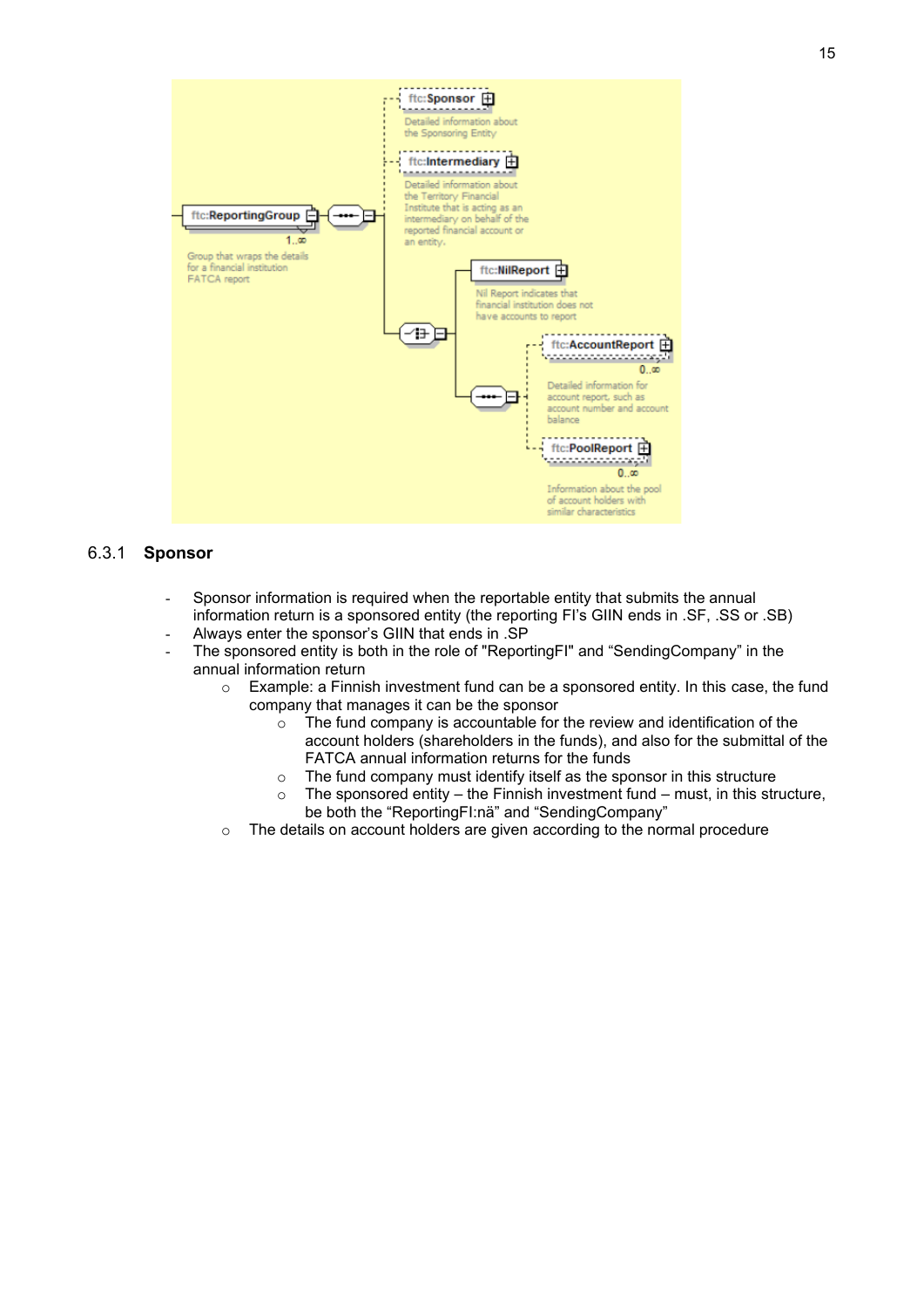

| <b>Element</b> | <b>Attribute</b> | <b>Size</b> | <b>Input Type</b>       | Requirement |
|----------------|------------------|-------------|-------------------------|-------------|
| ResCountryCode |                  | 2-digit     | iso:CountrvCode<br>Type | Optional    |

| <b>Element</b> | <b>Attribute</b> | <b>Size</b> | <b>Input Type</b>      | Requirement |
|----------------|------------------|-------------|------------------------|-------------|
| <b>TIN</b>     |                  | Min<br>char | sfa:TIN<br><b>Type</b> | Optional    |

| Element | <b>Attribute</b> | <b>Size</b> | <b>Input Type</b>                      | Requirement |
|---------|------------------|-------------|----------------------------------------|-------------|
| Name    |                  |             | sfa:NameOrganisation Type   Validation |             |

#### [For more information on Name structures, go to 6.4.1 Name structures](#page-23-1)

| <b>Element</b> | <b>Attribute</b> | <b>Size</b> | <b>Input Type</b>   | Requirement |
|----------------|------------------|-------------|---------------------|-------------|
| Address        |                  |             | sfa:Address<br>'vpe | Validation  |

- [For Address structures, go to 6.4.2 Address structures](#page-24-0)

#### <span id="page-15-0"></span>6.3.2 **Intermediary**

- [Go to 6.3.1 Sponsor to see the related structures](#page-14-0)
- The Intermediary is a required data element if the financial institution is paying to a territory organized financial institute (TOFI) located in a U.S. territory listed in the Agreement (such as Puerto Rico).
- Where a territory organized financial institution (TOFI) is involved, its name, address and other identifying information must be provided in the same way as for the legal person being the reportable entity,
- The TIN of an Intermediary is its U.S. EIN, if it has been issued one and the reporting financial institution is aware of the EIN.
- If the TOFI does not have a U.S.EIN then TIN is the EIN used by the relevant U.S. territory tax administration to identify the TOFI.

#### <span id="page-15-1"></span>6.3.3 **AccountReport**

This structure is for giving details on the account holder, accounts and balance amounts

| <b>Element</b> | <b>Attribute</b> | <b>Size</b> | <b>Input Type</b>                              | <b>Requirement</b> |
|----------------|------------------|-------------|------------------------------------------------|--------------------|
| DocSpec        |                  |             | ftc:DocSpec<br>vpe<br>$\overline{\phantom{a}}$ |                    |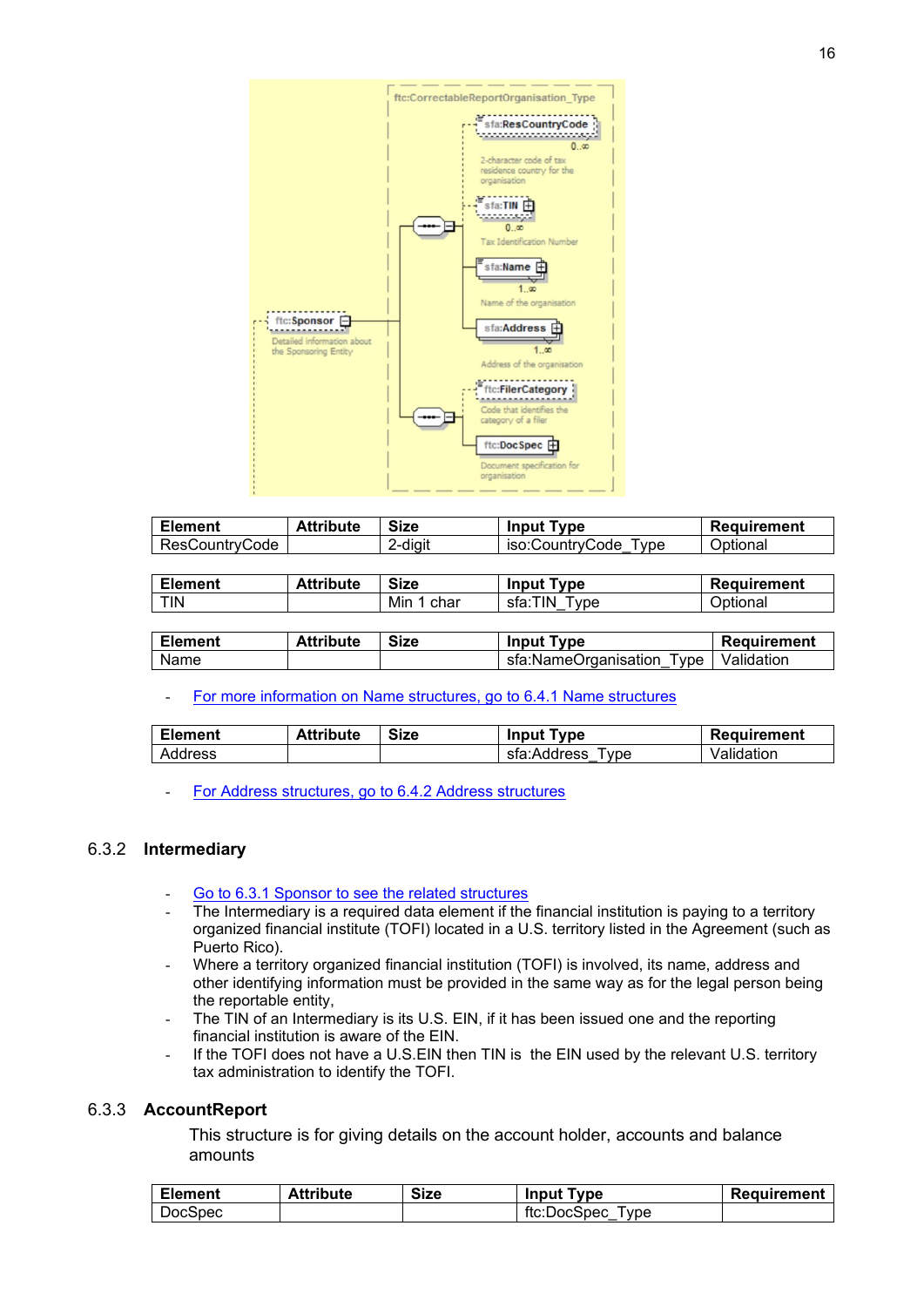#### - [For more information on DocSpec structures, see 6.4.3 DocSpec structures](#page-26-0)

| <b>Element</b> | Attribute | <b>Size</b> | <b>Input Type</b>            | Requirement |
|----------------|-----------|-------------|------------------------------|-------------|
| AccountNumber  |           |             | ftc:FIAccountNumber<br>Ivpe. | Validation  |

- Account holder's account number
- If there is no customary account number, use the code the reporting financial institution uses in its usual business transactions to refer to the account holder's assets
	- $\circ$  This may be an insurance policy number, a code number for the contract, an accounts payable number, the account's name in words, etc.

| <b>Element</b> | <b>Attribute</b> | <b>Size</b> | <b>Input Type</b> | Requirement |
|----------------|------------------|-------------|-------------------|-------------|
| AccountClosed  |                  |             | xsd:boolean       |             |

- <span id="page-16-0"></span>A closed account
	- o you should indicate whether (true) or (false)
		- This is a required element if the account is closed (or transferred)

#### 6.3.3.1 AccountHolder structures/Individual



| <b>Element</b> | <b>Attribute</b> | <b>Size</b> | <b>Input Type</b>       | Requirement |
|----------------|------------------|-------------|-------------------------|-------------|
| ResCountryCode |                  | diait?      | iso:CountrvCode<br>Tvpe | ∣ Optional  |

- The reportable natural person's country of tax residence
- The country of tax residence of the account holder or controlling person
- If the reporting financial institution is aware of the country, this is a required element o The 2-character Country Code (ISO-3166 Alpha 2)
- Indicate all the countries if the natural person has multiple countries of tax residence

| <b>Element</b> | <b>Attribute</b> | <b>Size</b> | <b>Input Type</b>    | Requirement |
|----------------|------------------|-------------|----------------------|-------------|
| <b>TIN</b>     |                  | Mir<br>char | TIN.<br>'vpe<br>sta: | Mandatory   |

- The U.S. TIN of the account holder or controlling person
	- TIN, the U.S. Taxpayer Identification Number, is required
		- Ilmoitin makes a check of whether or not the TIN is entered
			- This element is not for other TINs, issued by any other countries of residence
		- There are 9 digits in a U.S. TIN. See the following guidance of the Internal Revenue Service regarding the U.S. TIN's proper format: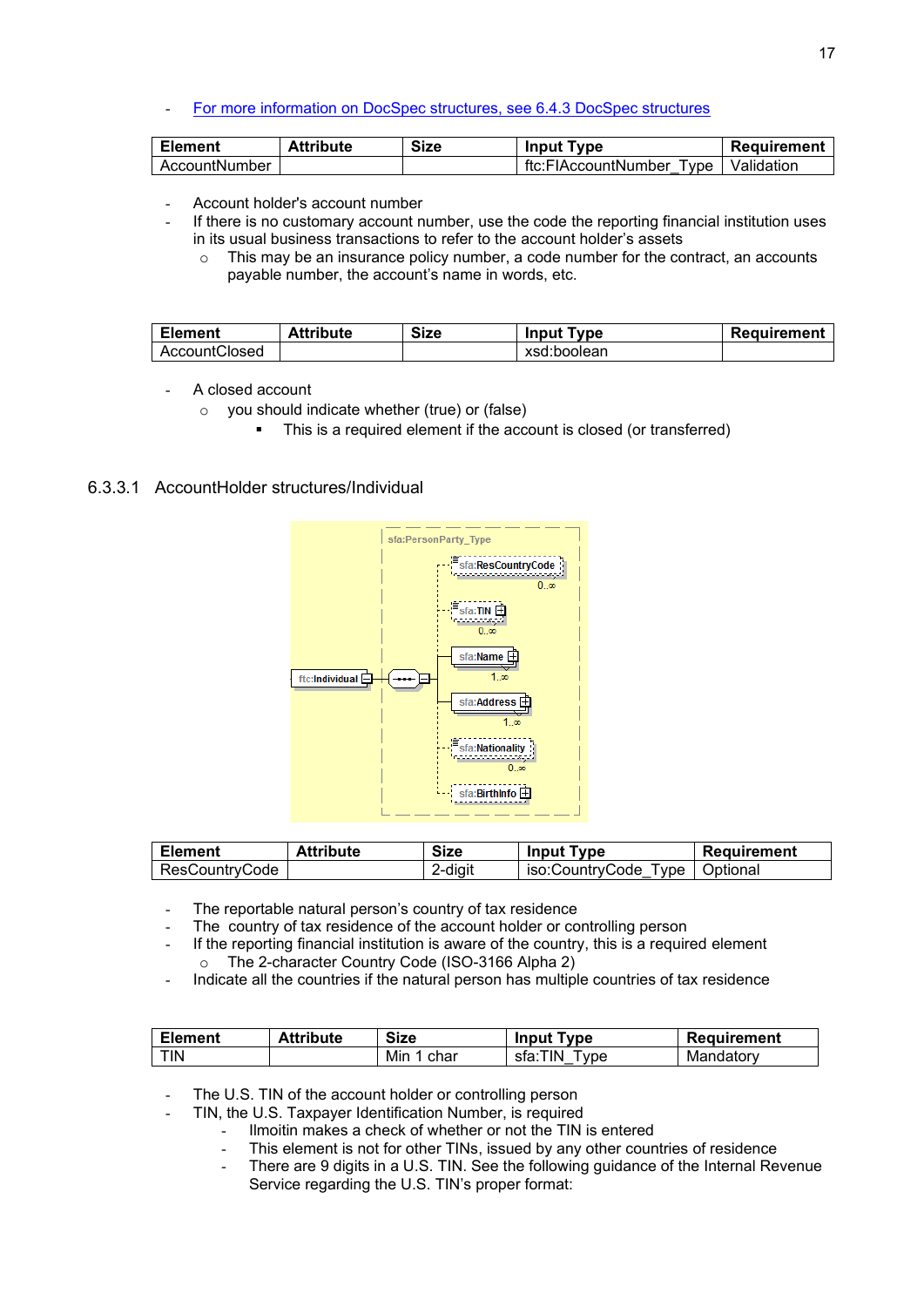- o *"A value for a TIN data element must be either in a GIIN format or in one of the following formats for a US TIN:*
	- o *Nine consecutive digits without hyphens or other separators (e.g. 123456789)*
	- o *Nine digits with two hyphens (e.g. 123-45-6789)*
	- o *Nine digits with a hyphen entered after the second digit (e.g. 12- 3456789)"*
- If the U.S. TIN of the account holder or controlling person is not known to the financial institution, an appropriate 9-character code selected from the codes listed below should be entered in the TIN element. If the codes cannot be used for technical reasons, for example, and the TIN is not known, enter nine zeros (000000000) in the TIN element.
- The Tax Administration's detailed FATCA guidance (sections National options allowed by the agreement and 5.7 Tax identification number (TIN)) describes the conditions under which a U.S. TIN is not mandatory reportable data in Finland on a FATCA annual information return, provided that the reporting financial institution still makes every reasonable effort to obtain the missing U.S. TIN from the account holder. In situations where all the conditions described in the guidance are met and the U.S. TIN is missing, it is recommended that you should enter nine letters A (AAAAAAAAA) in the TIN element. With this code, the reporting party confirms that the case is within the scope of the exception described in the above-mentioned detailed FATCA guidance. Nine letters A should not be used in the TIN element in any other situation.
- IRS has published new instructions in May 2021 related to reporting missing US TINs (see [FAQ6 in IRS's website\)](https://www.irs.gov/businesses/corporations/frequently-asked-questions-faqs-fatca-compliance-legal#reporting). According to IRS, regarding individual account holders whose US TIN is unknown to the financial institution at the time of reporting, the following codes are recommended to be used in TIN element in order to provide information related to the circumstances of each case:
	- $\degree$  222222222 Preexisting individual account with only U.S. indicia being a U.S. place of birth.
	- $\circ$  333333333 New individual account that (1) has indicia of a U.S. place of birth, and (2) either:
		- a) has a change in circumstances causing the self-certification originally obtained at account opening to be incorrect or unreliable, and a new self-certification has not been obtained, or
		- b) was below the threshold for documenting and reporting the account at the time of account opening (if opened in 2014 or 2015) and subsequently exceeded the threshold, and a self-certification has not been obtained.
	- $\circ$  444444444 Preexisting individual that (1) has U.S, indicia other than a U.S. place of birth, and (2) either:
		- a) has a change in circumstances, causing the self-certification or other documentation originally obtained to be incorrect or unreliable, and a new selfcertification or other documentation has not been obtained, or
		- b) was below the threshold for documenting and reporting the account in 2014 and 2015 and subsequently exceeded the threshold, and a self-certification or other documentation has not been obtained.
	- $\circ$  5555555555 New individual account that has a U.S, indicia other than a U.S. place of birth, and (2) either:
		- a) has a change in circumstances causing the self-certification or other documentation originally obtained to be incorrect or unreliable, and a new selfcertification or other documentation has not been obtained, or
		- b) was below the threshold for documenting and reporting the account at the time of account opening (in 2014 or 2015) and subsequently exceeded the threshold, and a self-certification or other documentation has not been obtained.
	- $\degree$  7777777777 Pre-existing individual account which has been dormant or inactive (for reference see Tax Administration's binding guidance on FATCA, section "4.15 Käyttämättömät tilit").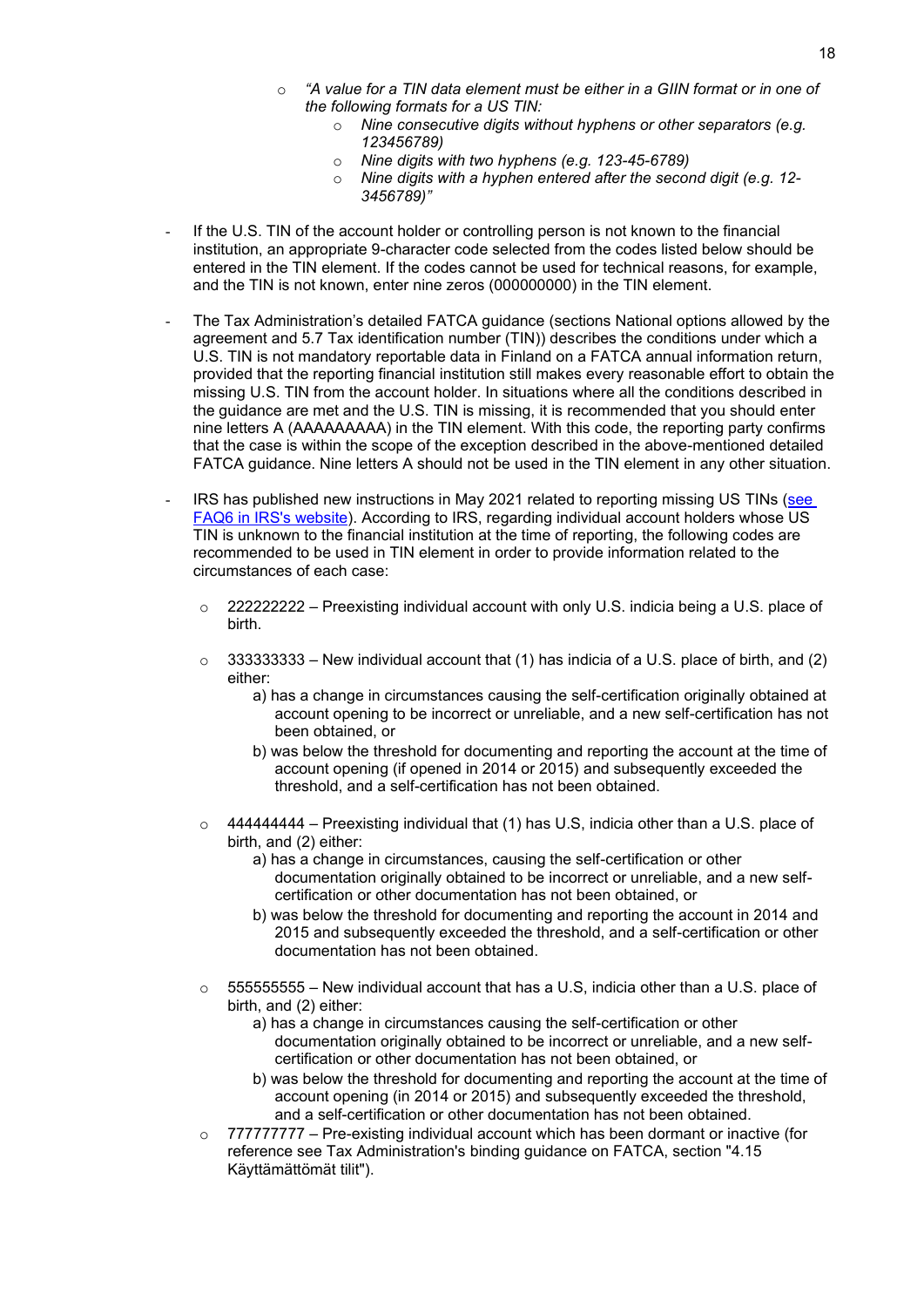If the U.S. TIN has not been indicated in the annual information return, the IRS will send an error message to the Finnish Tax Administration. The reporting financial institution must be prepared to correct the error or give an explanation within 120 days in cases where correction or explanation is requested by the Finnish Tax Administration.

| Element | <b>Attribute</b> | Size    | <b>Input Type</b>    | Requirement |
|---------|------------------|---------|----------------------|-------------|
| TIN     | issuedBv         | ?-diait | iso:CountryCode Type | Optional    |

- The country of issue of the TIN
- Enter the 2-character Country Code (ISO-3166 Alpha 2) "US", or leave blank
- If this attribute is blank, it will be assumed to indicate the issuing country is the United States
- If the account holder is a passive non-financial entity not having a U.S. TIN, leave the element blank

| Element | <b>Attribute</b> | <b>Size</b> | <b>Input Type</b>                  | <b>Requirement</b> |
|---------|------------------|-------------|------------------------------------|--------------------|
| Name    |                  |             | sfa:NamePerson<br>vpe <sup>'</sup> |                    |

[For more information on Name structures, go to 6.4.1 Name structures](#page-23-1)

| <b>Element</b> | <b>Attribute</b> | <b>Size</b> | <b>Input Type</b>  | Requirement |
|----------------|------------------|-------------|--------------------|-------------|
| Address        |                  |             | sfa:Address<br>vpe |             |

[For Address structures, go to 6.4.2 Address structures](#page-24-0)

| <b>Element</b> | <b>Attribute</b> | <b>Size</b> | <b>Input Type</b>      | Requirement |
|----------------|------------------|-------------|------------------------|-------------|
| Nationality    |                  |             | iso:CountrvCode<br>vpe | Null        |

This element is not in use for purposes of FATCA reporting.

#### *6.3.3.1.1 BirthInfo*

The BirthInfo structure was in use 2014-2019 when the U.S. TIN would be unknown to the reporting financial institution. US TIN must be informed for all accountholders and when US TIN is provided this element is not mandatory.

| <b>Element</b>   | Attribute | <b>Size</b> | <b>Input Type</b> | Requirement |
|------------------|-----------|-------------|-------------------|-------------|
| <b>BirthDate</b> |           |             | xsd:date          | Optional    |

- Account holder's date of birth
- Enter the date in the YYYY-MM-DD format, as in 1975-01-21
- The earliest permissible date of birth is 1900-01-01

| <b>Element</b> | <b>Attribute</b> | <b>Size</b> | lnput⊺<br>™vpe | Requirement |
|----------------|------------------|-------------|----------------|-------------|
| City           |                  |             | xsd:string     | Null        |

Not used on the FATCA information return, must be blank

| <b>Element</b> | <b>Attribute</b> | <b>Size</b> | <b>Input Type</b> | Requirement |
|----------------|------------------|-------------|-------------------|-------------|
| CitySubentity  |                  |             | xsd:string        | Null        |

Not used on the FATCA information return, must be blank

| <b>Element</b> | <b>Attribute</b> | <b>Size</b> | <b>' Type</b><br>lnput i | Requirement |
|----------------|------------------|-------------|--------------------------|-------------|
| Countrvinfo    |                  |             | xsd:string               | Null        |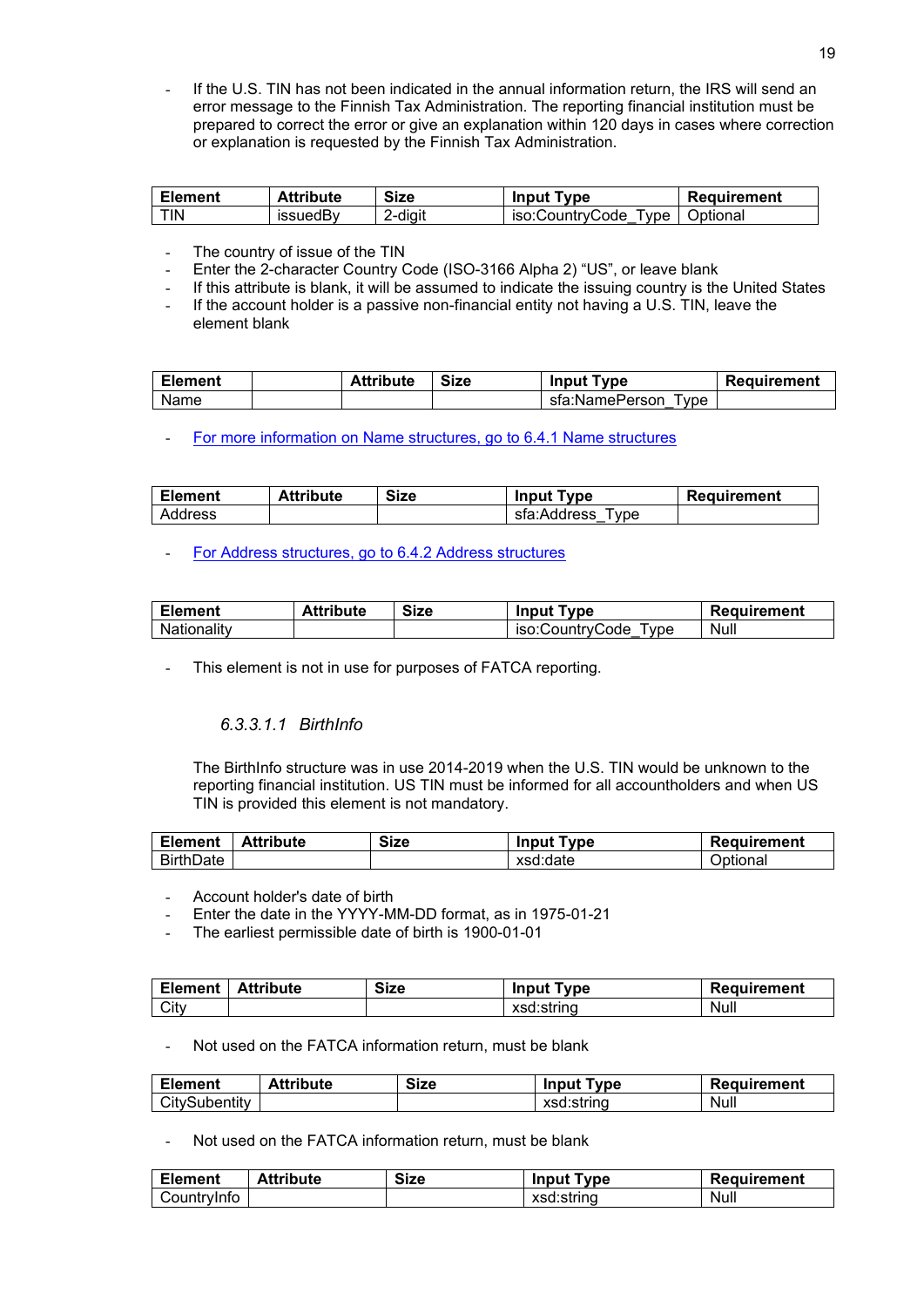Not used on the FATCA information return, must be blank

#### 6.3.3.2 AccountHolder structures/Organisation

| Element        | <b>Attribute</b> | <b>Size</b> | <b>Input Type</b>              | Requirement |
|----------------|------------------|-------------|--------------------------------|-------------|
| ResCountryCode |                  | 2-diait     | iso:CountrvCode<br><b>Type</b> | Optional    |

The entity's country of tax residence

- The 2-character Country Code (ISO-3166 Alpha 2)
- If the reporting financial institution is aware of the country, this is a required element
- In case the reporting financial institution has inconclusive information on the entity's country of residence, enter all the countries that are involved
	- o Example: an entity may be a Limited Company is the "X" country. However, all addresses and other contact information refer to the "Y" country, and the reporting financial institution has not been able to clear up the entity's real country of tax residence.

| Element | <b>Attribute</b> | <b>Size</b>   | <b>Input T</b><br>Type | Requirement |
|---------|------------------|---------------|------------------------|-------------|
| TIN     |                  | Min<br>. char | sfa:TIN<br>l vpe       | Mandatory   |

For the account holder:

- The U.S. Taxpayer Identification Number, TIN is required
	- $\circ$  There are 9 digits in a U.S. TIN. See the following guidance of the Internal Revenue Service regarding the U.S. TIN's proper format:
		- *"A value for a TIN data element must be either in a GIIN format or in one of the following formats for a US TIN:*
			- *Nine consecutive digits without hyphens or other separators (e.g. 123456789)*
			- *Nine digits with two hyphens (e.g. 123-45-6789)*
			- *Nine digits with a hyphen entered after the second digit (e.g. 12- 3456789)"*
- It is allowed to include a foreign TIN in the TIN element for a non-US Entity Account Holder that has US Substantial Owners (AcctHolderType FATCA101 or FATCA102). In this case, the TIN Issued by element should be populated with the issuing country code. If there is no foreign TIN available for the foreign entity, the characters "NA" (to indicate "Not Available") can be included in the TIN element, and in that case "FI" should be included in the TIN Issued by element.
- For example, if the account holder is Finnish Passive Non-Financial Entity with substantial US owner, the Finnish TIN is populated in the Account Holder's TIN element and "FI" in the TIN Issued by element.
- IRS has published new instructions in May 2021 related to reporting missing US TINs (see FAQ6 in IRS's website). According to IRS, regarding US tax liable entity account holders whose US TIN is unknown to the financial institution at the time of reporting, the following codes are recommended to be used in TIN element in order to provide information related to the circumstances of each case:
	- o 444444444 Preexisting entity account that (1) has U.S indicia, and (2) either:
		- a) has a change in circumstances, causing the self-certification or other documentation originally obtained to be incorrect or unreliable, and a new self-certification or other documentation has not been obtained, or
		- b) was originally below the threshold for documenting and reporting the account, and subsequently exceeded the threshold, and a self-certification or other documentation has not been obtained.
	- $\circ$  55555555555 New entity account that has a U.S. indicia, and (2) either: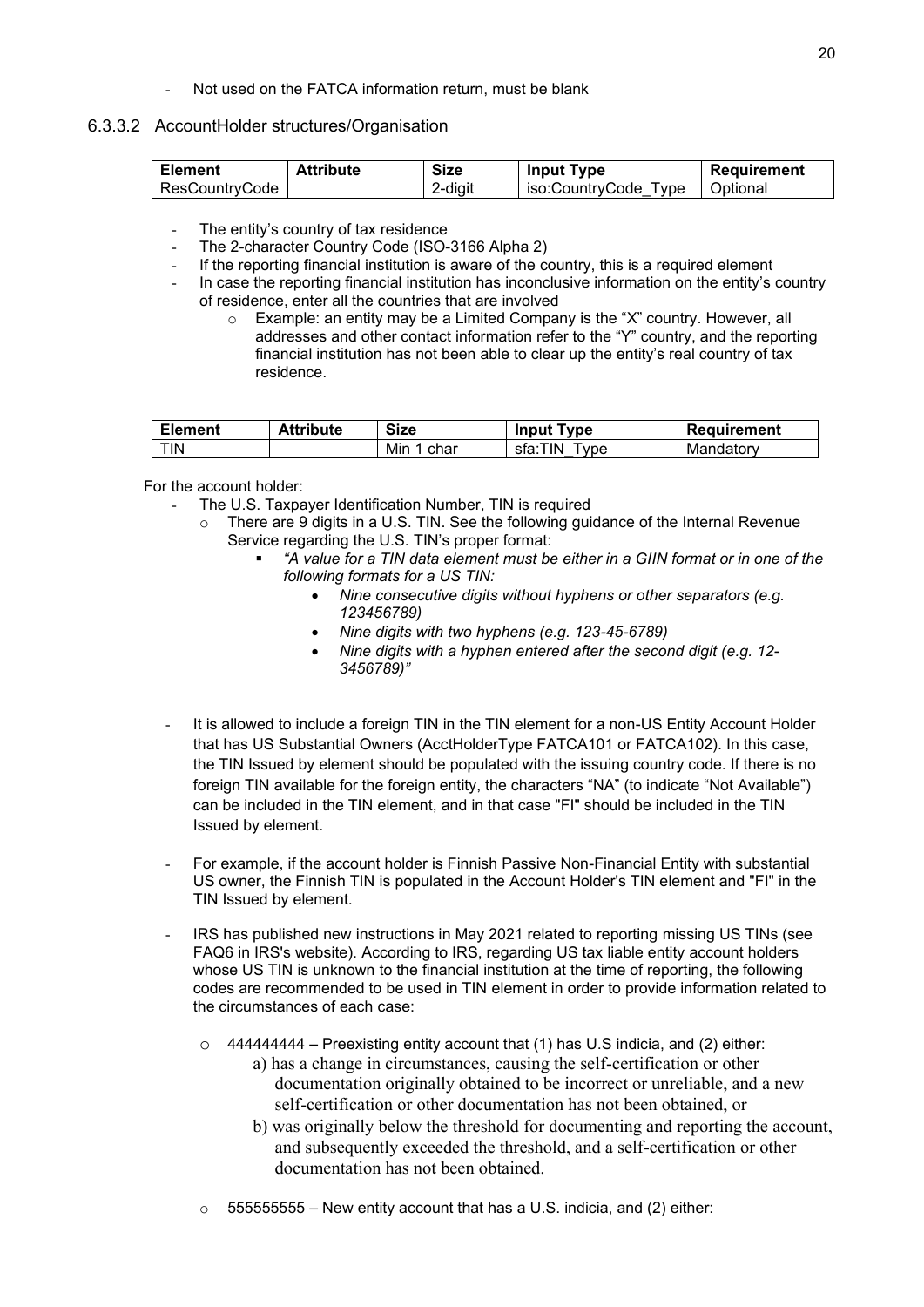- a) has a change in circumstances causing the self-certification or other documentation originally obtained to be incorrect or unreliable, and a new self-certification or other documentation has not been obtained, or
- b) was below the threshold for documenting and reporting the account at the time of account opening and subsequently exceeded the threshold, and a selfcertification or other documentation has not been obtained.
- $\circ$  666666666 Preexisting entity account with account balance exceeding \$1,000,000 held by a passive NFFE with respect to which self-certifications have not been obtained, and no U.S. indicia have been identified in relation to its controlling persons.
- $\circ$  777777777 Pre-existing entity account which has been dormant or inactive (for reference see Tax Administration's binding guidance on FATCA, section "4.15 Käyttämättömät tilit").

| <b>Element</b> | <b>Attribute</b> | <b>Size</b> | <b>Input Type</b>    | Requirement |
|----------------|------------------|-------------|----------------------|-------------|
| <b>TIN</b>     | issuedBy         | 2-digit     | iso:CountryCode Type | Optional    |

- The country of issue of the TIN
- Enter the 2-character Country Code (ISO-3166 Alpha 2) "US", or leave blank
- If this attribute is blank, it will be assumed to indicate the issuing country is the United States. If the account holder is a passive non-financial entity not having a U.S. TIN, leave the attribute field blank

|      | Element   Attribute | <b>Size</b> | <b>Input Type</b>            | Requirement |
|------|---------------------|-------------|------------------------------|-------------|
| Name |                     |             | sfa:NameOrganisation<br>Type | Validation  |

- Legal registered name of the account holder
- This element is required

|         | Element   Attribute | <b>Size</b> | <b>Input Type</b>   | Requirement |
|---------|---------------------|-------------|---------------------|-------------|
| Address |                     |             | sfa:Address<br>Type | Validation  |

[For Address structures, go to 6.4.2 Address structures](#page-24-0)

#### 6.3.3.3 AccountHolder-rakenteet/AcctHolderType

| <b>Element</b> | <b>Attribute</b> | <b>Size</b> | <b>Input Type</b>                | Reauiremen |
|----------------|------------------|-------------|----------------------------------|------------|
| AcctHolderTvpe |                  |             | Ftc:FatcaAcctHolderTvpe EnumTvpe | Mandatorv  |

- Types of account holders
	- $\circ$  FATCA101 = Owner-Documented FI with specified US owner(s).
	- $\circ$  FATCA102 = Passive Non-Financial Entity with substantial US owner(s).
	- $\circ$  FATCA103 = Non-Participating FFI
	- $\circ$  FATCA104 = Specified US Person
	- $\circ$  FATCA105 = Direct Reporting NFFE
- If an account is held by an entity, not a natural person, this element is required.
- If this data element's value is FATCA101 or FATCA102, you also have to fill out the SubstantialOwner information. Note: otherwise no SubstantialOwner is to be filled out
- The account-holder type "Non-Participating FFI (FATCA103)" is a financial institution that does not fulfil the requirements under the FATCA Agreement, and to which the reporting financial institution has paid money.
- Starting 2017, the FATCA annual information return no longer has to include amounts paid to non-participating financial institutions and the accounts they hold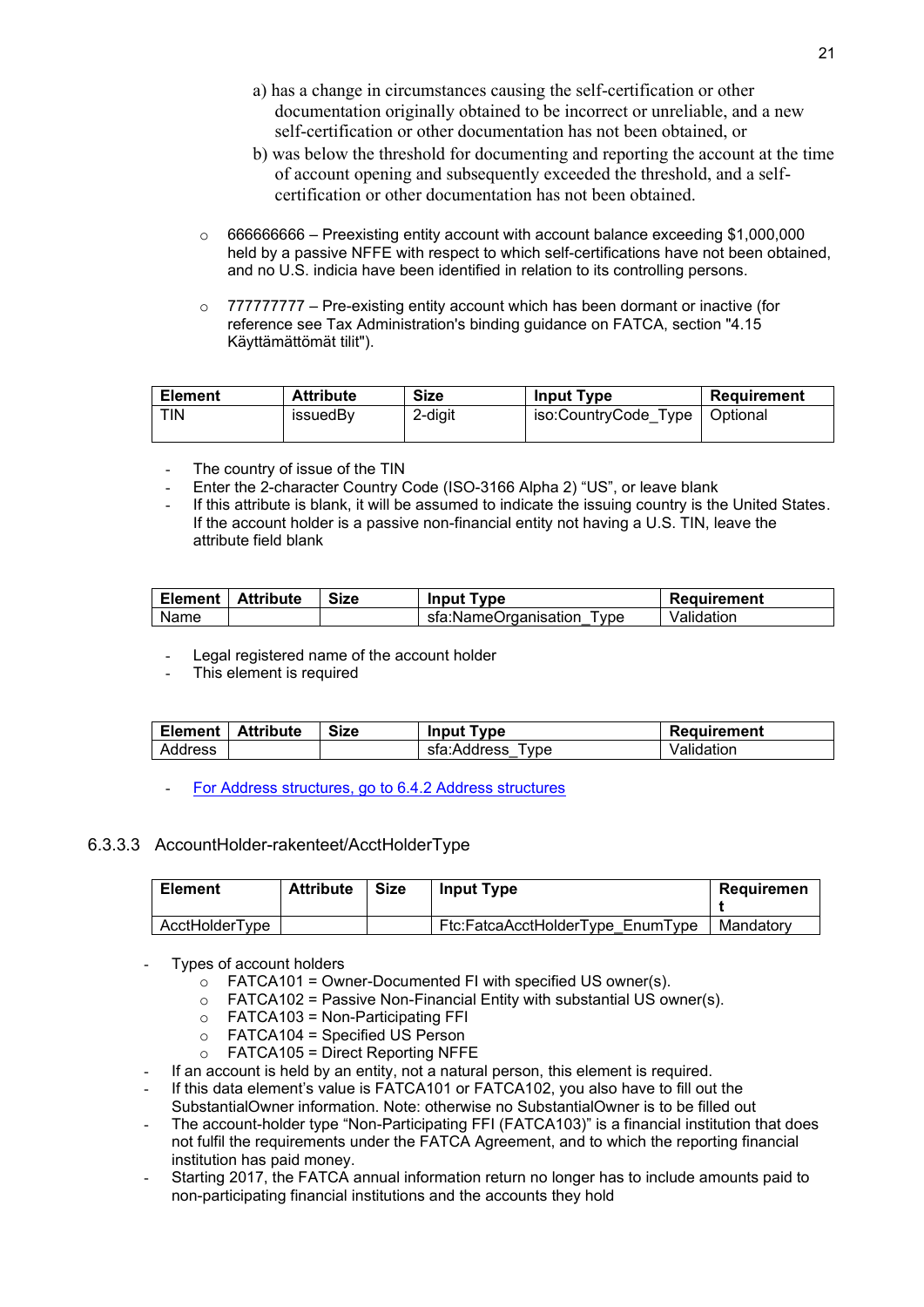#### 6.3.3.4 SubstantialOwner

- To see the structure, go to [6.3.3.1 AccountHolder structures/Individual](#page-16-0)
- Personal details of the controlling person
- This data element is required only if it is known to the financial institution that there are Controlling Persons who are Reportable as regards the account (in other words, controlling persons with the United States as the country of residence, as evidenced either by selfcertification or by indicia).
- Information must be included in the SubstantialOwner structure only when an account holder is being reported, having an AcctHolderType = FATCA101 or FATCA102 i.e. "owner documentedFI" or "passive

NFFE with US owner(s)".

- If the account-holder entity has no Controlling Persons with the United States as country of residence, do not use codes FATCA101 and FATCA102 to give details on this account holder, and consequently, do not indicate any controlling persons.
- For every account being reported, you must include all the individuals whom you have identified as Reportable Controlling Persons;
	- o give complete details on gross assets and all transactions for each.

#### 6.3.3.5 AccountBalance

| <b>Element</b> | <b>Attribute</b> | <b>Size</b> | <b>Input Type</b>     | Requirement |
|----------------|------------------|-------------|-----------------------|-------------|
| AccountBalance |                  |             | sfa:MonAmnt Tvpe      | Mandatory   |
|                | currCode         |             | sfa:MonAmnt<br>™ Tvpe | Mandatory   |

- Account balance
- This element is required
- Indicate the end-of-calendar-year balance, or the balance just before closure of the account, with 2 decimals, for example enter 1000.00 for one thousand euros
- The currency for this data element is the euro or the foreign currency the account uses
- You can convert a foreign-currency balance into euros, but this is not required
- If account balance is 0 or negative, enter 0.00
- The currCode attribute indicates the name of the foreign currency of account balance

#### 6.3.3.6 Payment

| <b>Element</b> | <b>Attribute</b> | <b>Size</b> | <b>Input Type</b>             | Requirement |
|----------------|------------------|-------------|-------------------------------|-------------|
| 'vpe           |                  |             | ftc:FatcaPavmentTvpe EnumTvpe | Validation  |

- Classification of the reportable income
	- $\circ$  FATCA501 = dividends
	- $\circ$  FATCA502 = interest
	- o FATCA503 = selling price or redemption price of an asset
	- $\circ$  FATCA504 = Other income
- If you are reporting transfers of money that are payments for corporate shares, for parts of a loan, or relating to an insurance contract, you can classify it as a single item with no specification (FATCA504) or you can specify it (FATCA501-FATCA503)

| <b>Element</b> | <b>Attribute</b> | <b>Size</b> | <b>Input Type</b>    | Requirement |
|----------------|------------------|-------------|----------------------|-------------|
| PaymentAmnt    |                  |             | sfa:MonAmnt Tvpe     | Validation  |
|                | currCode         | 3 diait     | iso:currCode<br>Tvpe | Validation  |

- Amount of money, transferred to the account
- Enter the amount with two decimal places
- The currency for this attribute is the euro; or the foreign currency the account uses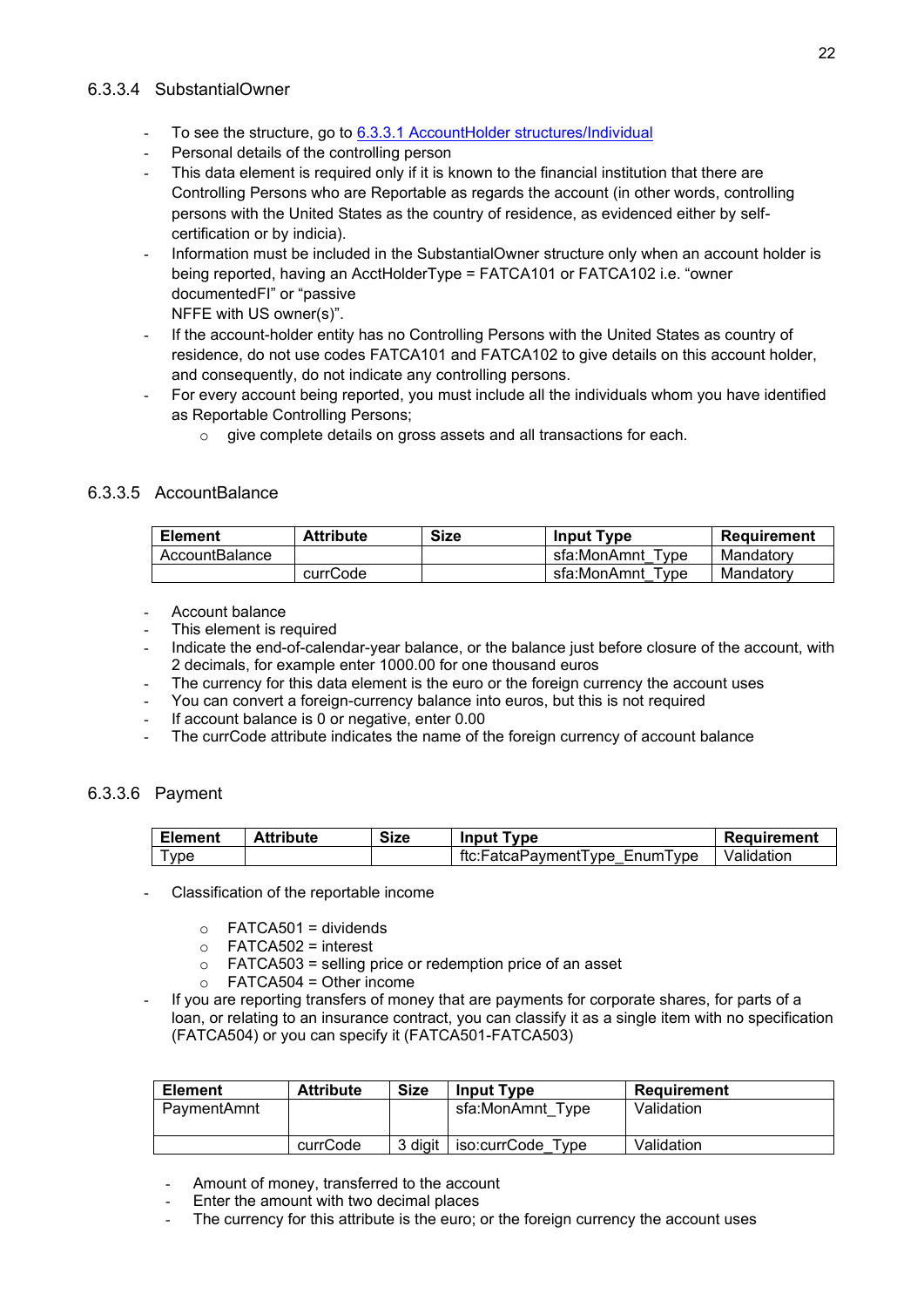- You can convert a foreign-currency balance into euros, but this is not required
- The currCode attribute is for the name of the foreign currency used when receiving money into the account
- 6.3.3.7 CARRef

Not used.

#### 6.3.3.8 AdditionalData

Not used.

#### <span id="page-22-0"></span>6.3.4 **NilReport**

This structure is for indicating that a nil return is being filed. When your annual information return is a nil return, refer to section 4 for guidance on how nil returns are submitted.



| <b>Element</b>    | <b>Attribute</b> | Size | <b>Input Type</b> | Requirement |
|-------------------|------------------|------|-------------------|-------------|
| NoAccountToReport |                  |      | xsd:string        |             |

This element is required ("Yes") when you submit a Nil return.

Not one AccountReport structure can be included in a Nil return.

| <b>Element</b> | <b>Attribute</b> | Size | <b>Input Type</b>   | <b>Requirement</b> |
|----------------|------------------|------|---------------------|--------------------|
| <b>DocSpec</b> |                  |      | ftc:DocSpec<br>Type |                    |

[For more information on DocSpec structures, see 6.4.3 DocSpec structures](#page-26-0)

#### <span id="page-22-1"></span>**PoolReport**

The structure with the pooled reporting option is not available because Finland provides the information pursuant to a Model 1 IGA.

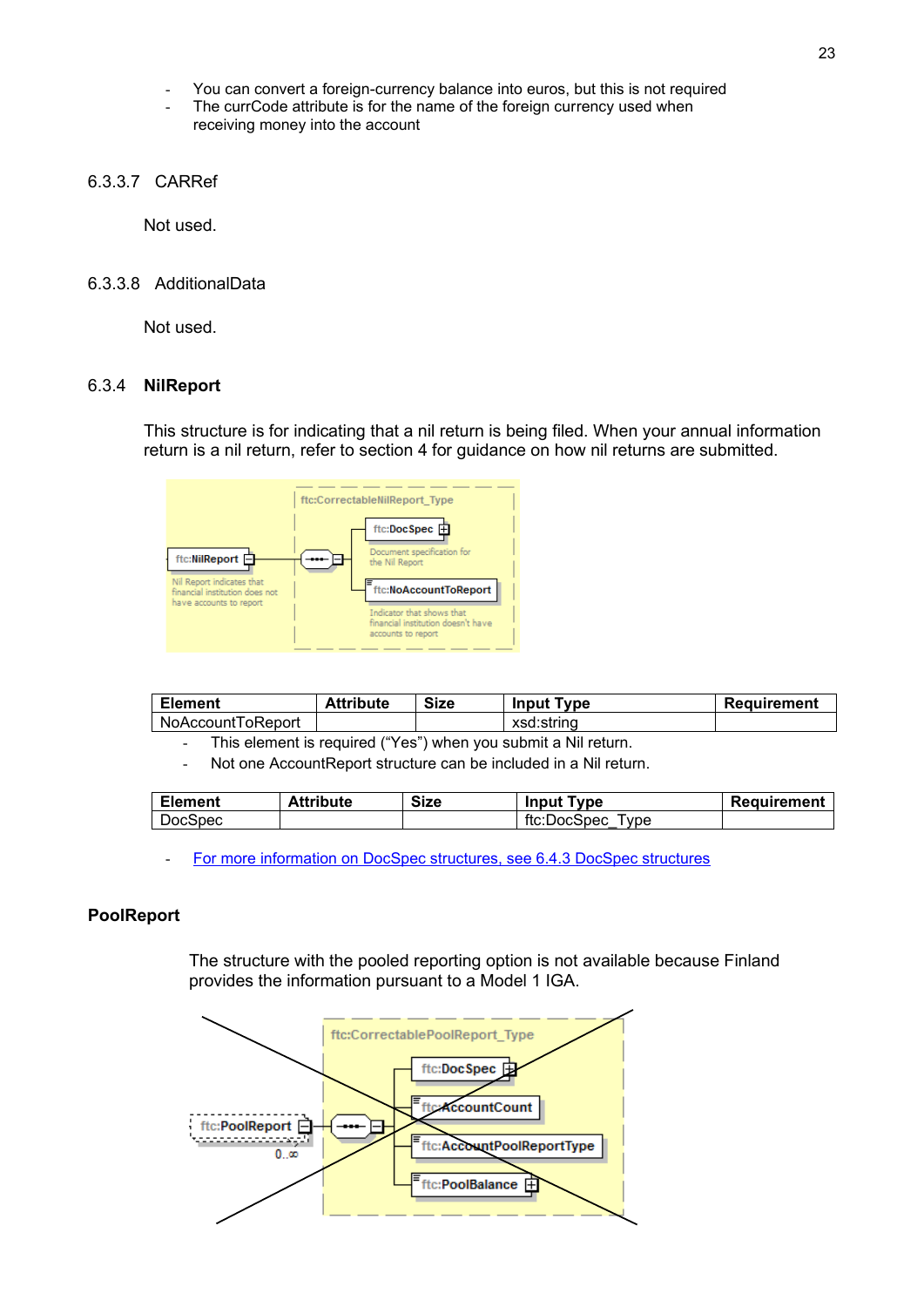### <span id="page-23-0"></span>**6.4 Shared structures**

This section discusses the structures within the Schema that are shared. Reference is made to the shared structures where appropriate and where they are in use.

#### <span id="page-23-1"></span>6.4.1 **Name structures**

| <b>Element</b> | <b>Attribute</b> | <b>Size</b> | <b>Input Type</b>         | Requirement |
|----------------|------------------|-------------|---------------------------|-------------|
| PrecedingTitle |                  |             | stf:OECDNAmeType EnumType | Null        |

- This data element is not used for FATCA reporting

| <b>Element</b> | <b>Attribute</b> | <b>Size</b> | <b>Input Type</b> | Requirement |
|----------------|------------------|-------------|-------------------|-------------|
| Title          |                  |             | xsd:string        | Null        |

- This data element is not used for FATCA reporting

| <b>Element</b> | <b>Attribute</b> | <b>Size</b> | <b>Input Type</b> | <b>Requirement</b> |
|----------------|------------------|-------------|-------------------|--------------------|
| FirstName      |                  |             | xsd:string        | Mandatory          |

- Account holder's / Controlling person's first names
- This data element is required
	- If there is no value available, fill in "NFN" (No First Name)
- The complete first and middle names of a natural person are reported in this field

| Element    | <b>Attribute</b> | <b>Size</b> | <b>Input Type</b> | Requirement |
|------------|------------------|-------------|-------------------|-------------|
| MiddleName |                  |             | xsd:string        | Optional    |

- This data element is not used for FATCA reporting

| <b>Element</b>    | <b>Attribute</b> | <b>Size</b> | <b>Input Type</b> | Requirement |
|-------------------|------------------|-------------|-------------------|-------------|
| <b>NamePrefix</b> |                  |             | xsd:string        | Optional    |

- This data element is not used for FATCA reporting

| <b>Element</b> | <b>Attribute</b> | <b>Size</b> | <b>Input Type</b> | Requirement |
|----------------|------------------|-------------|-------------------|-------------|
| ∟astName       |                  |             | xsd:string        | Mandatory   |

- Account holder's / Controlling person's last name
- This data element is required
- All the family names of a natural person are reported in this field
- If the IT system of the reporting financial institution cannot transmit the person's first names to the FirstName element, both first and last names must go to the LastName element and you must enter NFN (No First Name) in the FirstName element.

| <b>Element</b>       | <b>Attribute</b> | <b>Size</b> | <b>Input Type</b> | Requirement |
|----------------------|------------------|-------------|-------------------|-------------|
| GenerationIdentifier |                  |             | xsd:string        | Null        |

- This data element is not used for FATCA reporting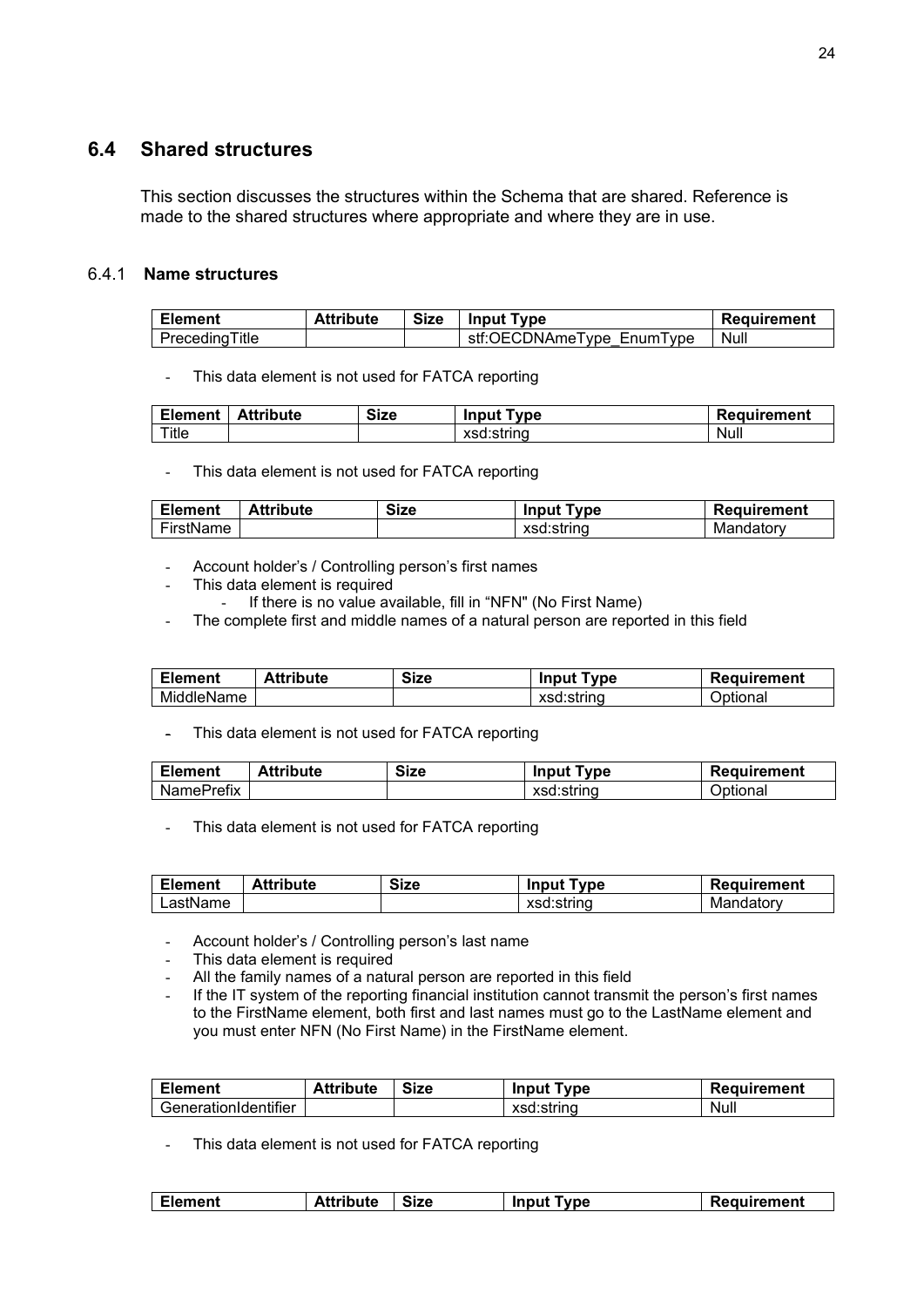| <br>-<br>.<br>ວuшx | --------<br>' It | N<br>vull |  |
|--------------------|------------------|-----------|--|

This data element is not used for FATCA reporting

| <b>Element</b> | <b>Attribute</b> | <b>Size</b> | ` Tvpe ⊺<br>Input | Requirement |
|----------------|------------------|-------------|-------------------|-------------|
| GeneralSuffix  |                  |             | xsd:string        | Null        |

This data element is not used for FATCA reporting

#### <span id="page-24-0"></span>6.4.2 **Address structures**

Because the address information is required, you must enter it in either AddressFix or AddresFree structure. If the reporting financial institution is aware of the complete address information, AddressFix must be used for the FATCA annual information return.

In case an individual Account Holder or a Substantial Owner of a Passive Non-Financial Entity has been recorded a non-disclosure for personal safety reasons in the Population Information System, either in Finland or in some other jurisdiction, address information that is under such non-disclosure should not be reported; instead some other address, which is public and safe for the customer in question, should be reported. In Finland such safe address is a public contact address recorded in the Population Information System. Contact address can be for example a PO Box address either in the municipality of residence of the customer or in some other municipality. You can find further guidance in section 6.4.2.2.



| Element     | <b>Attribute</b> | <b>Size</b> | <b>Input Type</b>       | Requirement |
|-------------|------------------|-------------|-------------------------|-------------|
| CountryCode |                  | digits<br>∸ | iso:CountrvCode<br>Tvpe | Mandatory   |

- Country of location of the address
- This element is required
- The 2-character Country Code (ISO-3166 Alpha 2)

#### 6.4.2.1 AddressFix

If you are using AddressFix to facilitate address reporting, you must enter at least the following details in this structure, if they are available:

- City
- Postal code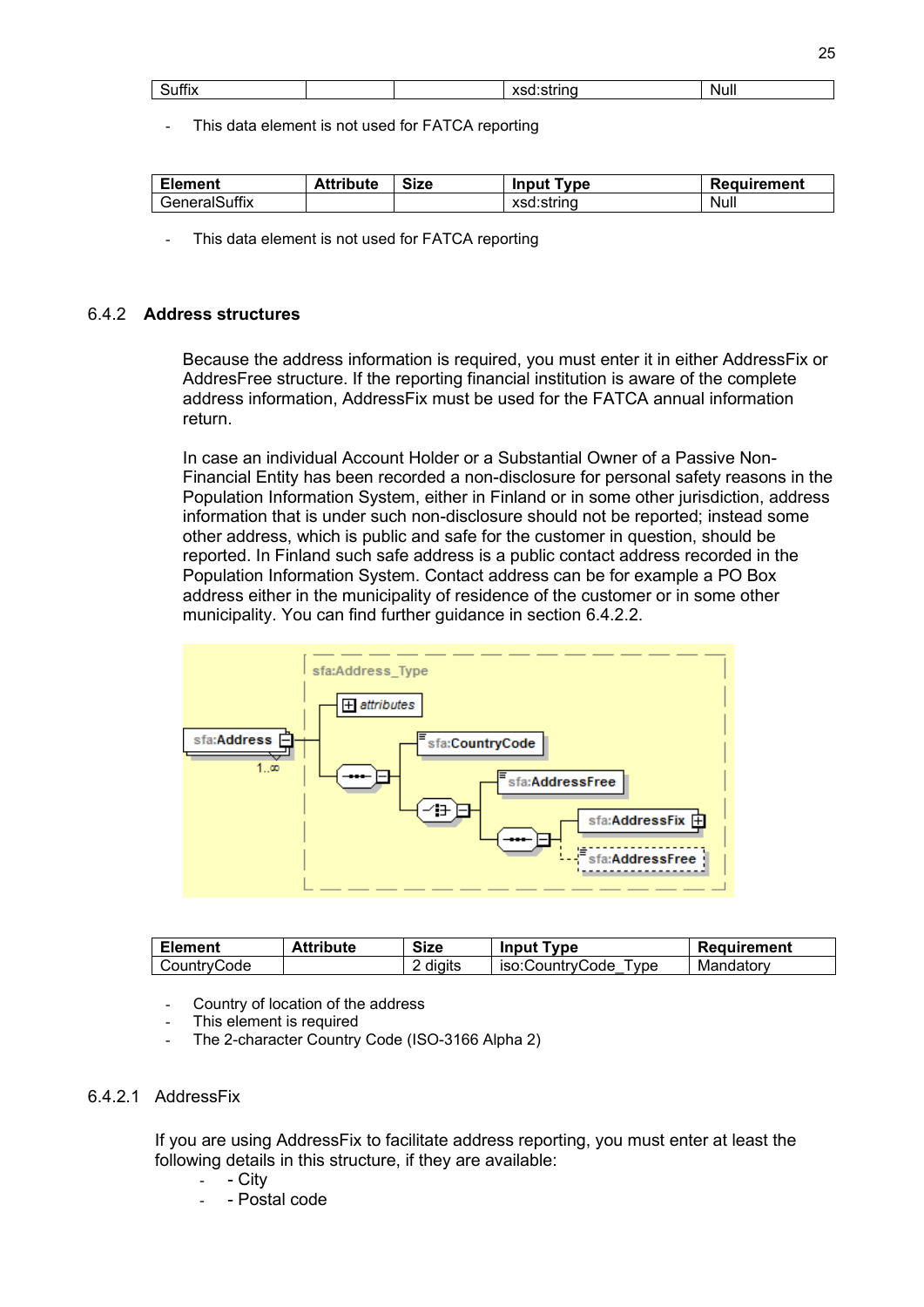#### - - State or other Country Subentity

In addition, the full street address must be reported in the relevant elements, but it is also allowed to enter the street address in AddressFree structure, while above listed details are entered in AddressFix structure. Please see more details in 6.4.2.2 AddressFree.



| <b>Element</b> | <b>Attribute</b> | <b>Size</b> | <b>Input Type</b> | Requirement     |
|----------------|------------------|-------------|-------------------|-----------------|
| <b>Street</b>  |                  |             | xsd:string        | <u>Jptional</u> |

**Street Name** 

If the reporting financial institution is aware of the correct value, this is a required element

| <b>Element</b>            | Attribute | <b>Size</b> | <b>Input Type</b> | Requirement |
|---------------------------|-----------|-------------|-------------------|-------------|
| <b>BuildingIdentifier</b> |           |             | xsd:string        | Optional    |

- House no./Building no.

- If the reporting financial institution is aware of the correct value, this is a required element

| <b>Element</b>  | <b>Attribute</b> | <b>Size</b> | <b>Input Type</b> | Requirement |
|-----------------|------------------|-------------|-------------------|-------------|
| Suiteldentifier |                  |             | xsd:string        | Optional    |

Apartment number, etc.

- If the reporting financial institution is aware of the correct value, this is a required element

| <b>Element</b>  | <b>Attribute</b> | <b>Size</b> | <b>T</b> vpe<br>Input | Requirement     |
|-----------------|------------------|-------------|-----------------------|-----------------|
| FloorIdentifier |                  |             | xsd:string            | <b>Optional</b> |

The floor or storey in the building

- If the reporting financial institution is aware of the correct value, this is a required element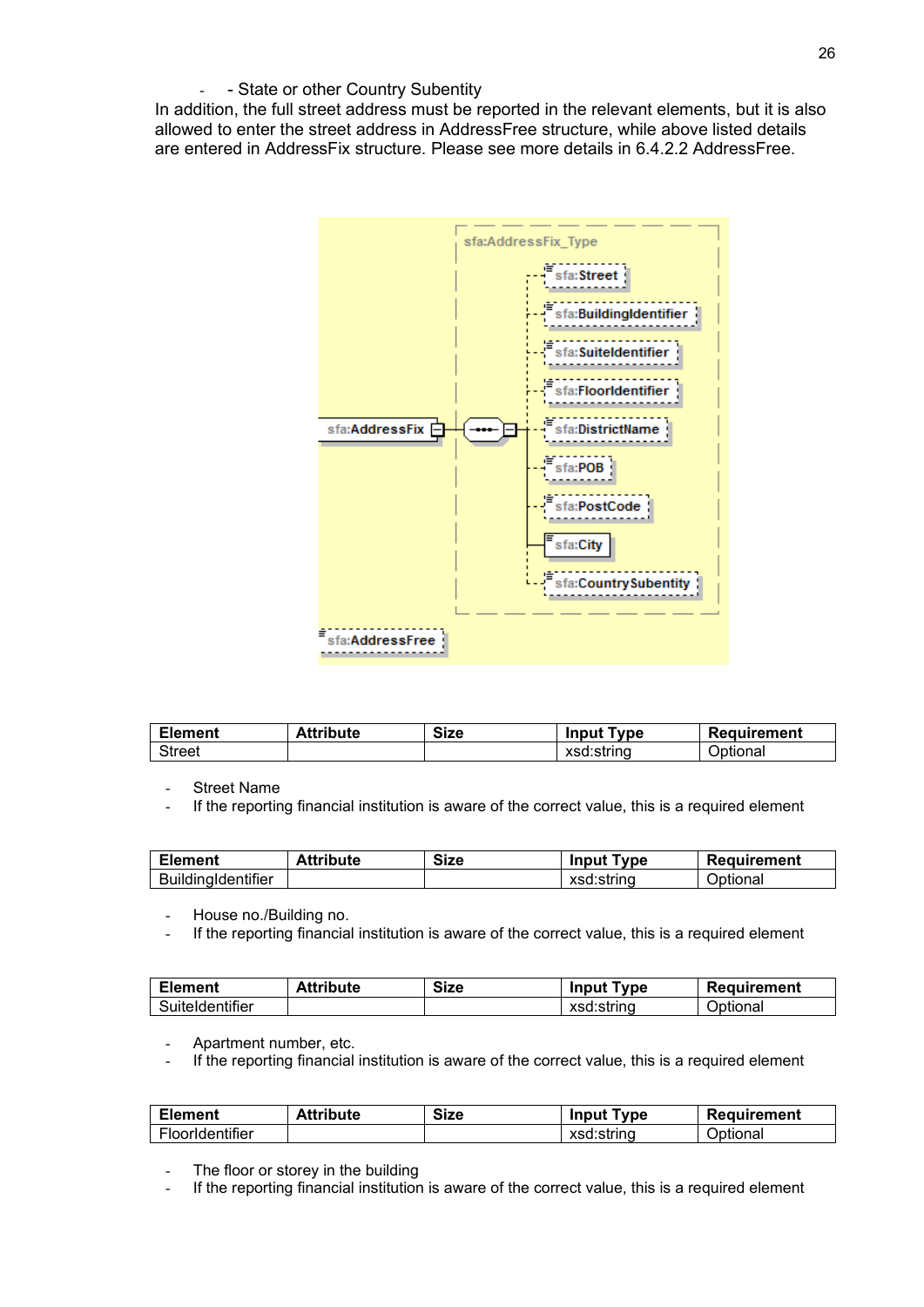| <b>Element</b>      | Attribute | <b>Size</b> | <b>Type</b><br>Input | Requirement |
|---------------------|-----------|-------------|----------------------|-------------|
| <b>DistrictName</b> |           |             | xsd:string           | Optional    |

- Name of the neighbourhood, district, section of the town
- If the reporting financial institution is aware of the correct value, this is a required element

| <b>Element</b> | <b>Attribute</b> | <b>Size</b> | <b>Type</b><br>Input | Requirement |
|----------------|------------------|-------------|----------------------|-------------|
| D∩R            |                  |             | xsd:string           | Optional    |

P.O. Box

If the address is a P.O. box, this is a required data element

| <b>Element</b> | <b>Attribute</b> | <b>Size</b> | Type<br>Input | Requirement |
|----------------|------------------|-------------|---------------|-------------|
| PostCode       |                  |             | xsd:string    | Optional    |

Postal (zip) code

If the reporting financial institution is aware of the correct value, this is a required element

| <b>Element</b> | <b>Attribute</b> | <b>Size</b> | <b>Input Type</b> | Requirement |
|----------------|------------------|-------------|-------------------|-------------|
| City           |                  |             | xsd:string        | Validation  |

- City/Municipal entity
- This element is required

| <b>Element</b>   | <b>Attribute</b> | <b>Size</b> | <b>Input Type</b> | Requirement |
|------------------|------------------|-------------|-------------------|-------------|
| CountrySubentity |                  |             | xsd:string        | Optional    |

State or other sub-entity

If the reporting financial institution is aware of the correct value, this is a required element

#### 6.4.2.2 AddressFree

You can choose the AddressFree structure if it is not feasible to give the address information in AddressFix.

If the IT system available to the reporting FI does not specify the street address as required in AddressFix, you can enter the entire address here. In this case, enter city or town, postal code (zip code) and state, if available, in the AddressFix structure. If you are indicating the account holder's address with both AddressFix and AddressFree, you must include both structures in one Address structure, do not enter then in two separate Address structures.

| <b>Element</b> | <b>Attribute</b> | <b>Size</b> | <b>Input Type</b> | Requirement |
|----------------|------------------|-------------|-------------------|-------------|
| AddressFree    |                  |             | xsd:string        | Optional*   |

- This element is a free-text field for address information
- Use the following order of sequence: street, name of town/city, state, and postal code
- This element is secondary while AddressFix is the primary element
	- If complete address information has been given successfully in the AddressFix structure, you must leave out the AddressFree element
- <span id="page-26-0"></span>In case an individual Account Holder or a Substantial Owner of a Passive Non-Financial Entity has been recorded a non-disclosure for personal safety reasons in the Population Information System, and the reporting financial institution has no information of a public contact address or other safe address for the customer, the AddressFree element should include the following text: "Non-disclosure for personal safety reasons based on domestic legislation".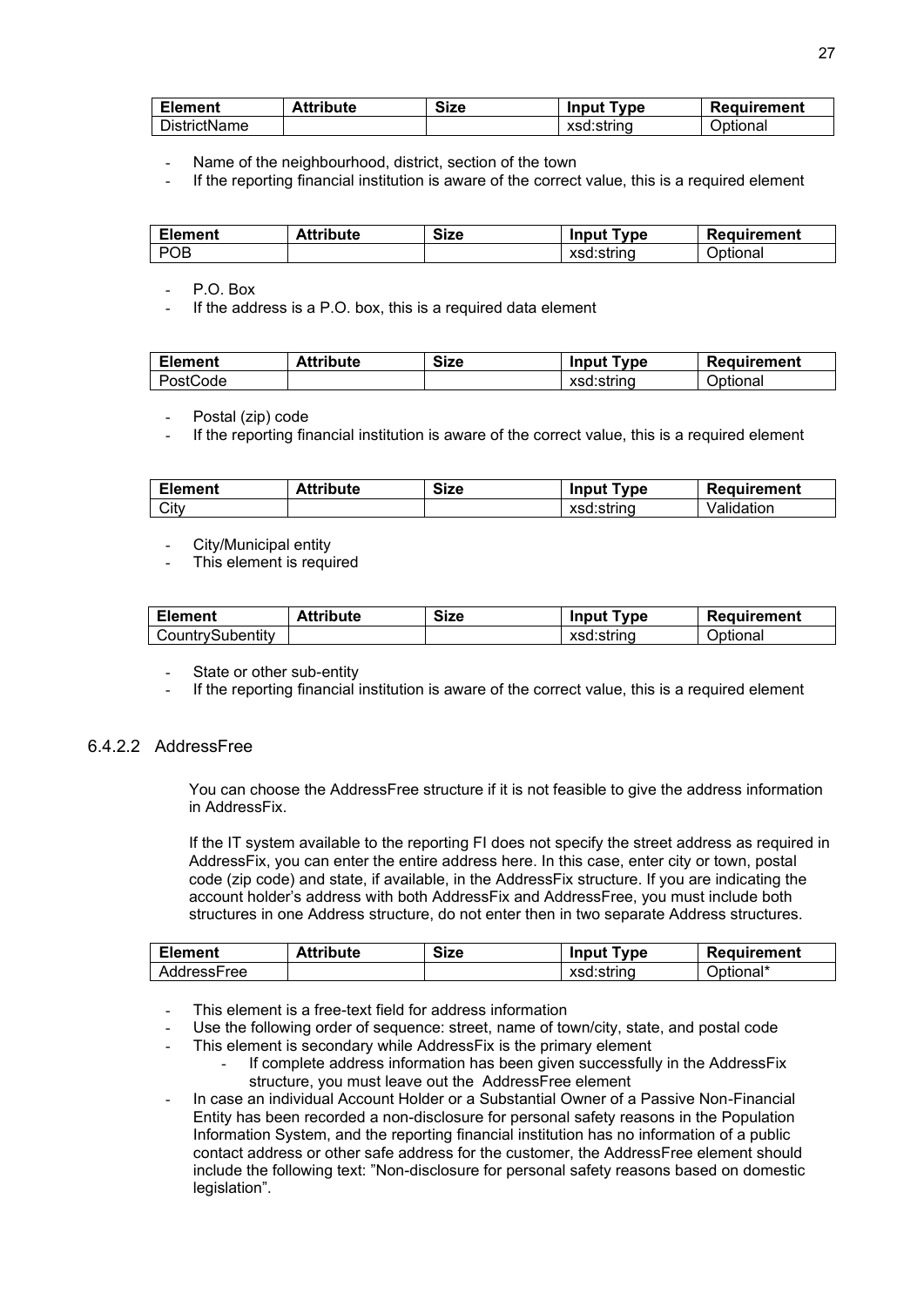#### <span id="page-27-0"></span>6.4.3 **DocSpec structures**

DocSpec structure is comprised of the following elements: DocTypeIndic for the type of report, DocRefId – the unique identifier of the specific report, CorrMessageRefId for message to be corrected, and CorrDocRefID for reports to be corrected.



| <b>Element</b> | <b>Attribute</b> | <b>Size</b> | <b>Input Type</b>                           | Requirement |
|----------------|------------------|-------------|---------------------------------------------|-------------|
| DocTypeIndic   |                  |             | ftc:FatcaDocTypeIndic EnumType   Validation |             |

- Type of report
	- Permissible values are:
		- $\circ$  FATCA1 = New Data (live production)
			- under the FATCA1 code, you can continue to submit annual returns for the previous calendar year up to the end of July (July 31). After July 31, the following code values must be used.
		- $\circ$  FATCA2 = Corrected Data (live production)
		- o FATCA3 = Void Data (live production)
		- $\circ$  FATCA4 = Amended Data (live production)
	- The following codes are not used in Finland's reporting:
	- $\circ$  FATCA11 = New Test Data (tests)
		- $\circ$  FATCA12 = Corrected Test Data (tests)
		- $\circ$  FATCA13 = Void Test Data (tests)
		- $\circ$  FATCA14 = Amended Test Data (tests)

| <b>Element</b> | <b>Attribute</b> | <b>Size</b>         | <b>Input Type</b> | Requirement |
|----------------|------------------|---------------------|-------------------|-------------|
| DocRefID       |                  | Minimum 1 character | l xsd:strinɑ      | Validation  |

The **unique identifier** of the report, different in each one of the elements

The reporting financial institution must make sure that there is no identical DocRefID in the annual information, in the previous FATCA returns, and in the previous CRDS/DAC2 returns The data element is comprised of the following parts:

- The financial institution's GIIN, for example, S519K4.99999.SL.246
- Period (.)
- The Business ID or other unique identifier, the tax year, a digit that runs in sequence; example: 6606611-7-2018-001-002-003
- No blank characters are allowed (no blankspaces), including no leading or tailing blank spaces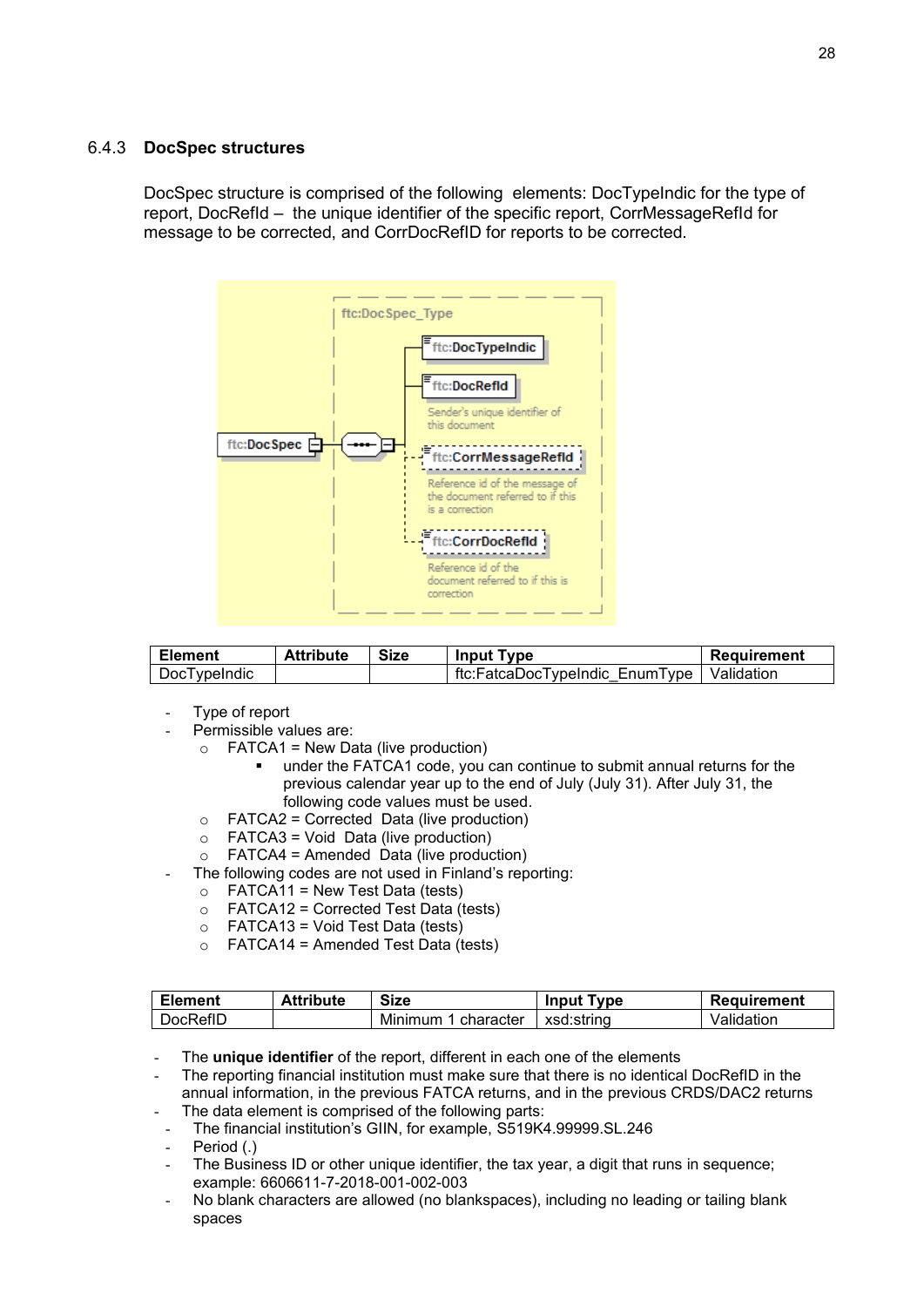- Max 200 characters.
- Example of an entire string for DocRefId: S519K4.99999.SL.246.6606611-7-2018-001-002-003

| <b>Element</b>   | <b>Attribute   Size</b> |                     | <b>Input Type</b> | Requirement |
|------------------|-------------------------|---------------------|-------------------|-------------|
| CorrMessageRefld |                         | Minimum 1 character | l xsd:strina      | Optional    |

- This is used when you are filing a correction, and DocTypeIndic <> FATCA1

- The MessageRefId of the file being corrected
- The consistent parts are Business ID-year-seq.digit, example: 6606611-7-2016-1

| <b>Element</b> | <b>Attribute</b> | <b>Size</b>         | <b>Input Type</b> | Requirement |
|----------------|------------------|---------------------|-------------------|-------------|
| CorrDocRefID   |                  | Minimum 1 character | ⊟ xsd:string      | Optional    |

- This is used when you are filing a correction, and DocTypeIndic <> FATCA1

- The DocRefId of the report being corrected

- This element is only for purposes of making corrections to an earlier file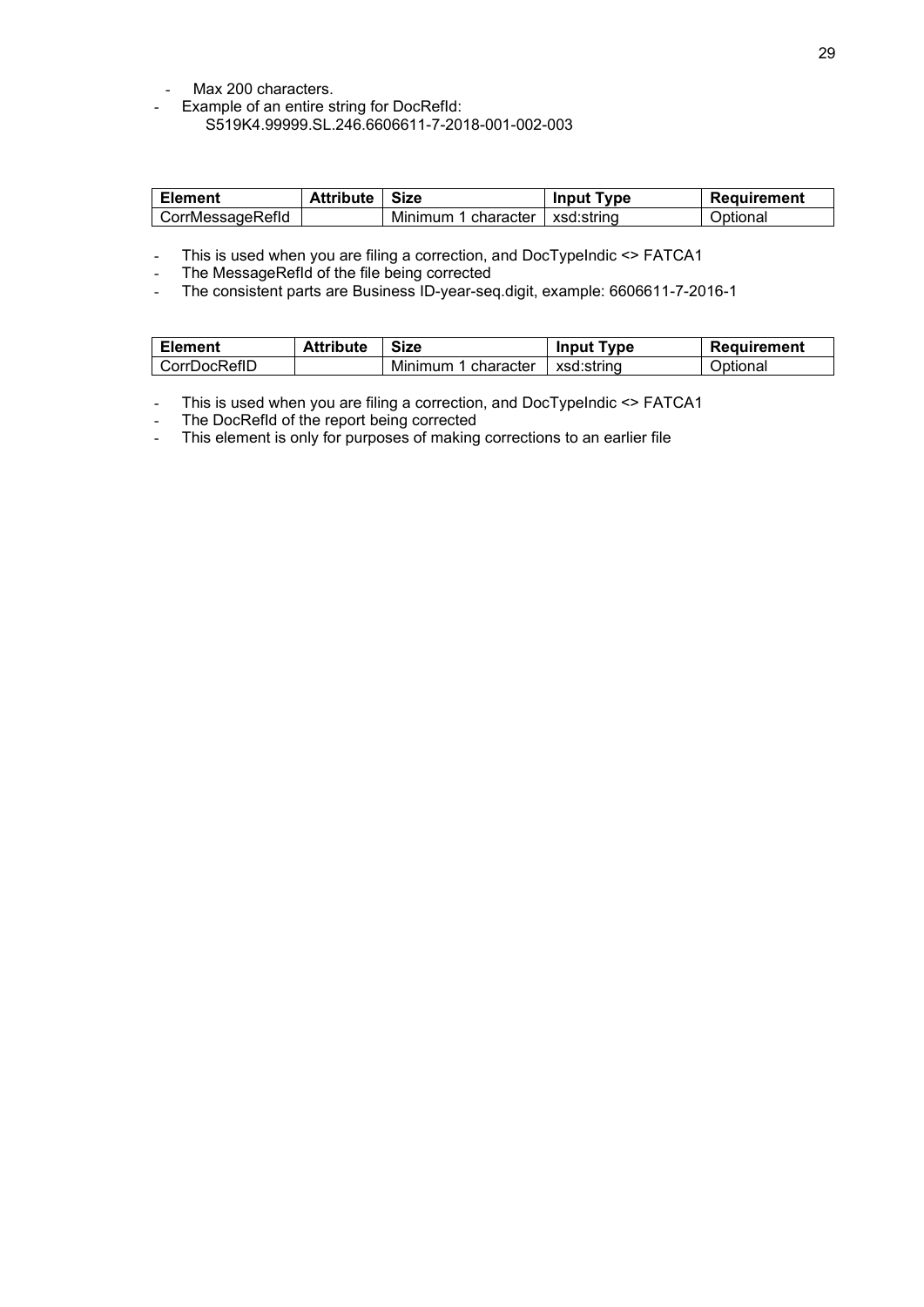### <span id="page-29-0"></span>**7 LIST OF AUTOMATED CHECKS MADE BY ILMOITIN**

These checks prevent the return from being sent if an error or omission is detected in the data.

| <b>Date</b>        | <b>Related data element</b> | Description of the automated check process                                                                                                                                                                                                                                                                                                                                                                                                                                                                                                                                                                                                                                                                                                                                                                                                                                                                                                                                                                                                                                                                                                                                                                                                                                                                                                                                                                                                                                                                                                                                                                                                                                                                                                                                                                                                                                                                                                                                                                                                                                                                                                                                                                                                                                                                                                                                                                                                                                                                                                                                                                                                                                                                                                                                                                                                                                                                                                                                                                                                                                                                                                                                                                                                                                                                                                                                                                                                                                                                                                                                   |
|--------------------|-----------------------------|------------------------------------------------------------------------------------------------------------------------------------------------------------------------------------------------------------------------------------------------------------------------------------------------------------------------------------------------------------------------------------------------------------------------------------------------------------------------------------------------------------------------------------------------------------------------------------------------------------------------------------------------------------------------------------------------------------------------------------------------------------------------------------------------------------------------------------------------------------------------------------------------------------------------------------------------------------------------------------------------------------------------------------------------------------------------------------------------------------------------------------------------------------------------------------------------------------------------------------------------------------------------------------------------------------------------------------------------------------------------------------------------------------------------------------------------------------------------------------------------------------------------------------------------------------------------------------------------------------------------------------------------------------------------------------------------------------------------------------------------------------------------------------------------------------------------------------------------------------------------------------------------------------------------------------------------------------------------------------------------------------------------------------------------------------------------------------------------------------------------------------------------------------------------------------------------------------------------------------------------------------------------------------------------------------------------------------------------------------------------------------------------------------------------------------------------------------------------------------------------------------------------------------------------------------------------------------------------------------------------------------------------------------------------------------------------------------------------------------------------------------------------------------------------------------------------------------------------------------------------------------------------------------------------------------------------------------------------------------------------------------------------------------------------------------------------------------------------------------------------------------------------------------------------------------------------------------------------------------------------------------------------------------------------------------------------------------------------------------------------------------------------------------------------------------------------------------------------------------------------------------------------------------------------------------------------------|
| when               |                             |                                                                                                                                                                                                                                                                                                                                                                                                                                                                                                                                                                                                                                                                                                                                                                                                                                                                                                                                                                                                                                                                                                                                                                                                                                                                                                                                                                                                                                                                                                                                                                                                                                                                                                                                                                                                                                                                                                                                                                                                                                                                                                                                                                                                                                                                                                                                                                                                                                                                                                                                                                                                                                                                                                                                                                                                                                                                                                                                                                                                                                                                                                                                                                                                                                                                                                                                                                                                                                                                                                                                                                              |
| added              |                             |                                                                                                                                                                                                                                                                                                                                                                                                                                                                                                                                                                                                                                                                                                                                                                                                                                                                                                                                                                                                                                                                                                                                                                                                                                                                                                                                                                                                                                                                                                                                                                                                                                                                                                                                                                                                                                                                                                                                                                                                                                                                                                                                                                                                                                                                                                                                                                                                                                                                                                                                                                                                                                                                                                                                                                                                                                                                                                                                                                                                                                                                                                                                                                                                                                                                                                                                                                                                                                                                                                                                                                              |
| (mm/yyyy           |                             |                                                                                                                                                                                                                                                                                                                                                                                                                                                                                                                                                                                                                                                                                                                                                                                                                                                                                                                                                                                                                                                                                                                                                                                                                                                                                                                                                                                                                                                                                                                                                                                                                                                                                                                                                                                                                                                                                                                                                                                                                                                                                                                                                                                                                                                                                                                                                                                                                                                                                                                                                                                                                                                                                                                                                                                                                                                                                                                                                                                                                                                                                                                                                                                                                                                                                                                                                                                                                                                                                                                                                                              |
| is shown           |                             |                                                                                                                                                                                                                                                                                                                                                                                                                                                                                                                                                                                                                                                                                                                                                                                                                                                                                                                                                                                                                                                                                                                                                                                                                                                                                                                                                                                                                                                                                                                                                                                                                                                                                                                                                                                                                                                                                                                                                                                                                                                                                                                                                                                                                                                                                                                                                                                                                                                                                                                                                                                                                                                                                                                                                                                                                                                                                                                                                                                                                                                                                                                                                                                                                                                                                                                                                                                                                                                                                                                                                                              |
| if the             |                             |                                                                                                                                                                                                                                                                                                                                                                                                                                                                                                                                                                                                                                                                                                                                                                                                                                                                                                                                                                                                                                                                                                                                                                                                                                                                                                                                                                                                                                                                                                                                                                                                                                                                                                                                                                                                                                                                                                                                                                                                                                                                                                                                                                                                                                                                                                                                                                                                                                                                                                                                                                                                                                                                                                                                                                                                                                                                                                                                                                                                                                                                                                                                                                                                                                                                                                                                                                                                                                                                                                                                                                              |
| check              |                             |                                                                                                                                                                                                                                                                                                                                                                                                                                                                                                                                                                                                                                                                                                                                                                                                                                                                                                                                                                                                                                                                                                                                                                                                                                                                                                                                                                                                                                                                                                                                                                                                                                                                                                                                                                                                                                                                                                                                                                                                                                                                                                                                                                                                                                                                                                                                                                                                                                                                                                                                                                                                                                                                                                                                                                                                                                                                                                                                                                                                                                                                                                                                                                                                                                                                                                                                                                                                                                                                                                                                                                              |
| was                |                             |                                                                                                                                                                                                                                                                                                                                                                                                                                                                                                                                                                                                                                                                                                                                                                                                                                                                                                                                                                                                                                                                                                                                                                                                                                                                                                                                                                                                                                                                                                                                                                                                                                                                                                                                                                                                                                                                                                                                                                                                                                                                                                                                                                                                                                                                                                                                                                                                                                                                                                                                                                                                                                                                                                                                                                                                                                                                                                                                                                                                                                                                                                                                                                                                                                                                                                                                                                                                                                                                                                                                                                              |
| added 1<br>January |                             |                                                                                                                                                                                                                                                                                                                                                                                                                                                                                                                                                                                                                                                                                                                                                                                                                                                                                                                                                                                                                                                                                                                                                                                                                                                                                                                                                                                                                                                                                                                                                                                                                                                                                                                                                                                                                                                                                                                                                                                                                                                                                                                                                                                                                                                                                                                                                                                                                                                                                                                                                                                                                                                                                                                                                                                                                                                                                                                                                                                                                                                                                                                                                                                                                                                                                                                                                                                                                                                                                                                                                                              |
| 2019 or            |                             |                                                                                                                                                                                                                                                                                                                                                                                                                                                                                                                                                                                                                                                                                                                                                                                                                                                                                                                                                                                                                                                                                                                                                                                                                                                                                                                                                                                                                                                                                                                                                                                                                                                                                                                                                                                                                                                                                                                                                                                                                                                                                                                                                                                                                                                                                                                                                                                                                                                                                                                                                                                                                                                                                                                                                                                                                                                                                                                                                                                                                                                                                                                                                                                                                                                                                                                                                                                                                                                                                                                                                                              |
| later)             |                             |                                                                                                                                                                                                                                                                                                                                                                                                                                                                                                                                                                                                                                                                                                                                                                                                                                                                                                                                                                                                                                                                                                                                                                                                                                                                                                                                                                                                                                                                                                                                                                                                                                                                                                                                                                                                                                                                                                                                                                                                                                                                                                                                                                                                                                                                                                                                                                                                                                                                                                                                                                                                                                                                                                                                                                                                                                                                                                                                                                                                                                                                                                                                                                                                                                                                                                                                                                                                                                                                                                                                                                              |
|                    | All data elements           | #The submitted filing contains unacceptable characters, or                                                                                                                                                                                                                                                                                                                                                                                                                                                                                                                                                                                                                                                                                                                                                                                                                                                                                                                                                                                                                                                                                                                                                                                                                                                                                                                                                                                                                                                                                                                                                                                                                                                                                                                                                                                                                                                                                                                                                                                                                                                                                                                                                                                                                                                                                                                                                                                                                                                                                                                                                                                                                                                                                                                                                                                                                                                                                                                                                                                                                                                                                                                                                                                                                                                                                                                                                                                                                                                                                                                   |
|                    |                             | unacceptable combinations of characters (--,&#,' or /*)</td></tr><tr><td>6/2020</td><td>Encoding</td><td>The required encoding for XML files is UTF-8. This must be indicated</td></tr><tr><td></td><td></td><td>at the start of the XML file:</td></tr><tr><td></td><td></td><td><?xml version="1.0" encoding="UTF-8"?></td></tr><tr><td></td><td>Contact</td><td>A check process is in place to check that this data element has a</td></tr><tr><td></td><td></td><td>value.</td></tr><tr><td></td><td></td><td></td></tr><tr><td></td><td></td><td>#Elementti 'Contact' on pakollinen</td></tr><tr><td></td><td></td><td>#Elementin 'Contact' nimen, puhelinnumeron ja sähköpostiosoitteen</td></tr><tr><td></td><td></td><td>välissä on oltava pilkut</td></tr><tr><td>06/2020</td><td>Timestamp</td><td>A check is made to make sure that the value of the</td></tr><tr><td></td><td></td><td>MessageSpec/Timestamp element is the current year.</td></tr><tr><td></td><td></td><td>#Timestamp elementin vuosi tulee olla sama kuin kuluva vuosi</td></tr><tr><td>Updated</td><td>AccountReport</td><td>The submittal must either contain AccountReport structure(s) or a</td></tr><tr><td>06/2020</td><td></td><td>NilReport structure. Submittals that do not contain one or the other</td></tr><tr><td></td><td></td><td>are not accepted.</td></tr><tr><td></td><td></td><td></td></tr><tr><td></td><td></td><td>#Joko 'ftc:NilReport' tai ainakin yksi 'ftc:AccountReport' rakenne on</td></tr><tr><td></td><td></td><td>ilmoitettava.</td></tr><tr><td>6/2020</td><td>ReportingGroup</td><td>If you are filing a nil return containing a Sponsor structure, then the</td></tr><tr><td></td><td></td><td>Sponsor structure and NilReport structure must be inside one</td></tr><tr><td></td><td></td><td>ReportingGroup structure. Accordingly, there can be no more than</td></tr><tr><td></td><td></td><td>one ReportingGroup structure only.</td></tr><tr><td></td><td></td><td></td></tr><tr><td></td><td></td><td>#Nollailmoituksella Sponsor ja NilReport rakenteet pitää olla samassa</td></tr><tr><td></td><td></td><td>ReportingGroup rakenteessa</td></tr><tr><td></td><td>SendingCompanyIN</td><td>Ilmoitin.fi checks the format of the Business ID</td></tr><tr><td></td><td>MessageRefld</td><td></td></tr><tr><td></td><td></td><td>#Virheellinen ytunnus [] elementissä []<br>The business ID found in MessageRefId must be the same as that in</td></tr><tr><td></td><td>MessageRefld</td><td>the SendingCompanyIN element.</td></tr><tr><td></td><td></td><td></td></tr><tr><td></td><td></td><td>#Elementin 'MessageRefld' y-tunnus ei vastaa elementin 'Sen-</td></tr><tr><td></td><td></td><td>dingCompanyIN' y-tunnusta</td></tr><tr><td></td><td>CorrMessageRefld</td><td>This information is only allowed on a correction (<math>\overline{DocTypeIndic}</math> =</td></tr><tr><td></td><td></td><td>"Fatca2, 3 or 4")</td></tr><tr><td></td><td></td><td></td></tr><tr><td></td><td></td><td>#Elementin sfa:CorrMessageRefId saa ilmoittaa vain</td></tr><tr><td></td><td></td><td>korjaussanomilla</td></tr><tr><td></td><td>CorrMessageRefld</td><td>The CorrMessageRefld that you submitted is not found among the</td></tr><tr><td></td><td></td><td>records submitted previously: [CorrMessageRefId]</td></tr><tr><td></td><td></td><td></td></tr><tr><td></td><td></td><td>#Annettua CorrMessageRefld:tä ei löydy aiemmin lähetetyistä</td></tr><tr><td></td><td></td><td>aineistoista: [CorrMessageRefld]</td></tr></tbody></table> |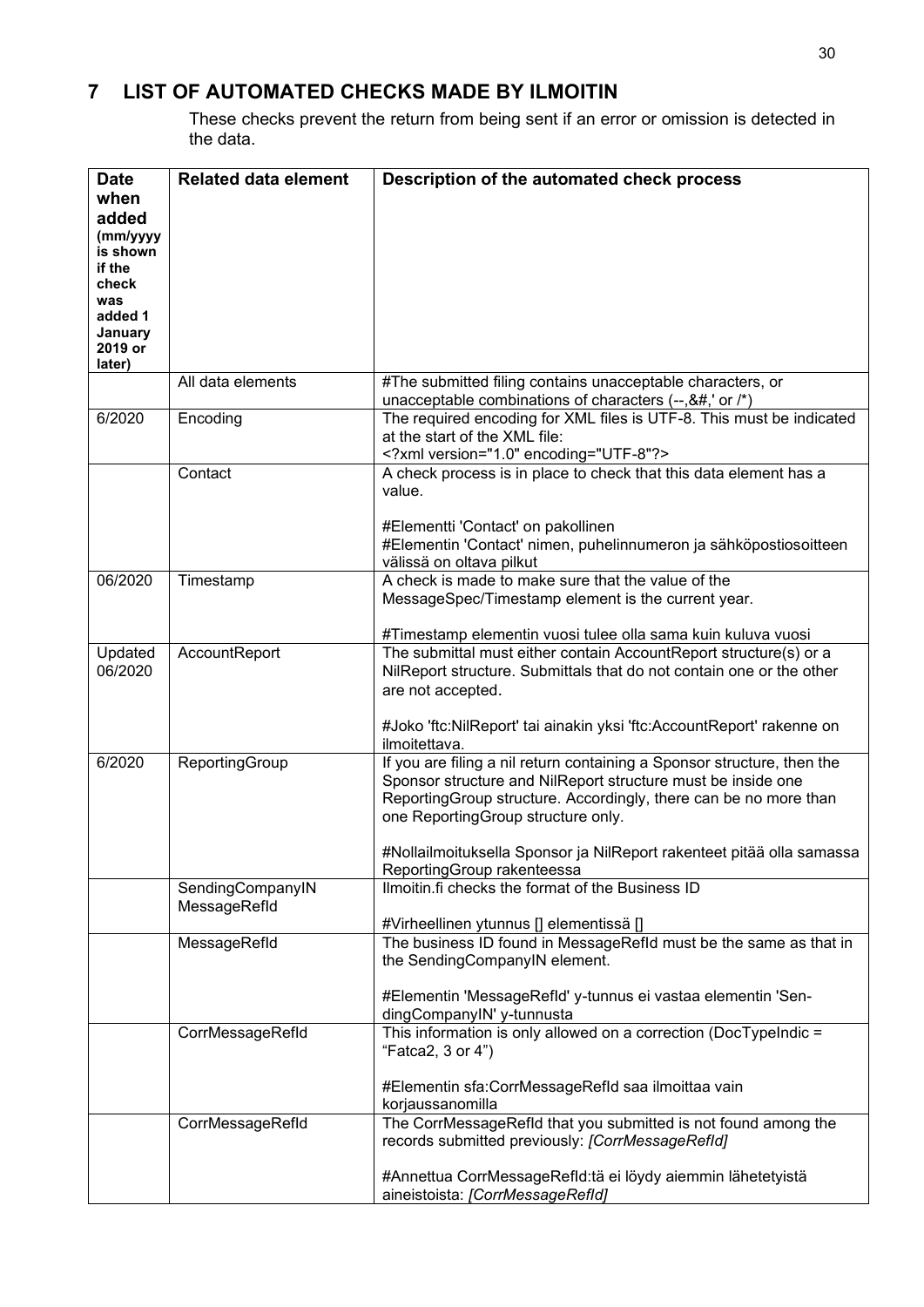| 03/2022 | Messa-                           | If DocSpec/DocTypeIndic value is FATCA2, FATCA3 or FATCA4                                                                             |
|---------|----------------------------------|---------------------------------------------------------------------------------------------------------------------------------------|
|         | geSpec/CorrMessageRefld          | then MessageSpec/CorrMessageRefId is mandatory                                                                                        |
|         |                                  | #MessageSpec rakenteesta puuttuu CorrMessageRefld elementti.                                                                          |
|         | DocRefld                         | Korjaus/poistotilanteissa kyseinen elementti on pakollinen.<br>A check is made in order to prevent re-use of a DocRefld for "new" or  |
|         |                                  | "replacement" report types (DocTypeIndic = 'FATCA1') and the                                                                          |
|         |                                  | MessageRefid is found in Ilmoitin.fi because it has been reported                                                                     |
|         |                                  | previously.                                                                                                                           |
|         |                                  | #Olet lähettämässä ilmoitusta jo aiemmin käytetyllä DocRe-                                                                            |
|         |                                  | fld:llä:[DocRefID]                                                                                                                    |
|         | CorrDocRefld                     | The CorrDocRefld that you submitted is not found among the records                                                                    |
|         |                                  | submitted previously: [CorrDocRefID]                                                                                                  |
|         |                                  | #Annettua CorrDocRefld:tä ei löydy aiemmin lähetetyistä                                                                               |
|         |                                  | aineistoista: [CorrDocRefID]                                                                                                          |
| 6/2020  | CorrDocRefld                     | If the value of DocTypeIndic is FATCA2, FATCA3 or FATCA4, then<br>the structure must contain a CorrDocRefId element that has not been |
|         |                                  | left blank.                                                                                                                           |
|         |                                  |                                                                                                                                       |
|         |                                  | #Jos DocTypeIndic on FATCA2, FATCA3 tai FATCA4 on samassa                                                                             |
|         |                                  | rakenteessa löydyttävä CorrDocRefld elementti, eikä se saa olla<br>tyhjä.                                                             |
| Updated | AccountHolder/Individual/T       | TIN element cannot have 9 times the same character (as in                                                                             |
| 6/2021  | IN                               | 111111111, 111-11-1111 or 11-1111111), and the entry cannot                                                                           |
|         | SubstantialOwner/Individu        | consist of blank spaces only.                                                                                                         |
|         | al/TIN                           | Exceptions are TIN values 000000000, AAAAAAAAA, 2222222222,                                                                           |
|         |                                  | 333333333, 444444444, 5555555555 and 777777777 that are                                                                               |
|         |                                  | allowed.                                                                                                                              |
|         |                                  | #Virheellinen US TIN elementissä 'Individual/TIN'                                                                                     |
| Updated | AccountHolder/Organisatio        | TIN element cannot have 9 times the same character (as in                                                                             |
| 6/2021  | n/TIN                            | 111111111, 111-11-1111 or 11-1111111), and the entry cannot                                                                           |
|         |                                  | consist of blank spaces only.                                                                                                         |
|         |                                  | Exceptions are TIN values 000000000, AAAAAAAAA, 444444444,                                                                            |
|         |                                  | 555555555, 666666666 and 777777777 that are allowed.                                                                                  |
|         |                                  | #Virheellinen US TIN '111111111' elementissä 'Organisation/TIN'                                                                       |
| Updated | /Individual/BirthInfo/Birth      | If the BirthDate element is filled in, its value must fall between [1900 -                                                            |
| 3/2021  | Date                             | end date of the reporting year]                                                                                                       |
|         |                                  | #BirthDate elementin arvo on muu kuin välillä 1900 ja                                                                                 |
|         |                                  | ReportingPeriod elementin arvo eli ReportingPeriod viimeinen päivä                                                                    |
| 6/2020  | DocTypeIndic                     | DocTypeIndic only has the following permissible values: FATCA1,                                                                       |
|         |                                  | FATCA2, FATCA3 or FATCA4                                                                                                              |
|         |                                  | #DocTypeIndic sallitut arvot ovat FATCA1, FATCA2, FATCA3 ja                                                                           |
|         |                                  | FATCA4                                                                                                                                |
|         | DocTypeIndic                     | The first possible date to submit a correction (DocTypeIndic =                                                                        |
|         |                                  | "FATCA2, 3 or 4") is 1 September yyyy.                                                                                                |
|         |                                  | #FATCA2, 3, 4 muotoista dataa otetaan vastaan ilmoituksen vuodelta                                                                    |
|         |                                  | 31.8.201V jälkeen                                                                                                                     |
|         | DocTypeIndic                     | The CorrMessageRefId element cannot be included unless you are                                                                        |
|         | CorrMessageRefld                 | submitting a correction report (DocTypeIndic = "Fatca2, 3 or 4")                                                                      |
|         |                                  | #Elementin sfa:CorrMessageRefId saa ilmoittaa vain                                                                                    |
|         |                                  | korjaussanomilla                                                                                                                      |
| 6/2019  | SendingCompanyIN<br>MessageRefld | No identity codes found in the example files are permitted in senders'<br>real reports.                                               |
|         |                                  |                                                                                                                                       |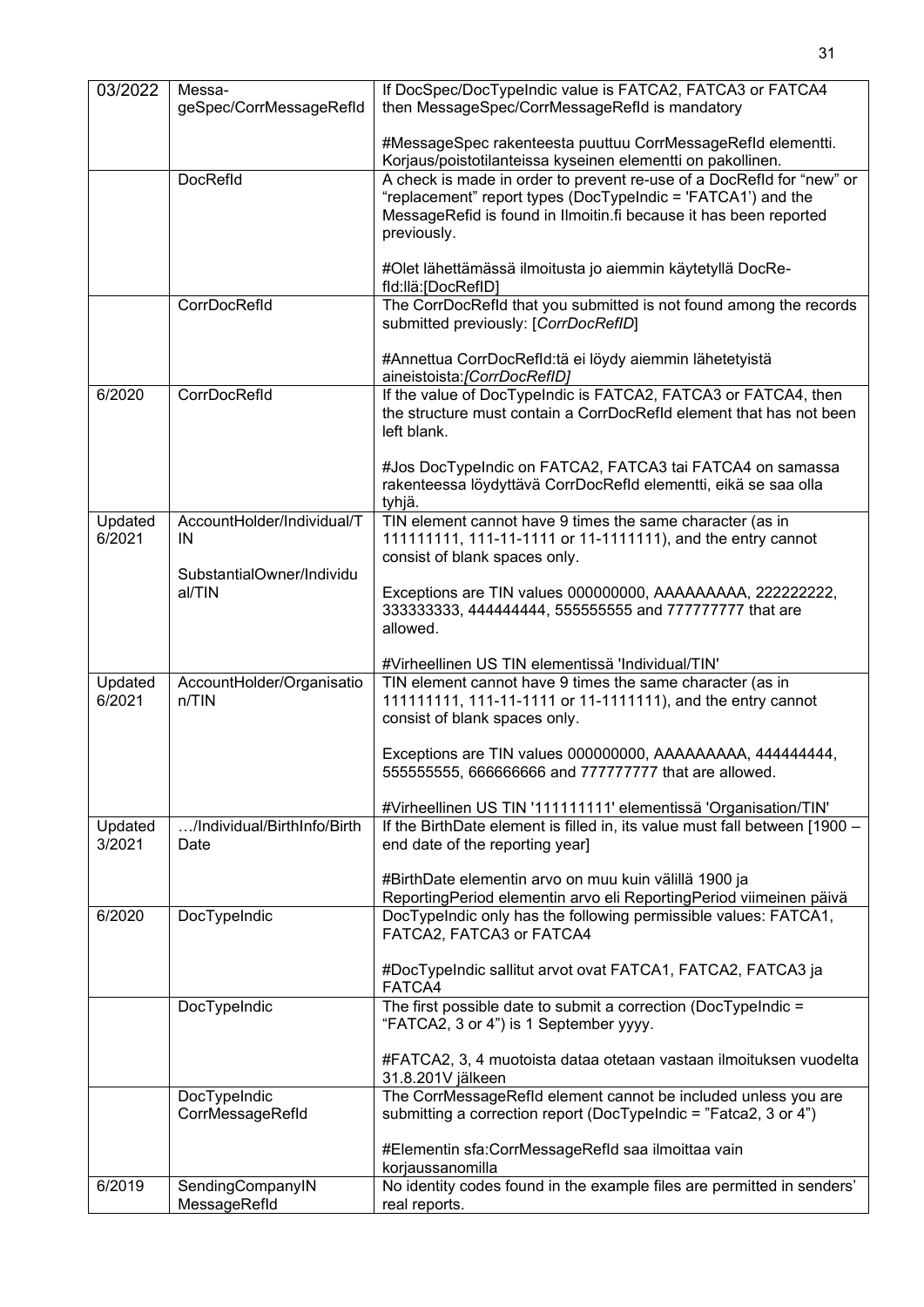|                   |                                                                | #Esimerkkisanomilla olevaa y-tunnusta [] ei saa käyttää varsinaisilla<br>sanomilla.                                                                                                                                             |
|-------------------|----------------------------------------------------------------|---------------------------------------------------------------------------------------------------------------------------------------------------------------------------------------------------------------------------------|
| Updated<br>3/2021 | Account/Individual/TIN                                         | The TIN is required if DocTypeIndic value is not FATCA3.                                                                                                                                                                        |
|                   | SubstantialOwn-<br>er/Individual/TIN                           | #Pakollinen elementti puuttuu '/Individual/TIN'                                                                                                                                                                                 |
|                   | AccountHolder/Individual/A<br>ddress                           | If the AddressFree structure is reported, it cannot be left blank                                                                                                                                                               |
|                   | SubstantialOwner/Individu<br>al/Address<br>ReportingFi/Address | #Jos /AddressFree-elementti löytyy ilmoitukselta, se ei saa olla tyhjä                                                                                                                                                          |
| Updated<br>6/2020 | /AccountHolder/Individual<br>/Name/FirstName                   | The element cannot be blank or consist of blankspaces only                                                                                                                                                                      |
|                   | /SubstantialOwner/Individ<br>ual/Name/FirstName                | #Elementti /AccountHolder/Individual/Name/FirstName arvo ei voi<br>olla tyhjä tai sisältää vain välilyöntejä<br>#Elementti /SubstantialOwner/Individual/Name/FirstName arvo ei<br>voi olla tyhjä tai sisältää vain välilyöntejä |
| 6/2020            | ReportingFI/ResCountryCo<br>de                                 | The value of ReportingFI/ResCountryCode must be 'FI' in all<br>circumstances. To leave it blank or to not include this element is not<br>allowed.                                                                               |
|                   |                                                                | #ReportingFI/ResCountryCode tiedon on aina oltava 'FI' tai elementti<br>puuttuu ilmoitukselta                                                                                                                                   |
| 6/2020            | ReportingFI/TIN                                                | A check is made to make sure that the ReportingFI/TIN element is<br>included, not blank, and not consisting of blankspaces only                                                                                                 |
|                   |                                                                | #ReportingFI/TIN elementti puuttuu tai se on tyhjä                                                                                                                                                                              |
|                   |                                                                | #ReportingFI/TIN tunnuksia voi olla vain yksi<br>#Elementti 'ReportingFI/TIN' on väärän muotoinen tai elementti                                                                                                                 |
|                   | ReportingFI/TIN                                                | puuttuu<br>Checking ReportingFI/TIN's correct format                                                                                                                                                                            |
|                   |                                                                |                                                                                                                                                                                                                                 |
| 11/2020           | ReportingFI/TIN                                                | #Elementti 'ReportingFI/TIN' on väärän muotoinen<br>Example GIIN used in the XML examples can't be used.                                                                                                                        |
|                   |                                                                |                                                                                                                                                                                                                                 |
|                   |                                                                | #GIIN ei saa olla teknisten soveltamisohjeiden XML-mallipohjissa                                                                                                                                                                |
|                   |                                                                | oleva malli-GIIN, eli ei saa olla: CAWYDV.00001.SF.246,<br>S519K4.00000.SL.246, G1TFL0.00039.SL.246,                                                                                                                            |
|                   |                                                                | S2RFL0.0001.SL.246, eikä G1TFL0.00038.SF.246                                                                                                                                                                                    |
|                   | ReportingFI/TIN<br>and the Sponsor structure                   | If the TIN element contains a US-GIIN that ends in other than SS, SF<br>or SB, your file cannot contain a Sponsor structure                                                                                                     |
|                   | ReportingFI/TIN                                                | If the TIN element contains a US-GIIN that ends SP, your file must                                                                                                                                                              |
|                   | and the Sponsor structure                                      | have a Sponsor structure                                                                                                                                                                                                        |
| Updated           | /Address/AddressFix/City                                       | If /Address/AddressFix/ structure has been filed then                                                                                                                                                                           |
| 3/2021            |                                                                | /AddressFix/City element is mandatory and element cannot be blank<br>or consist of blankspaces only.                                                                                                                            |
|                   |                                                                | #/Address/AddressFix/City-elementti ei saa olla tyhjä tai sisältää<br>pelkkiä välilyöntejä                                                                                                                                      |
| Updated<br>6/2020 | Sponsor/TIN                                                    | Always enter the sponsor's GIIN that ends in .SP. Sponsor/TIN<br>element cannot be blank or consist of blankspaces only.                                                                                                        |
|                   |                                                                | #Virheellinen US GIIN "xxx" elementissä Sponsor/TIN. Sponsor                                                                                                                                                                    |
|                   |                                                                | rakenteessa on annettava Sponsorin GIIN tunnus.                                                                                                                                                                                 |
|                   |                                                                | #Jos /Sponsor/TIN-elementti löytyy ilmoitukselta, se ei saa olla tyhjä                                                                                                                                                          |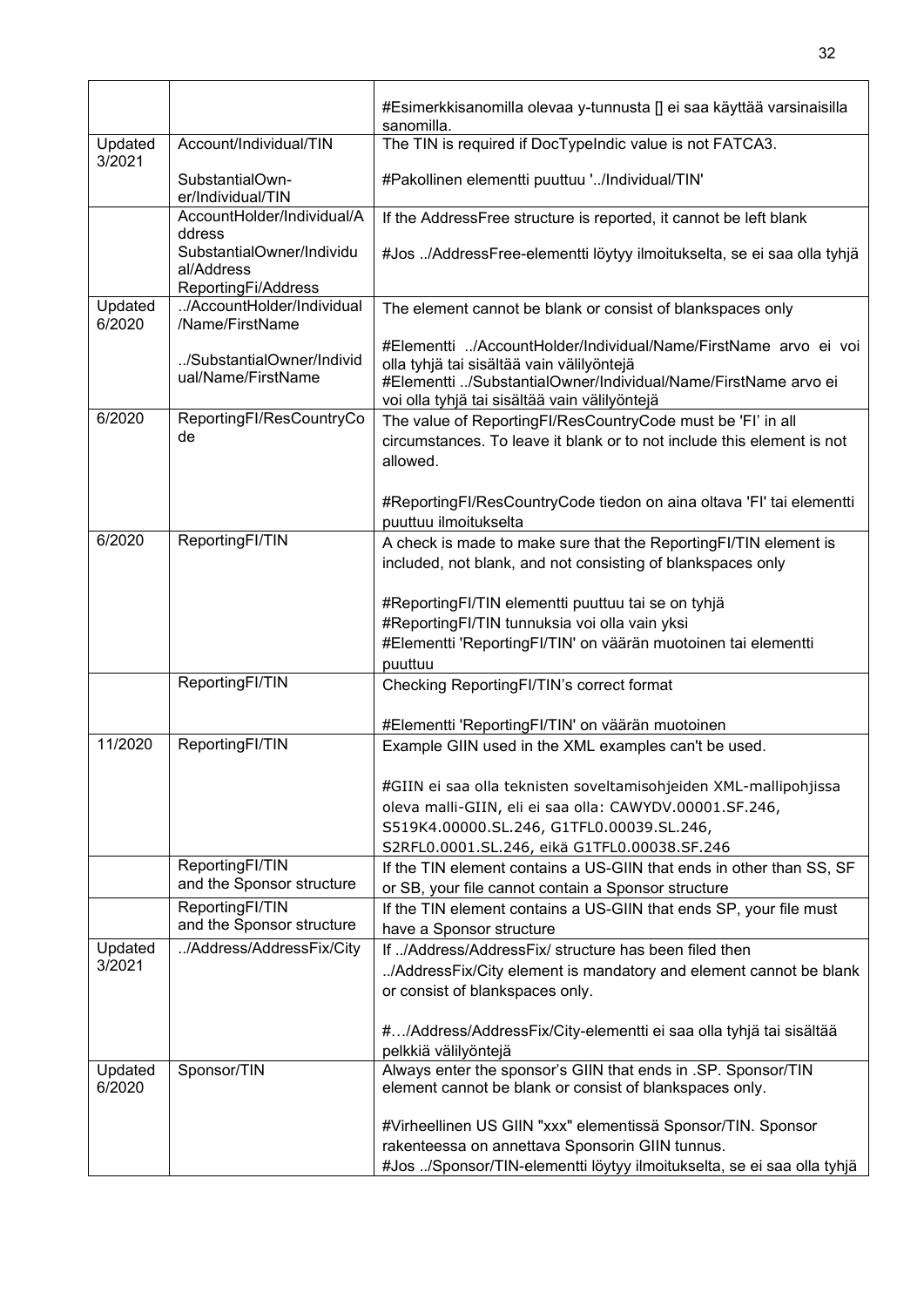| 6/2020            | Sponsor/TIN                        | If you have entered a Sponsor structure, you must give a GIIN ending<br>in .SP in the Sponsor/TIN element. Sponsor/TIN element cannot be<br>blank or missing.                                                                                                                         |
|-------------------|------------------------------------|---------------------------------------------------------------------------------------------------------------------------------------------------------------------------------------------------------------------------------------------------------------------------------------|
|                   |                                    | #Sponsor/TIN elementti puuttuu. Sponsor tilanteessa tulee ilmoittaa<br>.SP-päätteinen GIIN                                                                                                                                                                                            |
| 06/2020           | Sponsor/Name                       | If a Sponsor is included, the Sponsor/Name element must have the<br>Sponsor's name. The Sponsor/Name element cannot be left blank,<br>only consist of blankspaces, or be missing.                                                                                                     |
|                   |                                    | # Jos /Sponsor/Name-elementti löytyy ilmoitukselta, se ei saa olla<br>tyhjä tai sisältää pelkästään välilyöntejä                                                                                                                                                                      |
|                   | ReportingFI<br>Sponsor             | You must give the Sponsor information when the ReportingFI is a<br>sponsored entity                                                                                                                                                                                                   |
|                   |                                    | #Sponsorin tiedot on ilmoitettava kun ReportingFI on sponsoroitava                                                                                                                                                                                                                    |
| Updated<br>6/2020 | ReportingFI/FilerCategory          | This is a required element; you must enter a code recognized by the<br>Schema; the entry can occur only once in one report; if the value is<br>FATCA601, it must be in the ReportingFI structure, if it is FATCA607,<br>it must be in the Sponsor structure, otherwise it is an error |
|                   |                                    | Related error messages that vary by the type of the error:<br>If there is a Sponsor structure, /FilerCategory must be entered for the<br>Sponsor structure, not the ReportingFI structure<br>#Jos on Sponsor-rakenne /FilerCategory tulee ilmoittaa sponsor                           |
|                   |                                    | rakenteessa, eikä ReportingFI-rakenteessa                                                                                                                                                                                                                                             |
|                   |                                    | FilerCategory FATCA607 is permitted only for the<br>Sponsor/FilerCategory element                                                                                                                                                                                                     |
|                   |                                    | #FilerCategory arvo FATCA607 voidaan antaa vain                                                                                                                                                                                                                                       |
|                   |                                    | Sponsor/FilerCategory elementissä                                                                                                                                                                                                                                                     |
|                   |                                    | FilerCategory FATCA601 is permitted only for the                                                                                                                                                                                                                                      |
|                   |                                    | ReportingFI/FilerCategory element<br>#FilerCategory arvo FATCA601 voidaan antaa vain                                                                                                                                                                                                  |
|                   |                                    | ReportingFI/FilerCategory elementissä                                                                                                                                                                                                                                                 |
|                   |                                    | FilerCategory element is missing, or has been entered for                                                                                                                                                                                                                             |
|                   |                                    | ReportingFI/FilerCategory element and Sponsor/FilerCategory<br>element at the same time                                                                                                                                                                                               |
|                   |                                    | #FilerCategory elementti puuttuu kokonaan tai se on annettu sekä                                                                                                                                                                                                                      |
|                   |                                    | ReportingFI/FilerCategory että Sponsor/FilerCategory elementeissä                                                                                                                                                                                                                     |
|                   | AccountReport/Substantial<br>Owner | If the AcctHolderType is FATCA101 or FATCA102, you must enter<br>the SubstantialOwner information                                                                                                                                                                                     |
|                   |                                    | #Jos AccountHolderType on FATCA101 tai FATCA102, pitää antaa<br>SubstantialOwner tiedot                                                                                                                                                                                               |
|                   | AccountReport/Substantial<br>Owner | If the AcctHolderType is FATCA103, FATCA104, or FATCA105, no<br>SubstantialOwner information must be given                                                                                                                                                                            |
| 6/2020            | <b>SubstantialOwner</b>            | The natural person (in the Individual structure) cannot have a<br>SubstantialOwner structure                                                                                                                                                                                          |
|                   |                                    | #Henkilöllä (Individual rakenne) ei saa olla SubstantialOwner<br>rakennetta                                                                                                                                                                                                           |
|                   | AccountReport/CARRef               | No entry is permitted                                                                                                                                                                                                                                                                 |
|                   |                                    | #Elementtiä 'ftc:AccountReport/ftc:CARRef' ei saa ilmoittaa                                                                                                                                                                                                                           |
|                   | AccountReport/AdditionalD<br>ata   | No entry is permitted                                                                                                                                                                                                                                                                 |
|                   |                                    | #Elementtiä 'ftc:AccountReport/ftc:AdditionalData' ei saa ilmoittaa                                                                                                                                                                                                                   |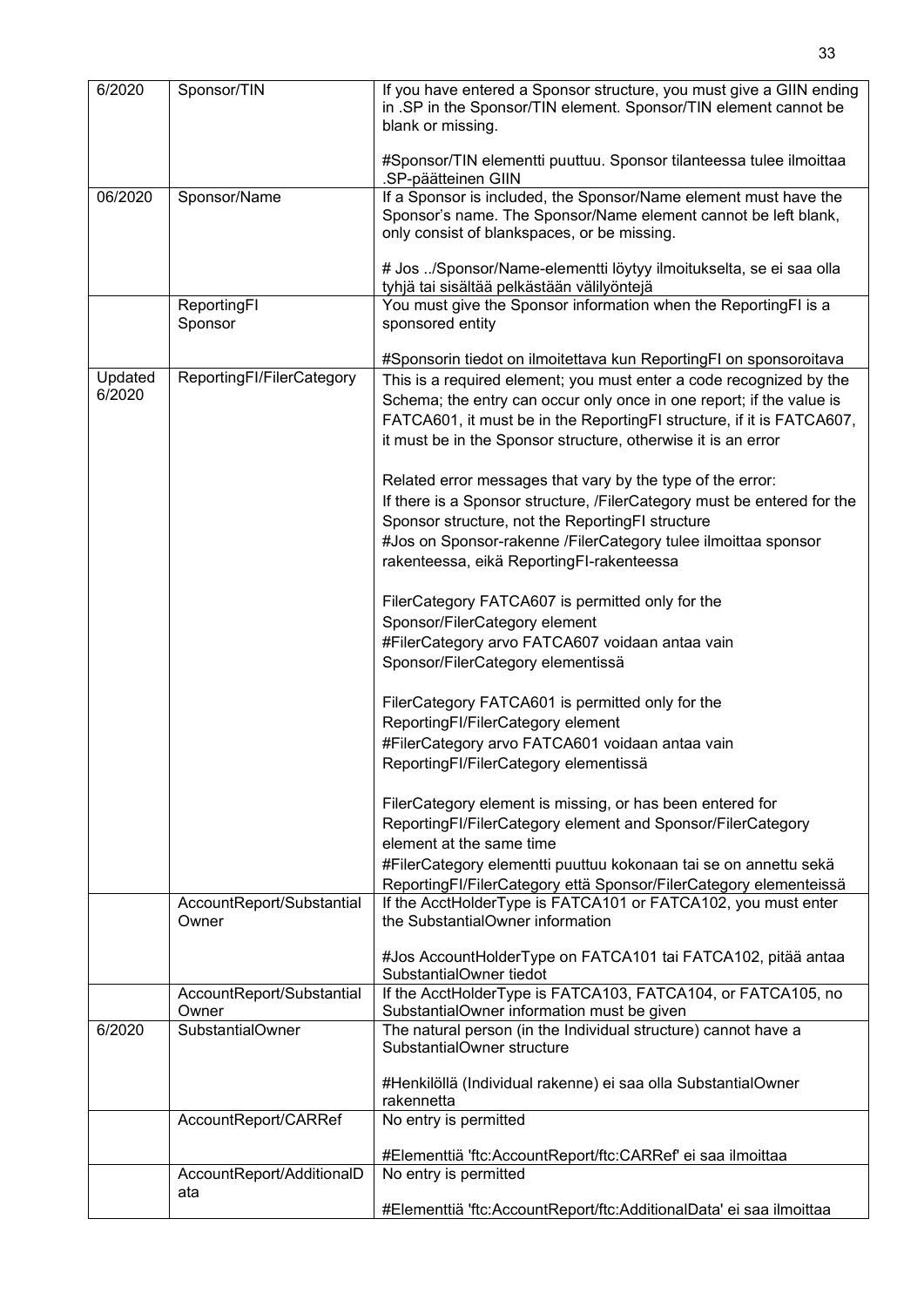| 3/2019<br>AccountHolder/Individual/T<br>This element is required. The element cannot be missing, or left<br>IN<br>blank<br>#Pakollinen elementti puuttuu '/Individual/TIN'<br>#Pakollinen tieto puuttuu elementistä<br>/Individual/Name/LastNam<br>The LastName element cannot be left blank or consist of<br>9/2020<br>blankspaces only<br>e<br>#Elementti /AccountHolder/Individual/Name/LastName ei saa olla<br>tyhjä tai sisältää pelkkiä välilyöntejä<br>#Elementti /SubstantialOwner/Individual/Name/LastName ei saa olla<br>tyhjä tai sisältää pelkkiä välilyöntejä<br>This element is required. The element cannot be missing, or left<br>Updated<br>AccountHolder/Organisatio<br>11/2021<br>n/TIN<br>blank<br>#Pakollinen elementti puuttuu '/Organisation/TIN'<br>#Pakollinen tieto puuttuu elementistä 'Organisation/TIN'<br>If issuedBy information has been given it must be 'US'<br>Updated<br>AccountHolder/Individual/T<br>3/2021<br>IN/IssuedBy<br>#Elementissä 'Individual/TIN' ilmoitetaan vain US verotunniste<br>SubstantialOwner/Individu<br>al/TIN/IssuedBy<br>AccountHolder/Organisatio<br>If issuedBy information has been given it must be 'US'. For account<br>Updated<br>6/2021<br>n/TIN/IssuedBy<br>holders that are organisations TIN format check is conducted if TIN<br>IssuedBy is US or if there is no TIN IssuedBy attribute.<br>Exepction: When AcctHolderType is FATCA101 or FATCA102 TIN<br>IssuedBy attribute value can be any country code. When TIN<br>IssuedBy country code is other than US there is no TIN format check.<br>#Attribuutin /AccountHolder/Organisation/TIN/@issuedBy arvo saa<br>olla vain 'US'<br>#Elementissä 'Organisation/TIN' ilmoitetaan vain US verotunniste<br>6/2020<br>AccountReport/Accountnu<br>The AccountReport/AccountNumber element cannot be blank or<br>mber<br>consist of blankspaces only<br>#AccountReport/AccountNumber-elementti ei saa olla tyhjä tai<br>sisältää pelkkiä välilyöntejä<br>The value cannot be negative, and you must give two decimals<br>AccountBalance<br>#Elementin 'ftc:AccountReport/ftc:AccountBalance' arvo ei saa olla<br>negatiivinen<br>#Elementin 'ftc:AccountReport/ftc:AccountBalance' arvo on<br>ilmoitettava kahdella desimaalilla<br>The value cannot be negative, and you must give two decimals<br>Payment<br>#Elementin 'ftc:Payment/ftc:PaymentAmnt' arvo ei saa olla<br>negatiivinen<br>#Elementin 'ftc:AccountReport/ftc:Payment/ftc:PaymentAmnt' arvo on<br>ilmoitettava kahdella desimaalilla |  |  |
|-------------------------------------------------------------------------------------------------------------------------------------------------------------------------------------------------------------------------------------------------------------------------------------------------------------------------------------------------------------------------------------------------------------------------------------------------------------------------------------------------------------------------------------------------------------------------------------------------------------------------------------------------------------------------------------------------------------------------------------------------------------------------------------------------------------------------------------------------------------------------------------------------------------------------------------------------------------------------------------------------------------------------------------------------------------------------------------------------------------------------------------------------------------------------------------------------------------------------------------------------------------------------------------------------------------------------------------------------------------------------------------------------------------------------------------------------------------------------------------------------------------------------------------------------------------------------------------------------------------------------------------------------------------------------------------------------------------------------------------------------------------------------------------------------------------------------------------------------------------------------------------------------------------------------------------------------------------------------------------------------------------------------------------------------------------------------------------------------------------------------------------------------------------------------------------------------------------------------------------------------------------------------------------------------------------------------------------------------------------------------------------------------------------------------------------------------------------------------------------------------------------------------|--|--|
|                                                                                                                                                                                                                                                                                                                                                                                                                                                                                                                                                                                                                                                                                                                                                                                                                                                                                                                                                                                                                                                                                                                                                                                                                                                                                                                                                                                                                                                                                                                                                                                                                                                                                                                                                                                                                                                                                                                                                                                                                                                                                                                                                                                                                                                                                                                                                                                                                                                                                                                         |  |  |
|                                                                                                                                                                                                                                                                                                                                                                                                                                                                                                                                                                                                                                                                                                                                                                                                                                                                                                                                                                                                                                                                                                                                                                                                                                                                                                                                                                                                                                                                                                                                                                                                                                                                                                                                                                                                                                                                                                                                                                                                                                                                                                                                                                                                                                                                                                                                                                                                                                                                                                                         |  |  |
|                                                                                                                                                                                                                                                                                                                                                                                                                                                                                                                                                                                                                                                                                                                                                                                                                                                                                                                                                                                                                                                                                                                                                                                                                                                                                                                                                                                                                                                                                                                                                                                                                                                                                                                                                                                                                                                                                                                                                                                                                                                                                                                                                                                                                                                                                                                                                                                                                                                                                                                         |  |  |
|                                                                                                                                                                                                                                                                                                                                                                                                                                                                                                                                                                                                                                                                                                                                                                                                                                                                                                                                                                                                                                                                                                                                                                                                                                                                                                                                                                                                                                                                                                                                                                                                                                                                                                                                                                                                                                                                                                                                                                                                                                                                                                                                                                                                                                                                                                                                                                                                                                                                                                                         |  |  |
|                                                                                                                                                                                                                                                                                                                                                                                                                                                                                                                                                                                                                                                                                                                                                                                                                                                                                                                                                                                                                                                                                                                                                                                                                                                                                                                                                                                                                                                                                                                                                                                                                                                                                                                                                                                                                                                                                                                                                                                                                                                                                                                                                                                                                                                                                                                                                                                                                                                                                                                         |  |  |
|                                                                                                                                                                                                                                                                                                                                                                                                                                                                                                                                                                                                                                                                                                                                                                                                                                                                                                                                                                                                                                                                                                                                                                                                                                                                                                                                                                                                                                                                                                                                                                                                                                                                                                                                                                                                                                                                                                                                                                                                                                                                                                                                                                                                                                                                                                                                                                                                                                                                                                                         |  |  |
|                                                                                                                                                                                                                                                                                                                                                                                                                                                                                                                                                                                                                                                                                                                                                                                                                                                                                                                                                                                                                                                                                                                                                                                                                                                                                                                                                                                                                                                                                                                                                                                                                                                                                                                                                                                                                                                                                                                                                                                                                                                                                                                                                                                                                                                                                                                                                                                                                                                                                                                         |  |  |
|                                                                                                                                                                                                                                                                                                                                                                                                                                                                                                                                                                                                                                                                                                                                                                                                                                                                                                                                                                                                                                                                                                                                                                                                                                                                                                                                                                                                                                                                                                                                                                                                                                                                                                                                                                                                                                                                                                                                                                                                                                                                                                                                                                                                                                                                                                                                                                                                                                                                                                                         |  |  |
|                                                                                                                                                                                                                                                                                                                                                                                                                                                                                                                                                                                                                                                                                                                                                                                                                                                                                                                                                                                                                                                                                                                                                                                                                                                                                                                                                                                                                                                                                                                                                                                                                                                                                                                                                                                                                                                                                                                                                                                                                                                                                                                                                                                                                                                                                                                                                                                                                                                                                                                         |  |  |
|                                                                                                                                                                                                                                                                                                                                                                                                                                                                                                                                                                                                                                                                                                                                                                                                                                                                                                                                                                                                                                                                                                                                                                                                                                                                                                                                                                                                                                                                                                                                                                                                                                                                                                                                                                                                                                                                                                                                                                                                                                                                                                                                                                                                                                                                                                                                                                                                                                                                                                                         |  |  |
|                                                                                                                                                                                                                                                                                                                                                                                                                                                                                                                                                                                                                                                                                                                                                                                                                                                                                                                                                                                                                                                                                                                                                                                                                                                                                                                                                                                                                                                                                                                                                                                                                                                                                                                                                                                                                                                                                                                                                                                                                                                                                                                                                                                                                                                                                                                                                                                                                                                                                                                         |  |  |
|                                                                                                                                                                                                                                                                                                                                                                                                                                                                                                                                                                                                                                                                                                                                                                                                                                                                                                                                                                                                                                                                                                                                                                                                                                                                                                                                                                                                                                                                                                                                                                                                                                                                                                                                                                                                                                                                                                                                                                                                                                                                                                                                                                                                                                                                                                                                                                                                                                                                                                                         |  |  |
|                                                                                                                                                                                                                                                                                                                                                                                                                                                                                                                                                                                                                                                                                                                                                                                                                                                                                                                                                                                                                                                                                                                                                                                                                                                                                                                                                                                                                                                                                                                                                                                                                                                                                                                                                                                                                                                                                                                                                                                                                                                                                                                                                                                                                                                                                                                                                                                                                                                                                                                         |  |  |
|                                                                                                                                                                                                                                                                                                                                                                                                                                                                                                                                                                                                                                                                                                                                                                                                                                                                                                                                                                                                                                                                                                                                                                                                                                                                                                                                                                                                                                                                                                                                                                                                                                                                                                                                                                                                                                                                                                                                                                                                                                                                                                                                                                                                                                                                                                                                                                                                                                                                                                                         |  |  |
|                                                                                                                                                                                                                                                                                                                                                                                                                                                                                                                                                                                                                                                                                                                                                                                                                                                                                                                                                                                                                                                                                                                                                                                                                                                                                                                                                                                                                                                                                                                                                                                                                                                                                                                                                                                                                                                                                                                                                                                                                                                                                                                                                                                                                                                                                                                                                                                                                                                                                                                         |  |  |
|                                                                                                                                                                                                                                                                                                                                                                                                                                                                                                                                                                                                                                                                                                                                                                                                                                                                                                                                                                                                                                                                                                                                                                                                                                                                                                                                                                                                                                                                                                                                                                                                                                                                                                                                                                                                                                                                                                                                                                                                                                                                                                                                                                                                                                                                                                                                                                                                                                                                                                                         |  |  |
|                                                                                                                                                                                                                                                                                                                                                                                                                                                                                                                                                                                                                                                                                                                                                                                                                                                                                                                                                                                                                                                                                                                                                                                                                                                                                                                                                                                                                                                                                                                                                                                                                                                                                                                                                                                                                                                                                                                                                                                                                                                                                                                                                                                                                                                                                                                                                                                                                                                                                                                         |  |  |
|                                                                                                                                                                                                                                                                                                                                                                                                                                                                                                                                                                                                                                                                                                                                                                                                                                                                                                                                                                                                                                                                                                                                                                                                                                                                                                                                                                                                                                                                                                                                                                                                                                                                                                                                                                                                                                                                                                                                                                                                                                                                                                                                                                                                                                                                                                                                                                                                                                                                                                                         |  |  |
|                                                                                                                                                                                                                                                                                                                                                                                                                                                                                                                                                                                                                                                                                                                                                                                                                                                                                                                                                                                                                                                                                                                                                                                                                                                                                                                                                                                                                                                                                                                                                                                                                                                                                                                                                                                                                                                                                                                                                                                                                                                                                                                                                                                                                                                                                                                                                                                                                                                                                                                         |  |  |
|                                                                                                                                                                                                                                                                                                                                                                                                                                                                                                                                                                                                                                                                                                                                                                                                                                                                                                                                                                                                                                                                                                                                                                                                                                                                                                                                                                                                                                                                                                                                                                                                                                                                                                                                                                                                                                                                                                                                                                                                                                                                                                                                                                                                                                                                                                                                                                                                                                                                                                                         |  |  |
|                                                                                                                                                                                                                                                                                                                                                                                                                                                                                                                                                                                                                                                                                                                                                                                                                                                                                                                                                                                                                                                                                                                                                                                                                                                                                                                                                                                                                                                                                                                                                                                                                                                                                                                                                                                                                                                                                                                                                                                                                                                                                                                                                                                                                                                                                                                                                                                                                                                                                                                         |  |  |
|                                                                                                                                                                                                                                                                                                                                                                                                                                                                                                                                                                                                                                                                                                                                                                                                                                                                                                                                                                                                                                                                                                                                                                                                                                                                                                                                                                                                                                                                                                                                                                                                                                                                                                                                                                                                                                                                                                                                                                                                                                                                                                                                                                                                                                                                                                                                                                                                                                                                                                                         |  |  |
|                                                                                                                                                                                                                                                                                                                                                                                                                                                                                                                                                                                                                                                                                                                                                                                                                                                                                                                                                                                                                                                                                                                                                                                                                                                                                                                                                                                                                                                                                                                                                                                                                                                                                                                                                                                                                                                                                                                                                                                                                                                                                                                                                                                                                                                                                                                                                                                                                                                                                                                         |  |  |
|                                                                                                                                                                                                                                                                                                                                                                                                                                                                                                                                                                                                                                                                                                                                                                                                                                                                                                                                                                                                                                                                                                                                                                                                                                                                                                                                                                                                                                                                                                                                                                                                                                                                                                                                                                                                                                                                                                                                                                                                                                                                                                                                                                                                                                                                                                                                                                                                                                                                                                                         |  |  |
|                                                                                                                                                                                                                                                                                                                                                                                                                                                                                                                                                                                                                                                                                                                                                                                                                                                                                                                                                                                                                                                                                                                                                                                                                                                                                                                                                                                                                                                                                                                                                                                                                                                                                                                                                                                                                                                                                                                                                                                                                                                                                                                                                                                                                                                                                                                                                                                                                                                                                                                         |  |  |
|                                                                                                                                                                                                                                                                                                                                                                                                                                                                                                                                                                                                                                                                                                                                                                                                                                                                                                                                                                                                                                                                                                                                                                                                                                                                                                                                                                                                                                                                                                                                                                                                                                                                                                                                                                                                                                                                                                                                                                                                                                                                                                                                                                                                                                                                                                                                                                                                                                                                                                                         |  |  |
|                                                                                                                                                                                                                                                                                                                                                                                                                                                                                                                                                                                                                                                                                                                                                                                                                                                                                                                                                                                                                                                                                                                                                                                                                                                                                                                                                                                                                                                                                                                                                                                                                                                                                                                                                                                                                                                                                                                                                                                                                                                                                                                                                                                                                                                                                                                                                                                                                                                                                                                         |  |  |
|                                                                                                                                                                                                                                                                                                                                                                                                                                                                                                                                                                                                                                                                                                                                                                                                                                                                                                                                                                                                                                                                                                                                                                                                                                                                                                                                                                                                                                                                                                                                                                                                                                                                                                                                                                                                                                                                                                                                                                                                                                                                                                                                                                                                                                                                                                                                                                                                                                                                                                                         |  |  |
|                                                                                                                                                                                                                                                                                                                                                                                                                                                                                                                                                                                                                                                                                                                                                                                                                                                                                                                                                                                                                                                                                                                                                                                                                                                                                                                                                                                                                                                                                                                                                                                                                                                                                                                                                                                                                                                                                                                                                                                                                                                                                                                                                                                                                                                                                                                                                                                                                                                                                                                         |  |  |
|                                                                                                                                                                                                                                                                                                                                                                                                                                                                                                                                                                                                                                                                                                                                                                                                                                                                                                                                                                                                                                                                                                                                                                                                                                                                                                                                                                                                                                                                                                                                                                                                                                                                                                                                                                                                                                                                                                                                                                                                                                                                                                                                                                                                                                                                                                                                                                                                                                                                                                                         |  |  |
|                                                                                                                                                                                                                                                                                                                                                                                                                                                                                                                                                                                                                                                                                                                                                                                                                                                                                                                                                                                                                                                                                                                                                                                                                                                                                                                                                                                                                                                                                                                                                                                                                                                                                                                                                                                                                                                                                                                                                                                                                                                                                                                                                                                                                                                                                                                                                                                                                                                                                                                         |  |  |
|                                                                                                                                                                                                                                                                                                                                                                                                                                                                                                                                                                                                                                                                                                                                                                                                                                                                                                                                                                                                                                                                                                                                                                                                                                                                                                                                                                                                                                                                                                                                                                                                                                                                                                                                                                                                                                                                                                                                                                                                                                                                                                                                                                                                                                                                                                                                                                                                                                                                                                                         |  |  |
|                                                                                                                                                                                                                                                                                                                                                                                                                                                                                                                                                                                                                                                                                                                                                                                                                                                                                                                                                                                                                                                                                                                                                                                                                                                                                                                                                                                                                                                                                                                                                                                                                                                                                                                                                                                                                                                                                                                                                                                                                                                                                                                                                                                                                                                                                                                                                                                                                                                                                                                         |  |  |
|                                                                                                                                                                                                                                                                                                                                                                                                                                                                                                                                                                                                                                                                                                                                                                                                                                                                                                                                                                                                                                                                                                                                                                                                                                                                                                                                                                                                                                                                                                                                                                                                                                                                                                                                                                                                                                                                                                                                                                                                                                                                                                                                                                                                                                                                                                                                                                                                                                                                                                                         |  |  |
|                                                                                                                                                                                                                                                                                                                                                                                                                                                                                                                                                                                                                                                                                                                                                                                                                                                                                                                                                                                                                                                                                                                                                                                                                                                                                                                                                                                                                                                                                                                                                                                                                                                                                                                                                                                                                                                                                                                                                                                                                                                                                                                                                                                                                                                                                                                                                                                                                                                                                                                         |  |  |
|                                                                                                                                                                                                                                                                                                                                                                                                                                                                                                                                                                                                                                                                                                                                                                                                                                                                                                                                                                                                                                                                                                                                                                                                                                                                                                                                                                                                                                                                                                                                                                                                                                                                                                                                                                                                                                                                                                                                                                                                                                                                                                                                                                                                                                                                                                                                                                                                                                                                                                                         |  |  |
|                                                                                                                                                                                                                                                                                                                                                                                                                                                                                                                                                                                                                                                                                                                                                                                                                                                                                                                                                                                                                                                                                                                                                                                                                                                                                                                                                                                                                                                                                                                                                                                                                                                                                                                                                                                                                                                                                                                                                                                                                                                                                                                                                                                                                                                                                                                                                                                                                                                                                                                         |  |  |
|                                                                                                                                                                                                                                                                                                                                                                                                                                                                                                                                                                                                                                                                                                                                                                                                                                                                                                                                                                                                                                                                                                                                                                                                                                                                                                                                                                                                                                                                                                                                                                                                                                                                                                                                                                                                                                                                                                                                                                                                                                                                                                                                                                                                                                                                                                                                                                                                                                                                                                                         |  |  |
|                                                                                                                                                                                                                                                                                                                                                                                                                                                                                                                                                                                                                                                                                                                                                                                                                                                                                                                                                                                                                                                                                                                                                                                                                                                                                                                                                                                                                                                                                                                                                                                                                                                                                                                                                                                                                                                                                                                                                                                                                                                                                                                                                                                                                                                                                                                                                                                                                                                                                                                         |  |  |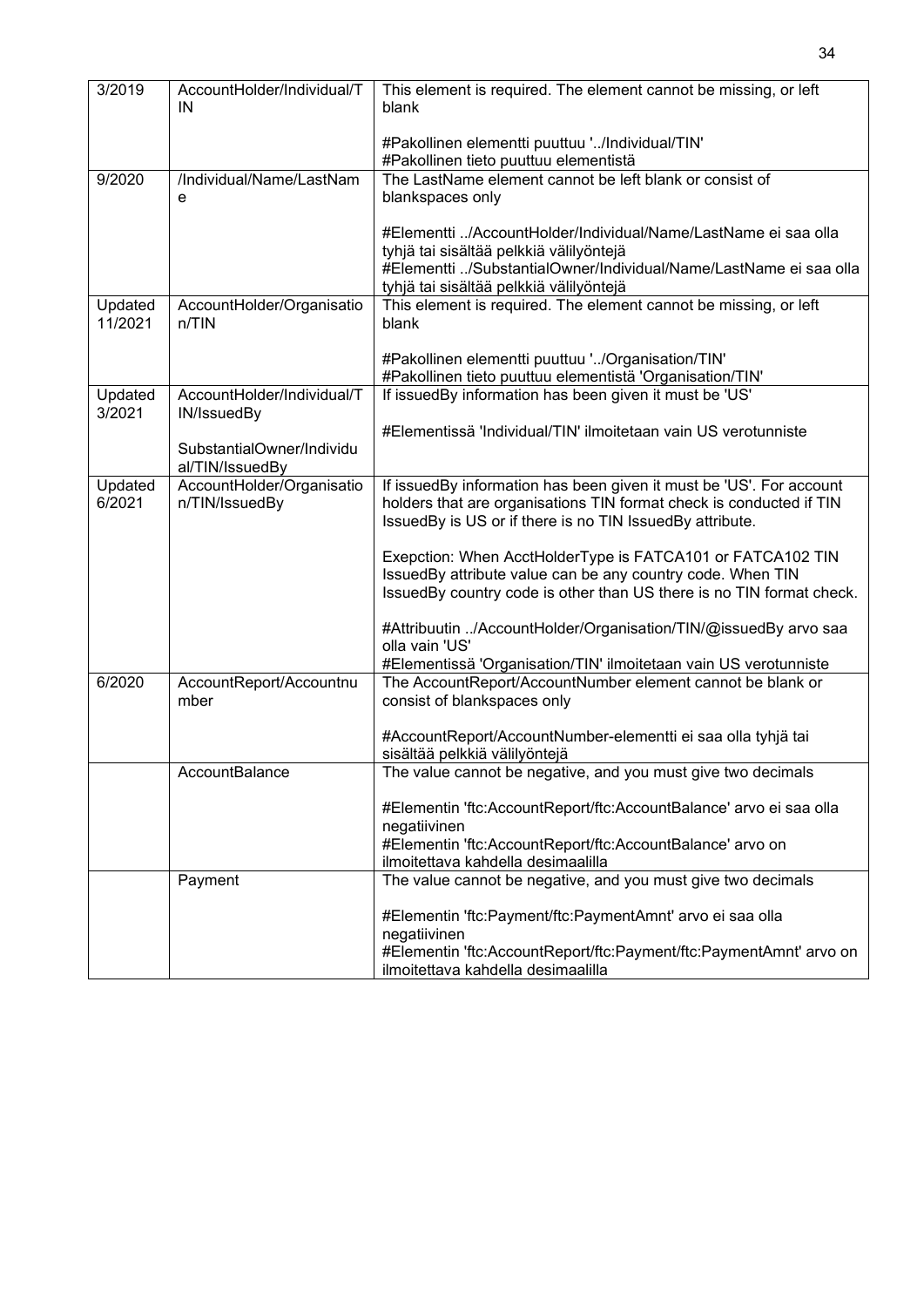### <span id="page-34-0"></span>**8 LIST OF MESSAGES FROM ILMOITIN**

The messages below do not prevent the return from being sent. The messages call the filer's attention to specific issues that are worth checking before the filer sends the return.

| <b>Date</b>       | <b>Related data element</b>                        | Description of the automated check process; the                                                                                |
|-------------------|----------------------------------------------------|--------------------------------------------------------------------------------------------------------------------------------|
| when              |                                                    | message                                                                                                                        |
| added<br>(mm/yyyy |                                                    |                                                                                                                                |
| is shown          |                                                    |                                                                                                                                |
| for msg<br>added  |                                                    |                                                                                                                                |
| 1 January         |                                                    |                                                                                                                                |
| 2019 or           |                                                    |                                                                                                                                |
| later)<br>6/2019  | SendingCompanyIN                                   | Ilmoitin displays the following message if the Business ID,                                                                    |
|                   |                                                    | found in the SendingCompanyIN element, has already been                                                                        |
|                   |                                                    | in the original report for the same year; and the value of<br>ReportingFI TIN/IN is different from the previously filed report |
|                   |                                                    | (GIIN/Business ID is different). (This message is active for                                                                   |
|                   |                                                    | report submittals after 11 June 2019.)                                                                                         |
|                   |                                                    | #Y-tunnuksella on jo annettu vuodelle [vuosi] ilmoitus, jossa<br>ReportingFI -osiossa eri tunnus                               |
|                   | MessageRefld                                       | The following message appears if a report submitted earlier                                                                    |
|                   |                                                    | had the same MessageRefld                                                                                                      |
|                   |                                                    | You are about to send a report with a MessageRefld that has                                                                    |
|                   |                                                    | been used previously; if you do that, it will overwrite all the                                                                |
|                   |                                                    | previous reports and filings that have this MessageRefId                                                                       |
|                   |                                                    | #Olet lähettämässä ilmoitusta jo aiemmin käytetyllä                                                                            |
|                   |                                                    | MessageRefld:llä, nyt lähetetty sanoma pyyhkii yli kaikki<br>aiemmat samalla MessageRefld:llä lähetetyt ilmoitukset            |
|                   | AccountHolder/Individual/TIN                       | The following message appears if the value has 9 zeroes one                                                                    |
|                   |                                                    | after another: 00000000                                                                                                        |
|                   |                                                    | An invalid US TIN '000000000' is found in the 'Individual/TIN'                                                                 |
|                   |                                                    | element                                                                                                                        |
|                   |                                                    | #Virheellinen US TIN '000000000' elementissä<br>'Individual/TIN'                                                               |
| 09/2020           | /Individual/TIN                                    | The following message appears if the value has 9 letter A's                                                                    |
|                   |                                                    | one after another: AAAAAAAAA. US TIN is mandatory                                                                              |
|                   |                                                    | information.                                                                                                                   |
|                   |                                                    | An invalid US TIN 'AAAAAAAAA' is found in the                                                                                  |
|                   |                                                    | 'Individual/TIN' element                                                                                                       |
|                   |                                                    | #Virheellinen US TIN 'AAAAAAAAA' elementissä                                                                                   |
|                   |                                                    | 'Individual/TIN' Yhdysvaltalainen TIN on pakollinen tieto                                                                      |
| 11/2020           | /Individual/TIN<br>/Individual/BirthInfo/BirthDate | The following message appears if the TIN is padded with<br>AAAAAAAAA,<br>000000000,<br>222222222,<br>333333333,                |
|                   |                                                    | 44444444, 5555555555 or 777777777 AND IF no BirthDate is                                                                       |
|                   |                                                    | given.                                                                                                                         |
|                   |                                                    | $#$ Jos<br>Individual/TIN-elementissä<br>AAAAAAAAA<br>on<br>tai<br>000000000 JA BirthDate tieto puuttuu annetaan huomautus.    |
|                   |                                                    | #The only time you can leave out BirthDate is if you have                                                                      |
|                   |                                                    | given the U.S. TIN.                                                                                                            |
|                   |                                                    | #BirthDate saa puuttua vain, jos US TIN ilmoitetaan                                                                            |